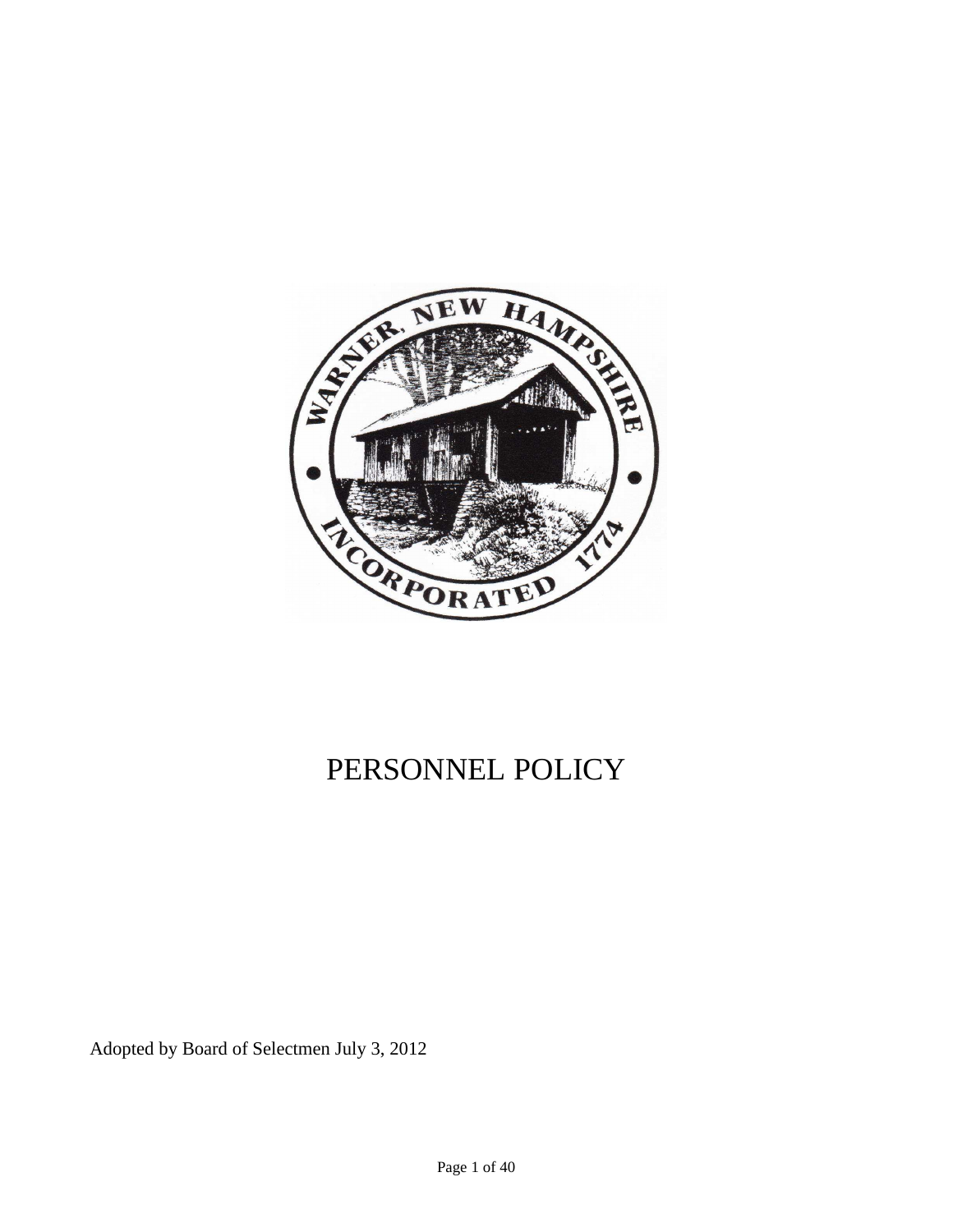## TOWN OF WARNER, NEW HAMPSHIRE

## PERSONNEL POLICY

## **TABLE OF CONTENTS**

|                                 | <b>SECTION I: INTRODUCTION</b><br><b>Purpose/Mission Statement</b><br><b>Town Rights</b> | PAGE#<br>5<br>5<br>5 |
|---------------------------------|------------------------------------------------------------------------------------------|----------------------|
|                                 | <b>SECTION II: HIRING GUIDELINES</b>                                                     | 6                    |
|                                 | <b>Hiring Authority</b>                                                                  | 6                    |
|                                 | Nondiscrimination                                                                        | 6                    |
|                                 | <b>Recruitment and Selection</b>                                                         | 6                    |
|                                 | Orientation                                                                              | 6                    |
|                                 | <b>Employee Classifications</b>                                                          | 7                    |
|                                 | Promotion/Demotion                                                                       | 7                    |
|                                 | <b>Employment of Relatives</b>                                                           | 7                    |
|                                 | Re-employment of Former Employees                                                        | 7                    |
|                                 | <b>SECTION III: PERFORMANCE APPRAISAL</b>                                                | 8                    |
| <b>SECTION IV: COMPENSATION</b> |                                                                                          | 9                    |
|                                 | <b>Base</b>                                                                              | 9                    |
|                                 | Overtime                                                                                 | 9                    |
|                                 | Holidays                                                                                 | 9                    |
|                                 | Severance                                                                                | 10                   |
| <b>SECTION V: ATTENDANCE</b>    |                                                                                          | 10                   |
|                                 | Hours of Work                                                                            | 10                   |
|                                 | Call-In Procedure                                                                        | 10                   |
|                                 | Absenteeism                                                                              | 10                   |
|                                 | Tardiness                                                                                | 11                   |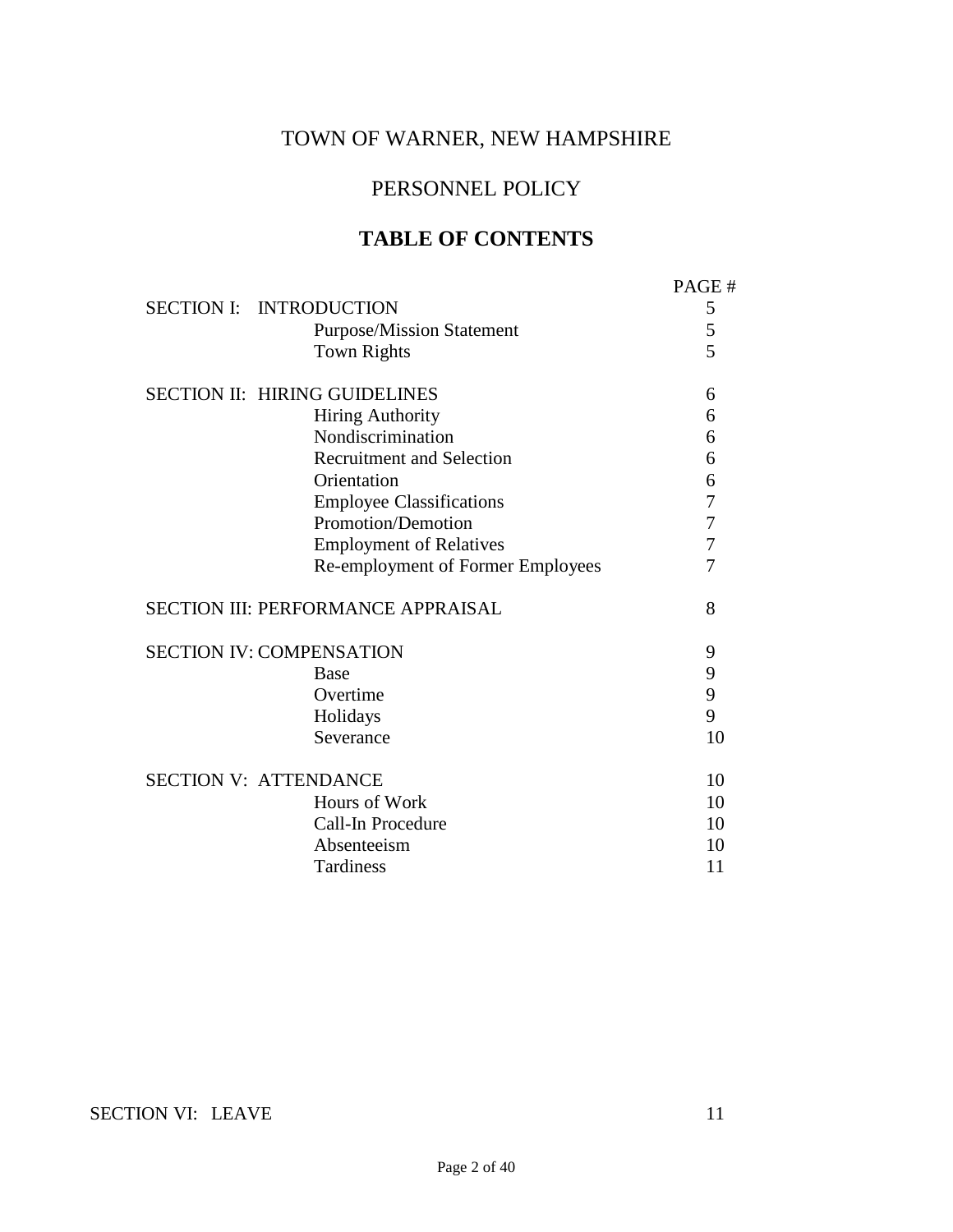|                              | Vacation<br>Personal<br><b>Sick</b><br>Military/Reserve<br><b>Jury Duty</b><br><b>Bereavement</b><br><b>Leaves of Absence</b><br>Family and Medical Leave<br>Leave Without Pay<br><b>Compensatory Time</b><br><b>Administrative Leave</b> | 11<br>12<br>12<br>13<br>14<br>15<br>15<br>15<br>18<br>19<br>19 |
|------------------------------|-------------------------------------------------------------------------------------------------------------------------------------------------------------------------------------------------------------------------------------------|----------------------------------------------------------------|
| <b>SECTION VII: BENEFITS</b> |                                                                                                                                                                                                                                           | 20                                                             |
|                              | Insurances                                                                                                                                                                                                                                | 20                                                             |
|                              | Workers' Compensation                                                                                                                                                                                                                     | 20                                                             |
|                              | <b>Unemployment Compensation</b>                                                                                                                                                                                                          | 20                                                             |
|                              | <b>Short-Term Disability</b>                                                                                                                                                                                                              | 21                                                             |
|                              | Accidental Death and Dismemberment (AD&D)                                                                                                                                                                                                 | 21                                                             |
|                              | Dental                                                                                                                                                                                                                                    | 21                                                             |
|                              | Life Insurance                                                                                                                                                                                                                            | 21                                                             |
|                              | Retirement                                                                                                                                                                                                                                | 21                                                             |
|                              | Police and Fire Retirement                                                                                                                                                                                                                | 21                                                             |
|                              | Other                                                                                                                                                                                                                                     | 21                                                             |
|                              | <b>Expenses</b>                                                                                                                                                                                                                           | 21                                                             |
|                              | <b>SECTION VIII: DISCIPLINE PROCEDURES</b>                                                                                                                                                                                                | 22                                                             |
|                              | <b>Immediate Termination</b>                                                                                                                                                                                                              | 22                                                             |
|                              | <b>Discipline Process</b>                                                                                                                                                                                                                 | 23                                                             |
|                              | Verbal Warning                                                                                                                                                                                                                            | 23                                                             |
|                              | <b>Written Warning</b>                                                                                                                                                                                                                    | 23                                                             |
|                              | Suspension                                                                                                                                                                                                                                | 23                                                             |
|                              | Termination                                                                                                                                                                                                                               | 23                                                             |
|                              | <b>Sexual Harassment</b>                                                                                                                                                                                                                  | 24                                                             |
|                              | Verbal Warning Form                                                                                                                                                                                                                       | 26                                                             |
|                              | Written Warning Form                                                                                                                                                                                                                      | 27                                                             |
|                              | Notice of Suspension Form                                                                                                                                                                                                                 | 28                                                             |
|                              | <b>SECTION IX: GRIEVANCE PROCEDURE</b>                                                                                                                                                                                                    | 29                                                             |
|                              | SECTION X: SEPARATION FROM EMPLOYMENT                                                                                                                                                                                                     | 29                                                             |
|                              | Misconduct                                                                                                                                                                                                                                | 29                                                             |
|                              | <b>Without Fault</b>                                                                                                                                                                                                                      | 29                                                             |
|                              | Resignation                                                                                                                                                                                                                               | 29                                                             |
|                              | Layoff/Reductions-In-Force                                                                                                                                                                                                                | 30                                                             |
|                              | Recall                                                                                                                                                                                                                                    | 30                                                             |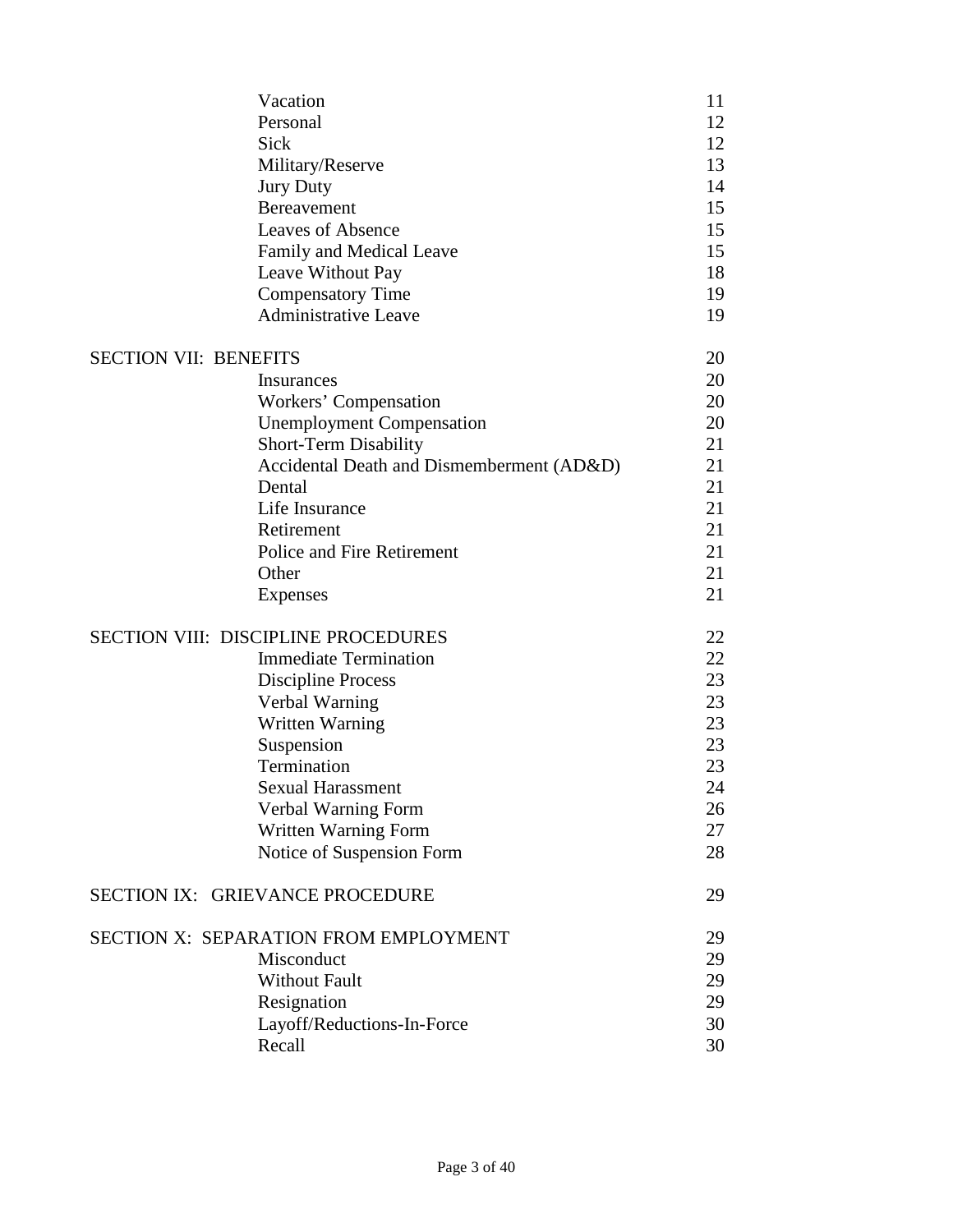| <b>SECTION XI: SAFETY AND HEALTH</b>               | 30 |
|----------------------------------------------------|----|
| <b>Joint Loss Management Committee</b>             | 30 |
| Penalties                                          | 30 |
| Physical Examinations                              | 31 |
| Smoking                                            | 31 |
| Drug/Alcohol Abuse                                 | 31 |
| Policy and Procedures for Drug                     |    |
| and Alcohol Testing (CDL)                          | 31 |
| <b>SECTION XII: SECURITY</b>                       | 36 |
| <b>SECTION XIII: TRAINING AND DEVELOPMENT</b>      | 36 |
| <b>SECTION XIV: MISCELLANEOUS</b>                  | 37 |
| Chain of Command                                   | 37 |
| <b>Computer Use/Communication Equipment Policy</b> | 37 |
| Ethics                                             | 38 |
| <b>Outside Employment</b>                          | 39 |
| Solicitation                                       | 39 |
| <b>Access to Personnel Records</b>                 | 40 |
| <b>Political Activity</b>                          | 40 |
| <b>SECTION XV: SEPARABILITY</b>                    | 40 |
| <b>SECTION XVI: SUPERSESSION</b>                   | 40 |
| <b>SECTION XVII: AMENDMENT PROCEDURE</b>           | 40 |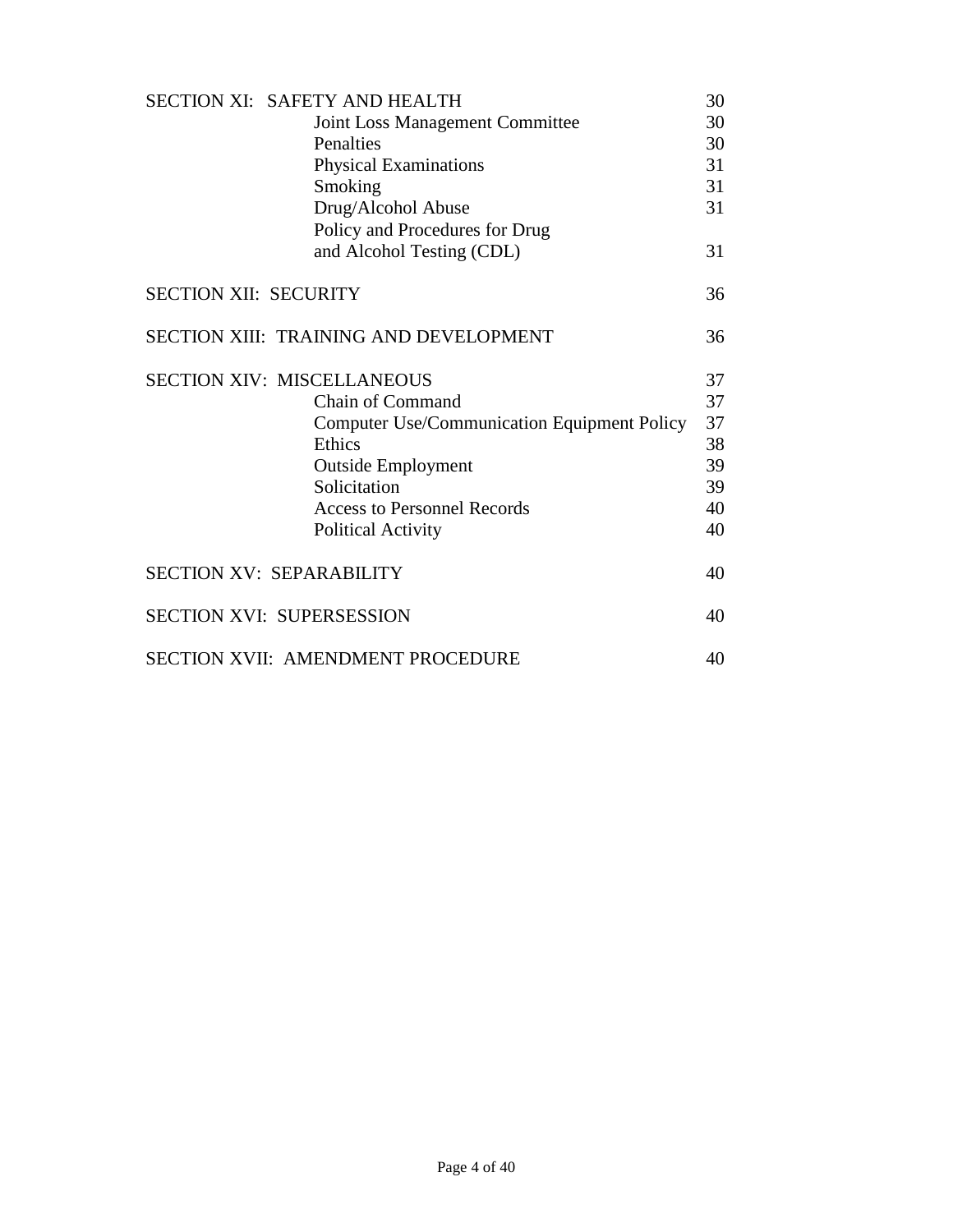#### TOWN OF WARNER, NEW HAMPSHIRE

#### PERSONNEL POLICY

## **SECTION I: INTRODUCTION**

#### **PURPOSE**

The purpose of this policy is to establish a basis for impartial personnel administration and to provide employer and employee alike with a ready reference to established policies and procedures for personnel administration.

This manual not only outlines the policies towards various phases of your employment, but it also indicates how the policy is to be administered. These policies also aid in achieving fair and equitable interpretations of policies which require personnel action on a regular, recurring basis. Moreover, it is the Town's intent that all employees have a deeper understanding of their role in the organization by having a copy of these policies, having them explained in detail, and knowing the mutual rights and responsibilities of all levels of the organization.

The Town is committed to providing equal opportunities for all persons making application for employment and for equity in treatment and advancement opportunities for its employees.

Therefore, each employee is responsible for making and keeping himself/herself aware of these policies and changes as they occur.

#### **TOWN RIGHTS**

The Town reserves the right to add to, delete from, or modify any of these policies either on an individual or organization-wide basis. Such additions, deletions, or modifications will be effective when approved by the Board of Selectmen; however a public hearing is required to be held prior to any changes being made. This manual is not intended to and does not create any contractual obligations for the Town.

The terms and conditions of fringe benefit programs are spelled out in greater detail in insurance contracts with the specific insurance carriers. Those terms and conditions will supersede any provisions herein to the contrary.

**All employees are employed "at will" and have no employment contracts of any type with the Town. Employees may be terminated at any time when in the sole discretion of the employer, the continued employment of the employee is not in the best interest of the Town**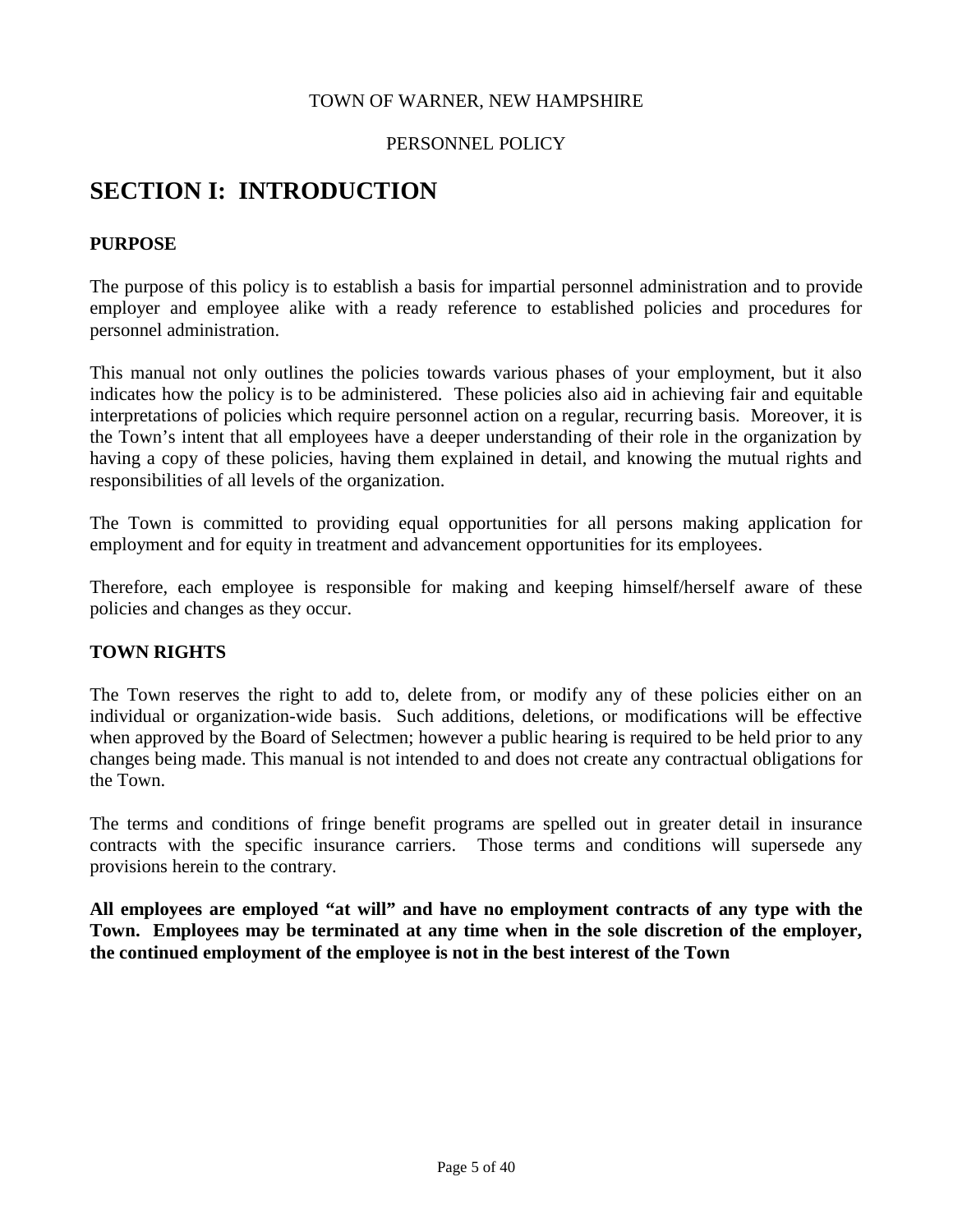## **SECTION II: HIRING GUIDELINES**

## **HIRING AUTHORITY**

The hiring authority of the Town will be the Board of Selectmen, or duly authorized designee.

#### **NON DISCRIMINATION**

There will be no discrimination in hiring.

#### **RECRUITMENT AND SELECTION**

It is the policy of the Town that all positions will be filled by fully qualified persons who have been examined on the basis of the job related criteria. Wherever possible it is the policy of the Town to select persons currently employed by the Town to fill vacancies for which they are qualified.

#### **ORIENTATION**

It will be the duty of the department head and the employee's immediate supervisor to provide a comprehensive orientation to employment in the Town. This orientation will include, but not be limited to: the goals, objectives and work rules of the department; the employee's job description; these policies and procedures, filling out all tax and benefit forms; safety and hazardous material's procedures; time keeping procedures; call-in procedures; and any other information that the employee requires to make a responsible entry into the employ of the Town.

## **EMPLOYEE CLASSIFICATIONS**

**Probationary.** Initial employment will be for a probationary period of 6 months. Employee performance will be reviewed on a regular basis to determine skill levels, adaptation to the job and the work environment, adaptation to fellow employees and the need, if any, for additional training. A probationary employee will be notified at least two weeks (14 days) prior to the end of their probationary period if they will be terminated, recommended for removal from probationary status, or recommended for an extended probationary period. An extended probationary period is to permit further evaluation of the employee's skills and adaptation to the job and will not exceed 90 days. There will be only one extension of a probationary period granted for any probationary employee. In the instance of an extended probation, notification of the employee as to his/her status can occur at any time but must be made known to them no later than 7 days prior to the end of the extension. Sick leave and vacation days will accrue during this period but will not be paid until the probationary period has been successfully completed.

**Temporary.** A temporary employee is one hired to work for a defined but limited, period of time for a special project, for an emergency, or for filling the position of an employee on a leave of absence or at long term training requires the addition of employees for a specific time. Such an appointment may also include a person hired under an existing federal manpower program.

The benefits offered to a temporary employee will be assessed in light of applicable Federal and State Laws, and these rules. Hours of work may be less than the standard work week.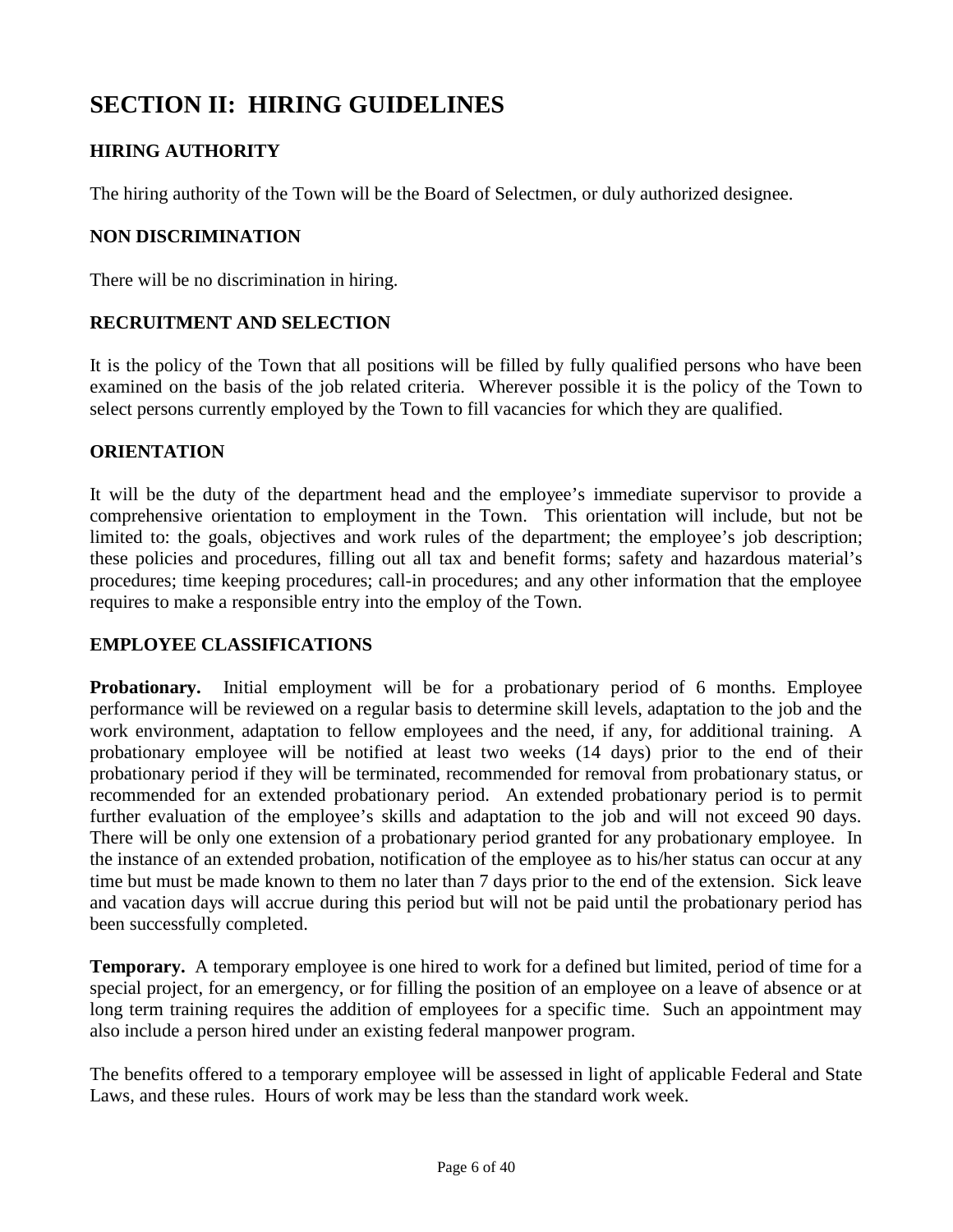**Seasonal.** A seasonal employee is one hired for work that can only be performed during certain times of the year. The hours of work for this type of position may vary due to weather and other factors which may affect work schedules. There are no benefits other than workers' compensation.

**On-Call Personnel.** An on-call employee is one who is called in when needed to fill a position with the Town. Fire Department Personnel work on an on-call basis.

**Part-Time.** A part-time employee is one who works between 10-34 hours per week on a continuing or indefinite basis. Part-time employees receive benefits and rights as provided in these policies, upon successful completion of the probationary period.

**Full-Time.** A full-time employee works a standard work week on a continuing or indefinite basis and who work 35-40 hours per week. Full-time employees receive all benefits and rights provided in these policies, upon successful completion of the probationary period.

Unless otherwise specified within this policy, the term "employees" when used refers to all employees.

## **PROMOTION/DEMOTION**

It will be the policy of the Town to seek the most qualified individuals to fill all positions. Promotion shall be used wherever possible to recognize skill, performance and service with the Town. In making a promotion decision, the Town will assess current employees for the necessary skills for the open position. An individual's performance in his/her current position will also be weighed as an indicator of likely success in a new position.

An employee promoted to a higher classification will serve a six-month probation period in that higher classification. The probation may be extended by mutual consent of the department and the individual; however, any extension(s) shall not exceed 90 cumulative days. If an employee does not earn the status of being taken off probation in the higher classification, the employee will revert to his/her previous or a similar classification.

## **EMPLOYMENT OF RELATIVES**

Nothing in the Town's equal employment opportunity policy is intended to be interpreted as preventing the Town from reasonably regulating nepotism for reasons of supervision, safety, security or morals. Relatives of employees of the Town may be eligible for employment with the Town as long as no conflicts in supervision, safety, security, morale, or potential conflicts of interest exist. If related persons are employed, they generally will not be employed in the same department.

## **REEMPLOYMENT OF FORMER EMPLOYEES**

Personnel who leave the employ of the Town and are rehired more than 90 days after separation, except those granted a leave of absence or recalled after a layoff of less than 12 months, will serve another 6-month probationary period, and will be treated as a new employee.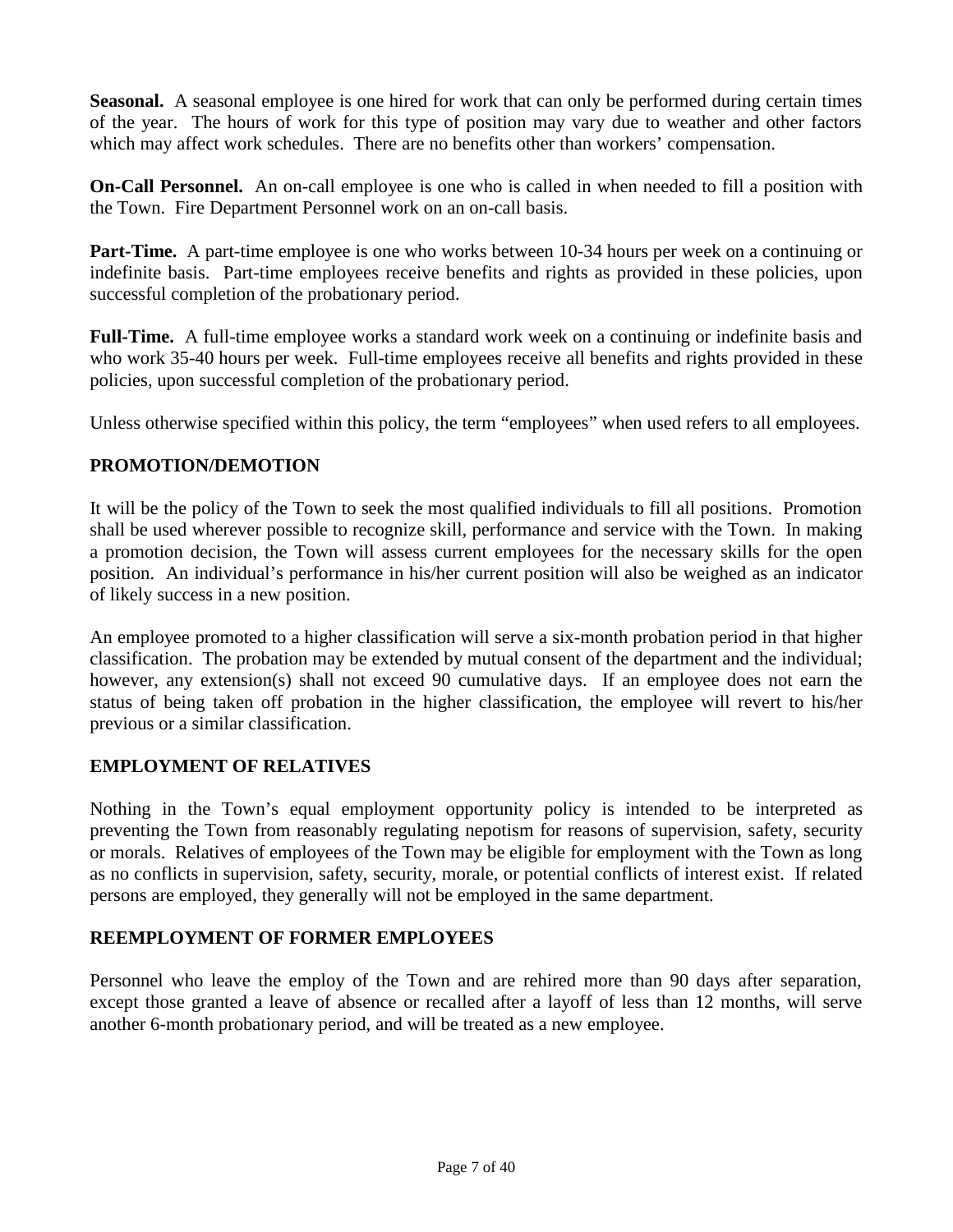## **SECTION III: PERFORMANCE APPRAISAL**

It is the intent of the Town that each employee be aware of their progress and performance on the job. To this end, employee performance will be constantly reviewed, both informally and formally.

Each employee's performance will be reviewed in accordance with the provisions of this section. The performance review system is designed to:

a. Maintain or improve each employee's job satisfaction and morale by letting him/her know that his/her supervisor is interested in his/her job progress and personal development.

b. Assist in determining and recording special talents, skills and capabilities that might otherwise not be noticed or recognized.

c. Provide an opportunity for each employee to discuss job problems and interests with his/her supervisor.

d. Serve as a systematic guide for supervisors in planning each employee's further training.

e. Assure considered opinion of an employee's performance rather than snap judgment.

f. Assist in planning personnel moves and placements that will best use each employee's capabilities.

g. Assemble substantiating data for use as a guide, although not necessarily the sole governing factor, for such purposes as wage adjustments, promotions, disciplinary actions, and reassignments.

Employee performance evaluations will be in writing using a standard form and shall be made a part of the employee's personnel file. In all cases, the evaluation will be discussed with the employee by their immediate supervisor and reviewed by the department head, the Town Administrator and/or Board of Selectmen.

Probationary employees shall be evaluated at the end of 90 and 150 days during the six month probationary period. The probationary employee's immediate supervisor will notify the Town Administrator and/or Board of Selectmen at least 160 days after hire of any recommendation for extension of the probationary period, termination of employment, or continuation as an employee of the Town. In each case, the supervisor will provide written reasons and documentation for the recommendation.

Should a probationary period be extended for 30 days, the probationary employee's immediate supervisor will notify the Town Administrator and/or Board of Selectmen at least 7 days prior to the expiration of the extension of their recommendation for continuation as an employee or termination of employment.

Commencing with the employee's anniversary date, performance evaluations shall be conducted at least annually.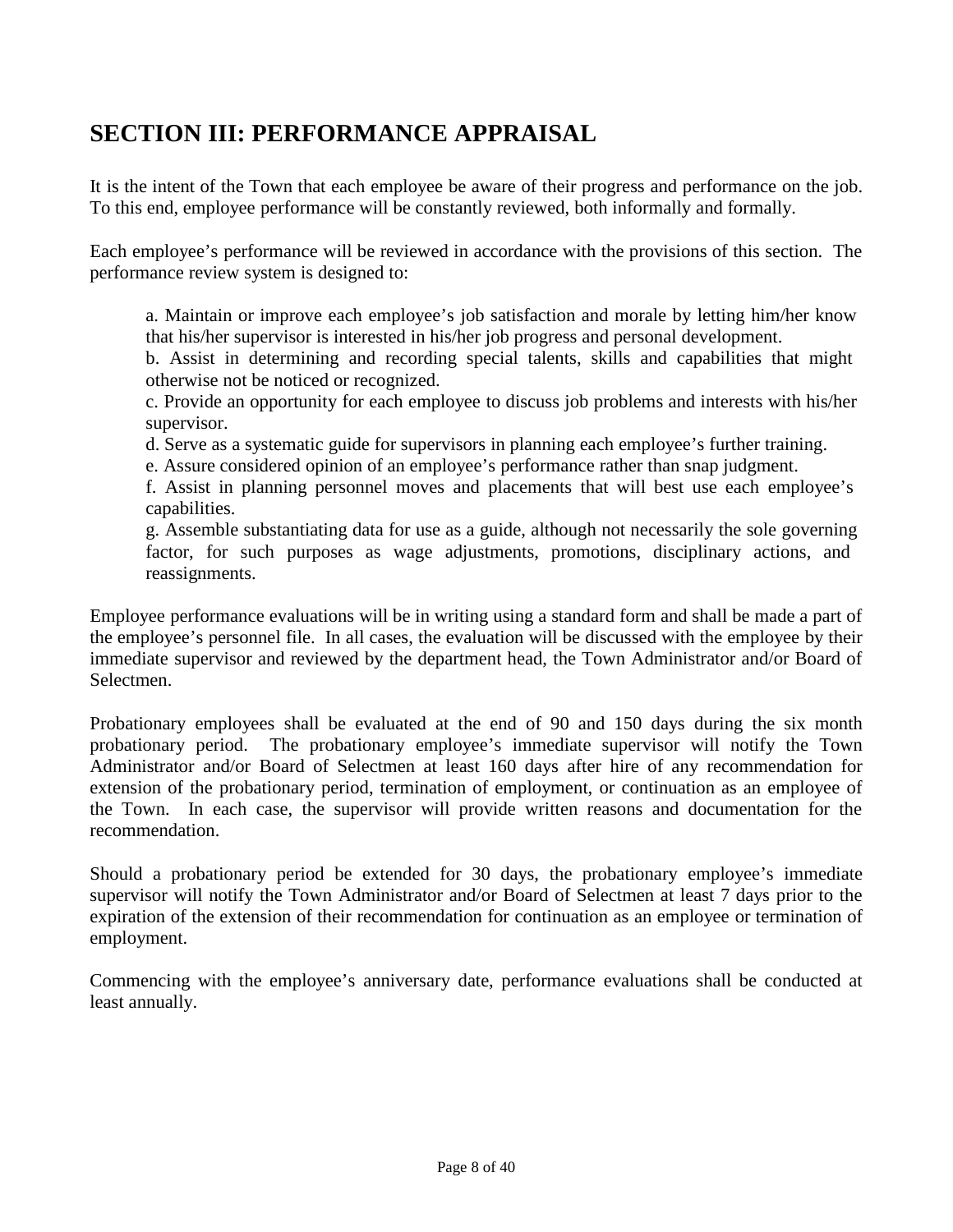## **SECTION IV: COMPENSATION**

## **BASE**

The Town's pay scales, exclusive of the Library, are based on annual comparisons to other municipal pay scales.

No position shall be assigned a higher salary than the maximum or lower than the minimum salary provided for the position unless the salary scale for the classification is modified. Increases to the wage scale will be made by the Board of Selectmen during a regularly scheduled Selectmen's Meeting as deemed necessary and does not require a public hearing however, employees will be notified of changes via memorandums.

#### **OVERTIME**

From time to time it may be necessary for an employee to perform overtime work. All overtime must be approved in advance by the Department Head. Most non-exempt employees, with the exception of certain law enforcement and fire protection employees, are entitled to be paid one and one-half (1 1/2 ) times their regular rate of pay for all time worked in excess of forty hours per week. Sick days, holidays, vacation time, leaves of absences and other time off benefits are not counted as time worked for the purposes of overtime with the exception of snow removal or emergency situations as indicated at the time of occurrence.

## **HOLIDAYS**

Full-time and part-time employees who are scheduled to work on that holiday shall be entitled to the following ten paid holidays:

| NEW YEAR'S DAY         | LABOR DAY                |
|------------------------|--------------------------|
| MARTIN LUTHER KING DAY | VETERANS' DAY            |
| <b>PRESIDENTS' DAY</b> | THANKSGIVING DAY         |
| MEMORIAL DAY           | DAY AFTER THANKSGIVING * |
| INDEPENDENCE DAY       | CHRISTMAS DAY            |

These holidays are to be celebrated on the appointed days or as appointed by law. In the event a holiday falls on a Saturday the preceding Friday shall be observed as the holiday. If a holiday falls on a Sunday the following Monday shall be observed as the holiday. **\*** The Town Hall celebrates/is closed on Columbus Day in place of day after Thanksgiving and the Transfer Station celebrates/is closed on Easter Sunday in place of day after Thanksgiving. Any other holidays listed above which fall on a Friday become a floating holiday for the Town Hall staff and must be used within the same calendar year. All holidays must be taken in full day increments only. Pay will be at the normal pay rate.

Payment for holidays will be as follows:

a. Holidays not worked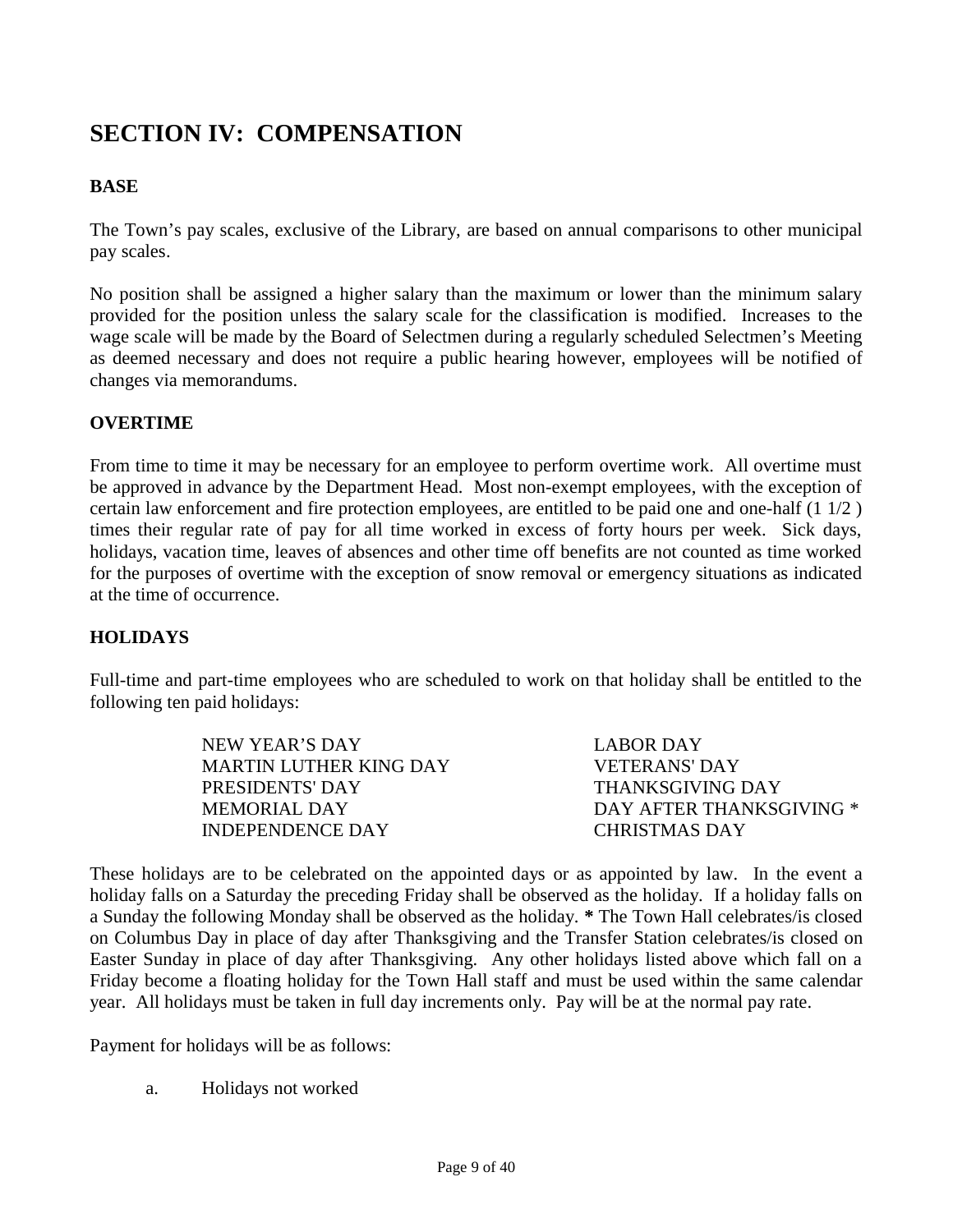Every employee who meets the conditions for holiday pay will be paid one normal day's pay for each holiday. Part-time employees whose regularly scheduled work day falls on a holiday shall receive holiday pay equal to their regular day hours.

b. Holidays worked

Employees called in to work on a holiday shall be paid time and one half for all hours worked on such holiday. Scheduled employees will be paid straight time for hours worked on a holiday within their regular scheduled shift, plus their holiday pay.

At the discretion of the department head, an employee required to work a holiday may take another day off at the convenience of the department at their regular rate of pay.

Should a holiday fall within a vacation period, it shall not be counted as part of the annual leave.

## **SEVERANCE**

Employees who separate from employment in good standing with the Town shall be entitled to receive payment for accrued vacation/annual leave, unused sick leave, unused compensatory time, and/or any other benefits they may be entitled to receive as documented in these policies.

In order to separate from employment in good standing, the employee must provide at least 14 days notice for hourly employees and 30 days notice for department heads. In addition, the employee must work out to the end date given in their notice.

The Town will offer the employee the opportunity to continue those benefits covered by State or Federal Law, under the terms and conditions allowed by those laws.

## **SECTION V: ATTENDANCE**

## **HOURS OF WORK**

The Town's work week begins on Sunday at 12:00 a.m. (midnight) and ends on Saturday at 11:59 p.m. Because of the nature of Town business, an employee's work schedule may vary depending on the job and department. When hired, the Department Head will inform the employee of the work schedule.

## **CALL-IN PROCEDURE**

It is the responsibility of the employee's to personally notify their immediate supervisor or the Town Administrator, of any absence, and the reason for such absence, not previously approved, prior to the beginning of the work shift to be missed. In the case of a Department Head, notification must be made to the Town Administrator. A family member may notify the supervisor of an employee's absence in an emergency. Unless specifically authorized by a supervisor, an employee must call-in each day of absence thereafter. The message must include the reason for continued absence and an expected time of return.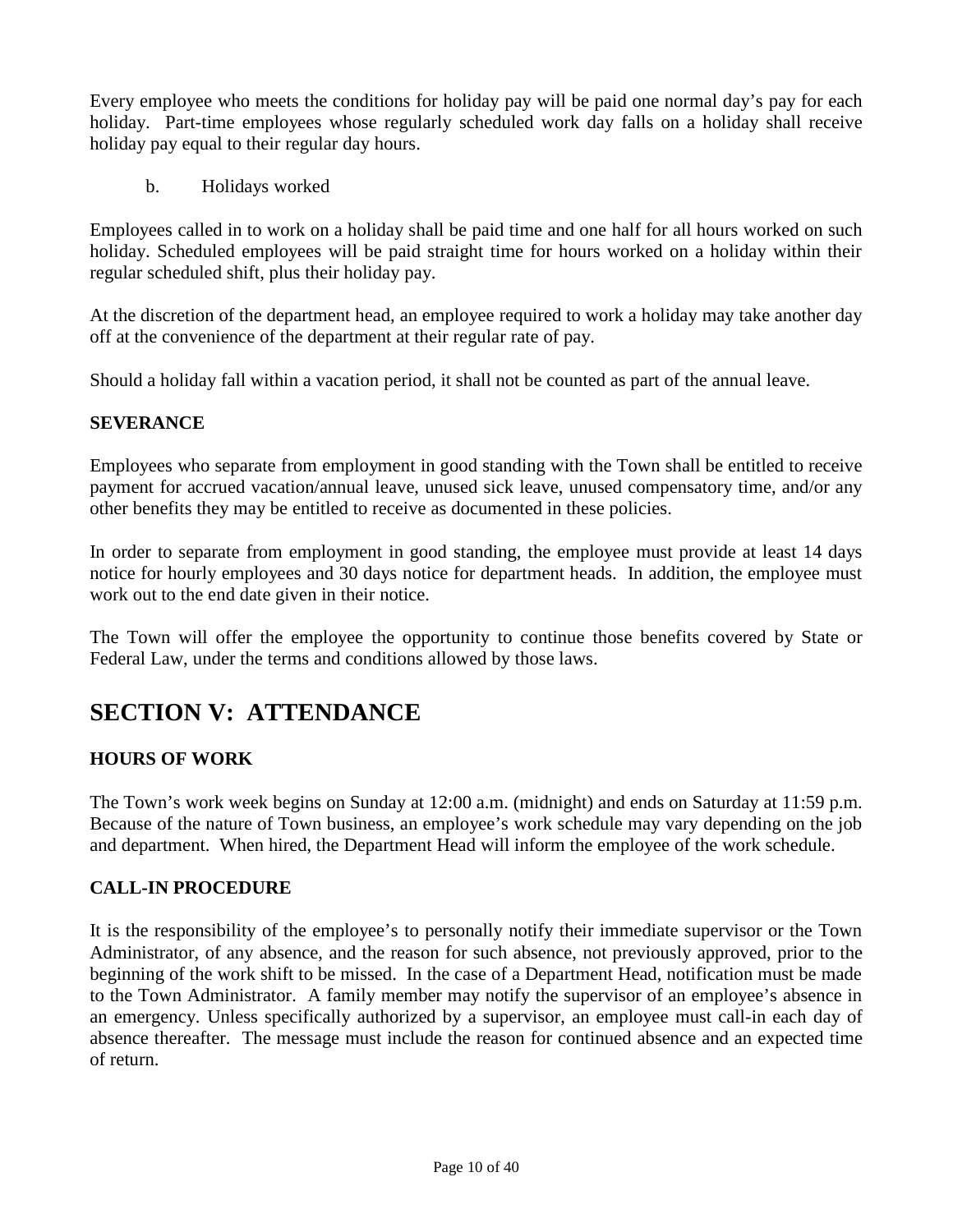#### **ABSENTEEISM**

The Town provides services to residents of the community. In order to maintain our tradition of high quality, our offices and departments must be adequately staffed. Absenteeism detracts from this service and causes an undue burden for those employees who must fill in for absent employees.

Absence is defined as a failure to report for and remain at work as scheduled.

Unauthorized absence from work for a single day or part of a day may be cause for loss of pay for the time absent or cause for disciplinary action. An unauthorized absence of three consecutive scheduled working days may be deemed as a voluntary resignation.

Excessive absenteeism for any reason may be grounds for disciplinary action, up to and including discharge. Excessive absenteeism may result in the denial of step and/or merit increases.

#### **TARDINESS**

The Town's ability to serve its residents in a timely manner is of utmost importance. Employee lateness has a detrimental effect on service delivery.

Employees shall notify their supervisor if they will be late by more than one-half hour. Occasional tardiness may be excused by the employee's supervisor; however, the employee will be paid only for hours worked. Emergency conditions may warrant occasional tardiness and must be reported to the supervisor. However, the department head shall have the sole discretion to determine if the condition warrants an excused tardiness. Tardiness may be grounds for disciplinary action, up to and including discharge. Tardiness may result in the denial of step and /or merit increases.

## **SECTION VI: LEAVE**

## **VACATION**

Paid vacation time is offered by the Town to full-time and part-time employees who work 20 or more hours per week and who have successfully completed the probationary period.

Full-time employees shall accrue vacation time at the rate of 3 1/3 hours per month during the first year of continuous employment (a total of 5 days) and at the rate of 6 2/3 hours per month thereafter (a total of 10 days).

- Years 6 15 of continuous employment a total of 15 days vacation per year (earned at a rate of 10 hours per month) will be granted.
- Years 16 25 of continuous employment a total of 20 days vacation will be granted (earned at a rate of 13 1/3 hours per month).
- After 25 of continuous employment a total of 25 days vacation will be granted (earned at a rate of 16 2/3 hours per month)

Part-time employees, who are scheduled to work twenty (20) hours or more per week but less than fulltime hours shall receive an equivalent of one week vacation time during the first year of continuous employment and the equivalent of two weeks until year 5 at which time the schedule below will be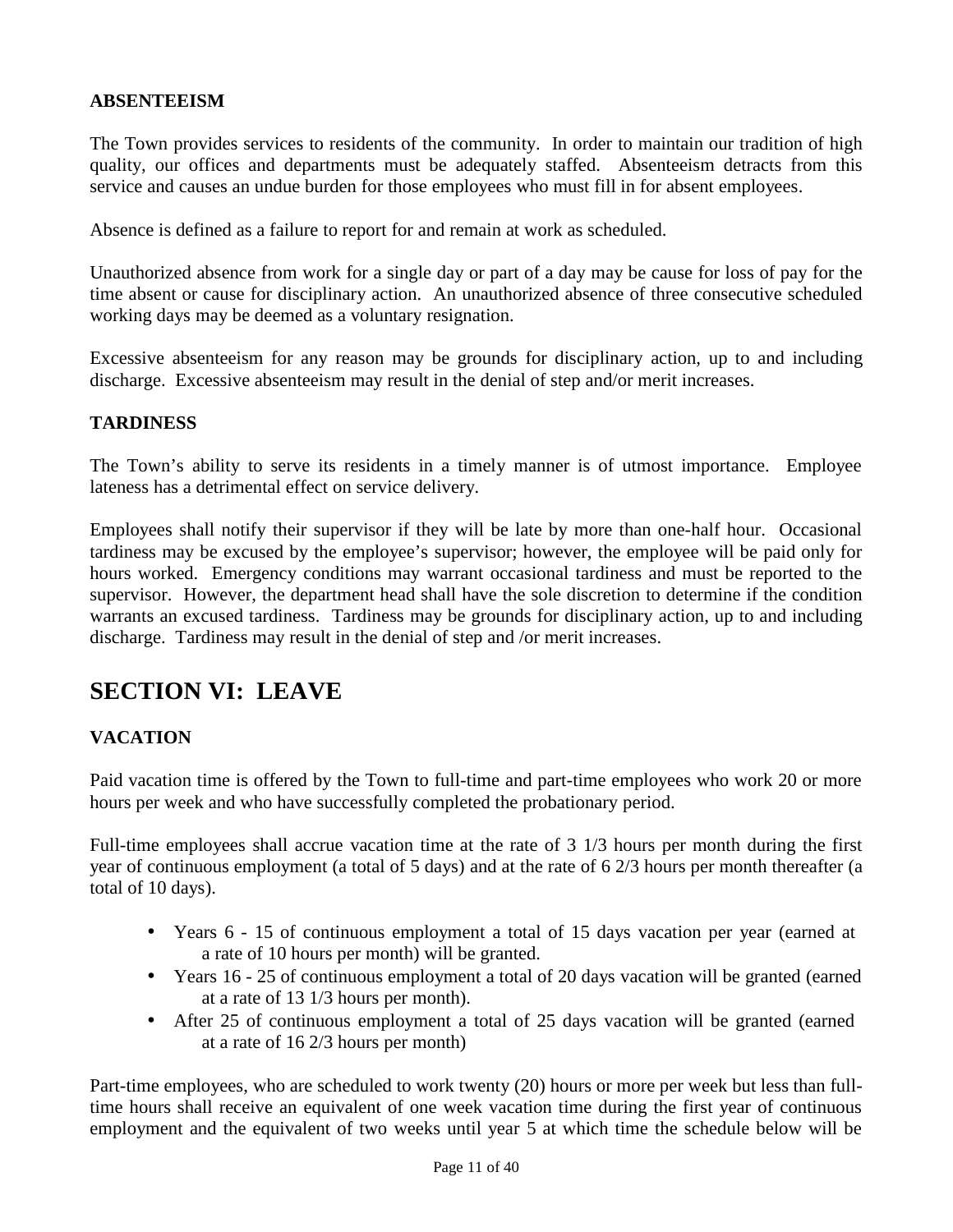followed. The term "week" in this section refers to the amount of hours per week an employee was hired to perform (ex: 20, 25, 30 etc.) Unused vacation time in excess of the equivalent of two weeks shall not be carried over into the next calendar year.

Below is an example of vacation time for a 20 hour per week employee:

- Years 6 15 of continuous employment a total of 15 days vacation per year (earned at a rate of 5 hours per month) will be granted.
- Years 16 25 of continuous employment a total of 20 days vacation will be granted (earned at a rate of 6.65 hours per month).
- After 25 of continuous employment a total of 25 days vacation will be granted (earned at a rate of 8.375 hours per month)

Employees may take their earned vacation when desired unless there is a conflict in vacation schedules and providing at least one week prior notice is given. In such a case, the department head and/or supervisor will make the final decision, usually yielding to seniority. If a regular paid holiday occurs during the vacation period, the holiday retains its identity and is not counted as a day of vacation.

Vacation time will accrue from January 1 to December 31, of each year. Unused vacation time in excess of the equivalence of two week's pay shall expire December 31<sup>st</sup> and not be carried forward. Vacation schedules shall be arranged so as to cause the least interference with the work load. Employees have a responsibility to request vacation time as far in advance as practical to avoid last minute conflicts and confusion.

Upon voluntary separation or layoff of employment, (such separation not being under threat of disciplinary action, as provided in these policies), an employee shall receive payment of any unused vacation leave not exceeding the equivalent of two weeks pay.

It is the policy of the Town not to grant payments in lieu of vacations or personal time.

## **PERSONAL DAY(S)**

A personal day is a day of paid leave granted to an employee to conduct business or activities that can only be conducted during the employee's normal work day.

At the conclusion of an employee's probationary period employees shall earn three personal days per year with full-time employees for example earning the time at a rate of 2 hours per month. Part-time employees working 20 hours per week will earn 1 hour per month; 25 hour a week employees earn 1.5 hours a month, etc. Personal days are non-accruing. Look at this with regard to the final day that is earned each year since they are earned on an accrual basis. Employees are allowed to carry one personal day into the next calendar year.

## **SICK TIME**

Sick leave is considered to be an emergency fringe benefit used only as needed. The purpose of sick leave is to prevent loss of income from absences due to illness or injury and, in particular, long-term disability due to catastrophic illness or injury. Sick leave will not be used to supplement other leave.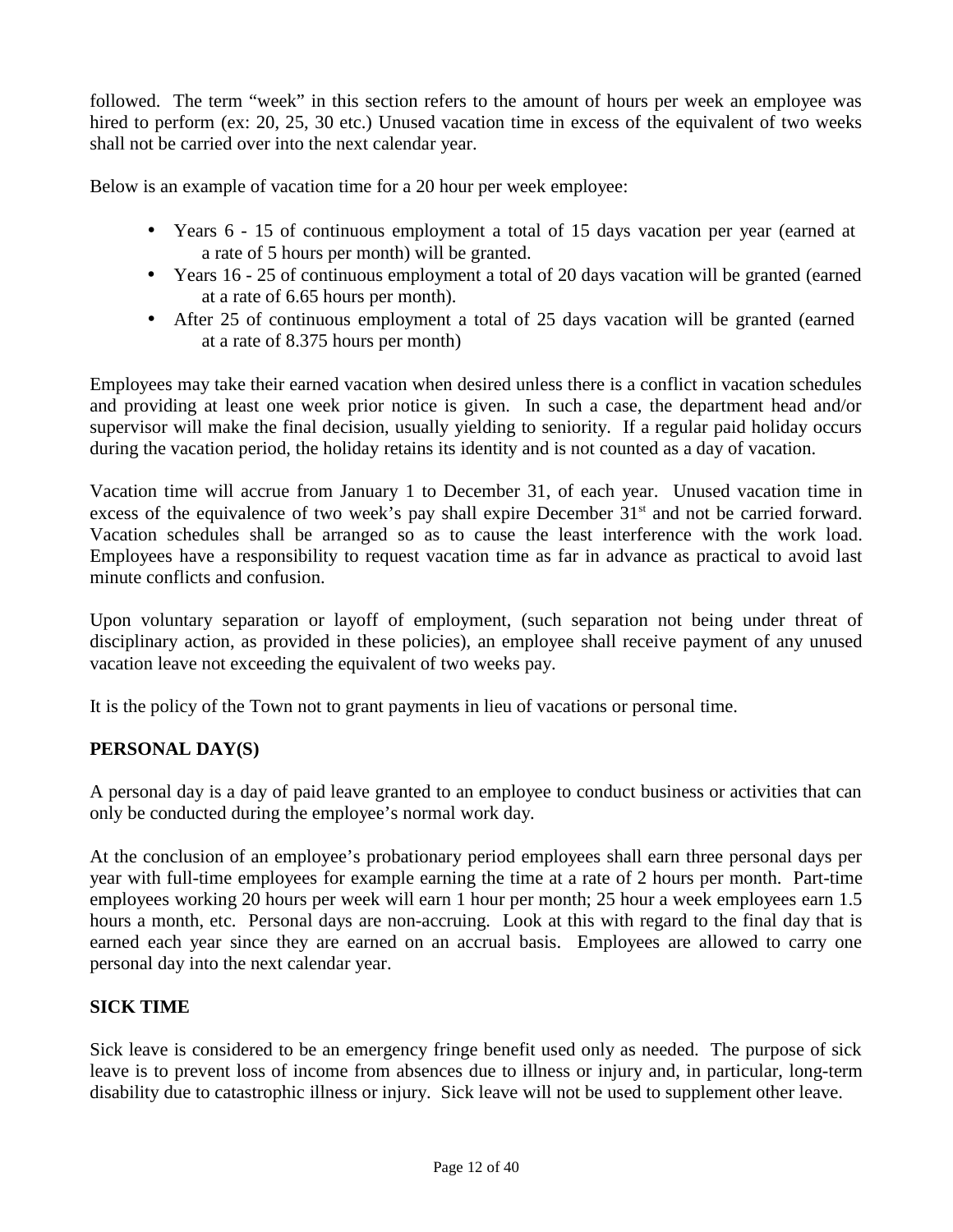All full-time employees of the Town shall be entitled to four (4) hours paid sick leave for each calendar month worked effective January 1, 1976. Part-time employees, who are scheduled to work twenty (20) hours or more per week but less than full-time hours shall receive two (2) hours paid sick leave for each calendar month worked. Sick leave may be accumulated to a maximum of seven hundred and twenty hours (720) and shall remain to the credit of the employee until used for sickness or disability.

Probationary employees shall accrue sick leave during their probationary period but will not be paid for the use of the same until probation has been successfully completed.

Paid sick leave shall be granted for absence from duty for the following reasons:

- a. Illness
- b. Dental Care
- c. Doctor's appointment
- d. Exposure to contagious disease, quarantine
- e. Non-compensable bodily injury or disease

f. Attendance upon members of the immediate family, whose illness requires the care of such employee, not in excess of two days, except with special prior approval of the department head, supervisor or the Town Administrator.

Should a spell of illness for which sick leave is taken exceed three (3) calendar days, a doctor's certificate will be required to return to work. Sick leave shall be earned and may be used from the date of employment after completion of probation, but in no event may sick leave be used before it is earned. Abuse of sick leave privileges shall be cause for disciplinary action up to and including dismissal.

Upon voluntary separation of employment by an employee hired prior to January 1, 2011, (such voluntary termination not being under threat of disciplinary action, as provided in these policies), an employee shall receive payment of any unused sick leave not exceeding a maximum accumulation of thirty (30) days. For the purpose of utilization, sick leave shall be converted to hours and payment will be for the equivalent of one month's salary (1 months salary  $=$  4 weeks sick pay). This benefit is not available to employees hired after January 1, 2011.

## **MILITARY/RESERVE**

Employees who voluntarily or involuntarily serve in the United States armed forces or National Guard (collectively referred to as "uniformed services") will be provided with leaves of absence for such service or training in connection with such service in accordance with the federal Uniformed Services Employment and Reemployment Rights Act USERRA)

Military leaves of absence will be unpaid, unless otherwise required by law. You may elect to take part of, or all of, your accrued vacation time with pay during your military leave of absence but you are not required to do so.

**Notice of Leave Request:** An employee needing time away from work for service or training in the uniformed services should make his/her Department Head aware of the need for leave as soon as the employee receives the written or verbal orders. It is requested that notice should be provided at least 30 days before the leave begins where it is possible to do so.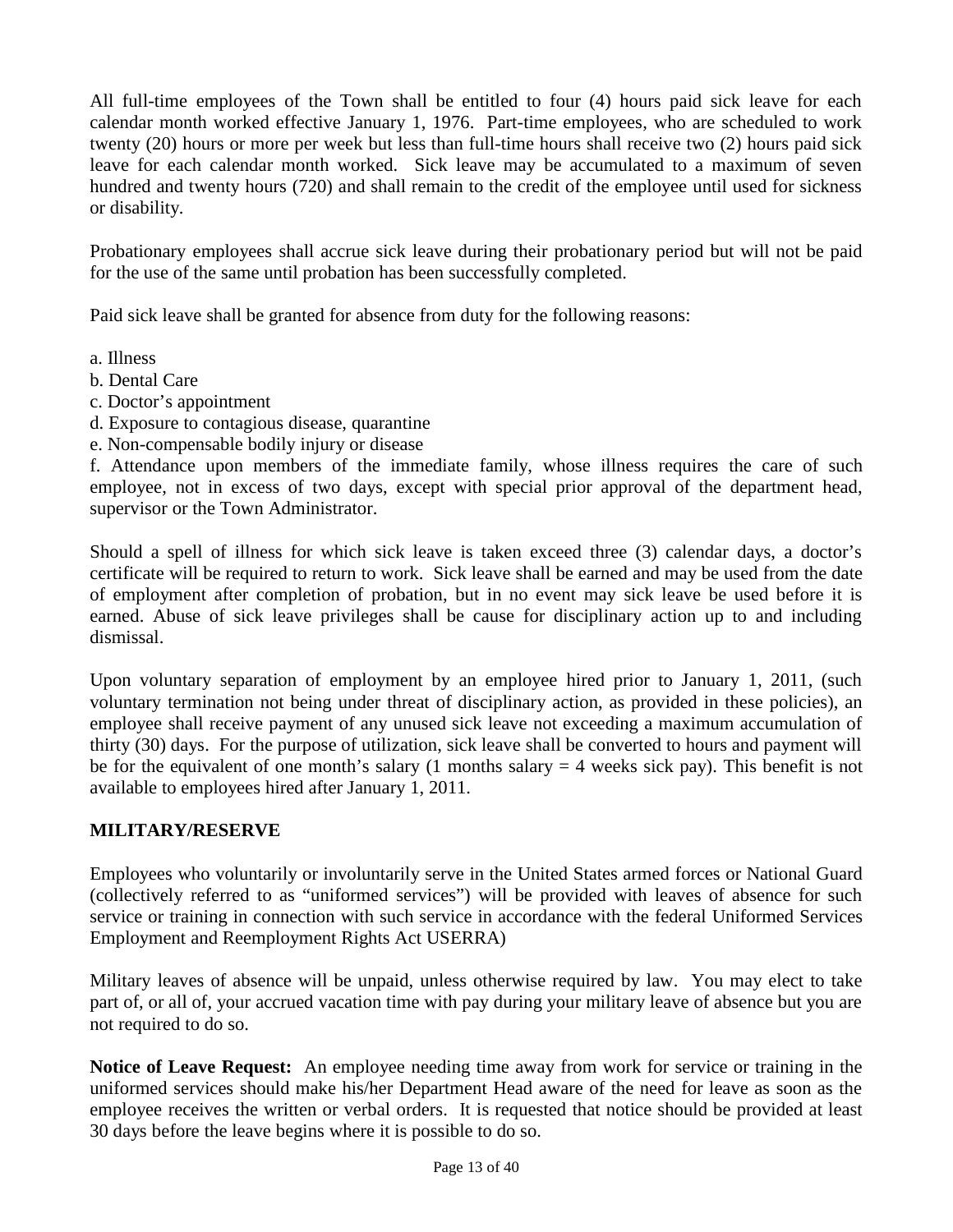An employee's request for leave may include reasonable time off to get personal business in order prior to commencing service in the uniformed services. Reasonable time off will be decided by the Department Head based on a case by case basis.

**Health Coverage:** If a military leave lasts less than 31 days, the employee's health insurance will be continued and the employee will pay their regular contribution for the cost of healthcare insurance. Payment for insurance with less than 31 days leave may be paid in advance or upon return through payroll deductions.

If a military leave lasts 31 days or more, then the employee's health insurance coverage will cease and the employee will be eligible to elect to continue his or her health insurance coverage at their own expense for up to 24 months in accordance with USERRA. The cost for continuation coverage will be the full cost of the premium and a 2% administrative fee may also be charged. When the employee returns to work, they will be reinstated to the health insurance benefit with no waiting period even if coverage terminated during the leave.

**Pension:** Upon reemployment the employee is treated as if there was no break in service for participating, vesting and accrual purposes. If applicable, the employee may elect to make up any missed contributions or elective deferrals, but is not required to do so.

**Reinstatement:** Employees wishing to be reinstated following military leave should promptly notify their Department Head of their desire to be reinstated. If the leave is for service of less than 31 days, then the employee should return to work on the first full regularly scheduled work day following completion of service, allowing for at least 24 hours of rest and time for safe transportation back from the service. If the service lasts 31 to 180 days, then the employee should notify their Department Head of the desire for reinstatement within 14 days of completing service. If military leave lasts more than 180 days, then the employee should notify their Department Head of the desire for reinstatement within 90 days of completing service.

The Town will reinstate eligible employees promptly. Eligibility for reemployment will be determined with reference to USERRA and its implementing regulations. Employees seeking reinstatement may be asked to provide documentation of the timeliness of the reinstatement request, the total time spent in service, and/or a statement that the reason for separation or dismissal from service is not disqualifying. Employees cannot waive their reemployment rights in advance of being released from uniformed service.

**Disabled Service Members:** If a returning employee was disabled or a disability was aggravated during uniformed service, the Town will make reasonable accommodations and efforts to help the employee become qualified to perform the duties of their reemployment position.

**Statement Against Discrimination and Retaliation:** The Town will not discriminate in hiring, employment, reemployment, or any benefits of employment against any individual because of that individual's service in the United States uniformed services. The Town also will not tolerate any retaliation against any individuals because of their service in the uniformed services or their engagement in any other activities protected under USERRA.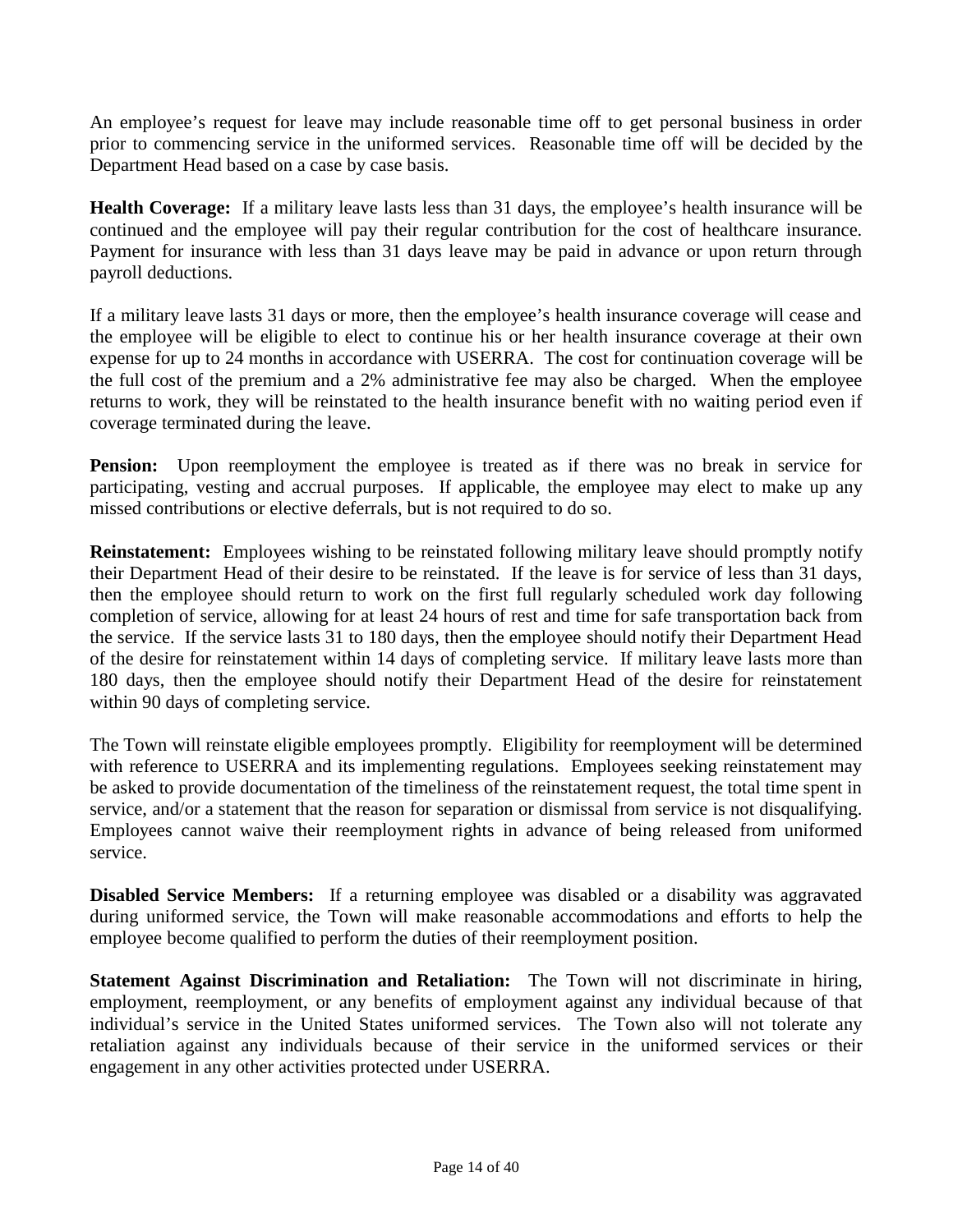## **JURY DUTY**

An employee called to Jury Duty shall be paid the difference between their regular pay and Juror's pay upon presentation of an official statement of jury pay received. Employees excused from jury duty must report back to work during their normal work hours.

#### **BEREAVEMENT**

Employees may take and will be paid bereavement leave as provided below. The employee may be required to provide verification of absence prior to granting leave.

- Probationary employees will be granted bereavement leave and pay only for a death which occurs in their immediate family.
- Leave and payment for five (5) consecutive scheduled days will be paid when there is a death in the immediate family (parent(s), spouse, children/stepchildren, or other relatives residing with the employee).
- Three (3) consecutive scheduled days leave and payment will be granted for the death of guardians, mother-in-law, father-in-law, and brothers/sisters. One day leave and payment shall be granted for others (grandparents, grandchildren, aunts, uncles) that do not reside with the employee. Additional time may be granted at the discretion of the Board of Selectmen on a case-by-case basis.

#### **EXTENDED LEAVES OF ABSENCE**

The Town may grant employees extended leaves of absence under certain circumstances. Except as stated below; employees will not receive compensation during such an extended leave.

Employees generally are eligible to request extended leaves of absence if they have completed at least one (1) year of service, or as specified by law. The granting and duration of each leave of absence and the compensation received by the employee if any, during the extended leave will be determined by the Town in conjunction with applicable Town policy, State or Federal Law. The following extended leaves will be considered:

**PERSONAL LEAVES OF ABSENCE:** Employees may be granted a leave of absence to attend to personal matters in cases in which the Town determines that an extended period of time away from the job will be in the best interests of the employee and the Town.

## **FAMILY AND MEDICAL LEAVES OF ABSENCE**

Eligible employees may take up to twelve (12) weeks of unpaid family/medical leave within a 12 month period and be restored to the same or equivalent position upon return to work. These twelve (12) weeks will be tracked beginning on the first day of leave. To be eligible for family/medical leave, the employee must have worked for the Town for at least twelve (12) months; must have worked at least twelve hundred fifty (1,250) hours in the past twelve (12) months; and must work at a work site where the Town employs 50 or more employees within a 75 mile radius.

Eligible employees may take family/medical leave for any of the following reasons: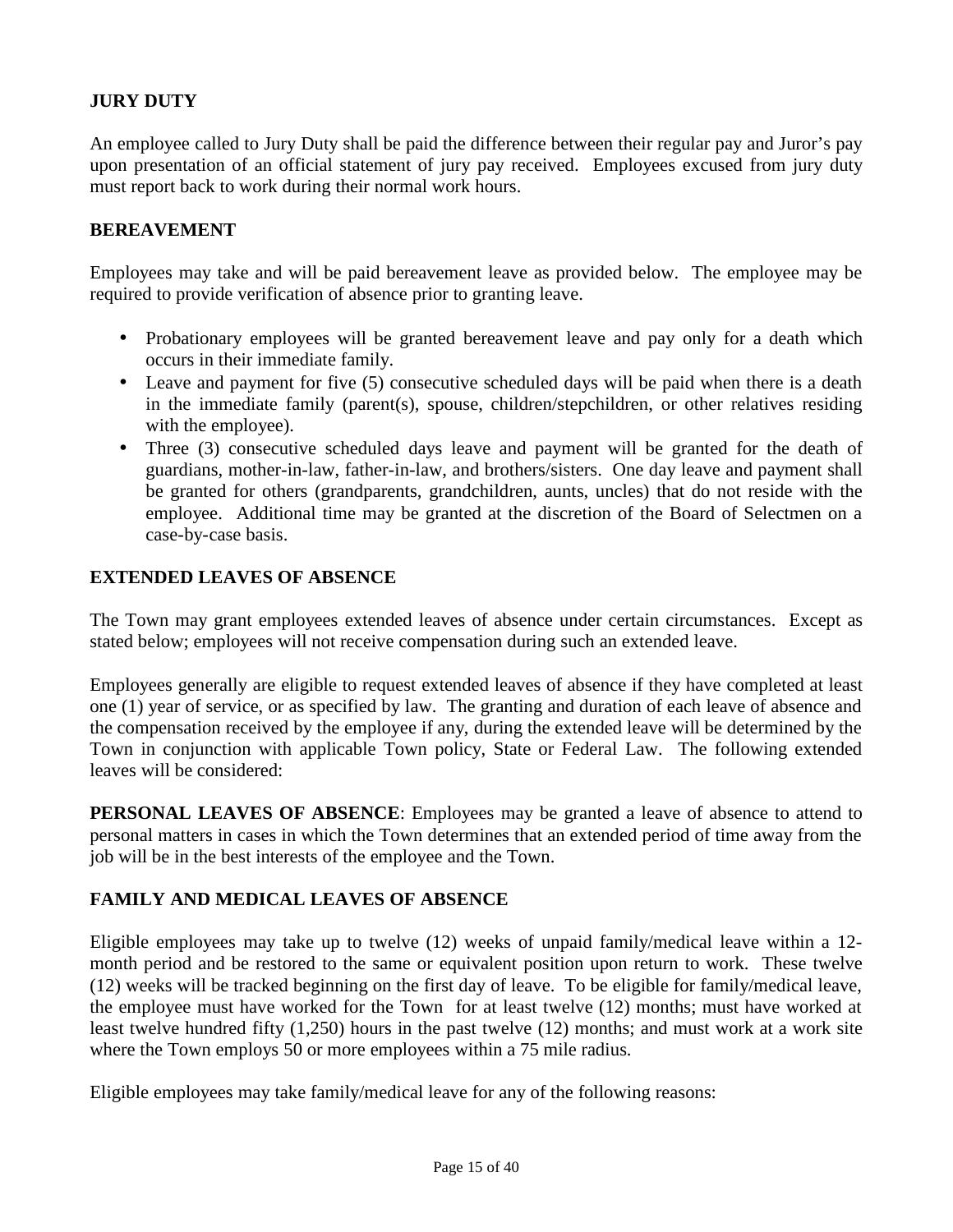- The birth of your child and in order to care for the child (leave must be taken within 12 months of the birth);
- The placement of a child into the employee's home for adoptive or foster care (leave must be taken within 12 months of the placement);
- To care for the employee's spouse, parent, minor child, or adult child (when the adult child is not capable of self care and the employee is needed for such care) with a serious health condition; or
- Due to the employee's own serious health condition which renders the employee unable to perform the functions of his or her position.

The Town has the right to designate FMLA leave any time an eligible employee requests time off for a qualifying reason. For example, if an eligible employee suffers a work related injury that qualifies as a serious health condition, the Town has the right to designate any time away from work as FMLA leave.

**Tracking Leave:** As stated above, an eligible employee is entitled to a total of twelve (12) work weeks of leave during any twelve (12) month period. That twelve (12) month period is defined as a "rolling" twelve (12) month period measured backward from the date an employee begins an FMLA leave. In other words, the number of weeks an employee has available upon the beginning of a FMLA leave will be twelve (12) weeks less the number of FMLA leave weeks taken in the twelve (12) month period prior to the beginning of the current FMLA leave (the "Available Leave Weeks"). For example, if an employee used four weeks beginning February 1, 2006, four weeks beginning June 1, 2006, and four weeks beginning December 1, 2006, the employee would not be entitled to any additional leave until February 1, 2007. Beginning on February 1, 2007, the employee would be entitled to four weeks of leave; on June 1, 2007, the employee would be entitled to four additional weeks; and so on.

FMLA leaves for the birth or placement for adoption or foster care of a child, as described above, must be taken all at once unless otherwise agreed to by the Town. If medically necessary, FMLA leaves due to illness as described above may be taken on an intermittent or reduced leave schedule. If FMLA leave is requested on this basis, however, the Town may require the employee to transfer temporarily to an alternative position which better accommodates periods of absence or a part time schedule, provided that the position has equivalent pay and benefits.

Employees taking intermittent or reduced schedule leave will be paid for the time they work, and the leave time away from work will be unpaid unless the employee qualifies for workers' compensation, short-term disability, or other benefits. If you are a salaried employee, the Town will adjust the employee's salary based on the amount of time actually worked.

**Employee Benefits:** Employees are required to use any accrued, unused vacation and sick/personal days during FMLA leave unless the FMLA leave is otherwise paid through workers' compensation benefits, short-term disability benefits, or other benefits. The substitution of paid leave time for unpaid leave time does not extend the 12-week FMLA leave period. Also, your FMLA leave may run concurrently with other types of leave, such as maternity leave.

During an approved FMLA leave, the Town will maintain the employee's health benefits under the same terms and conditions applicable to employees not on leave.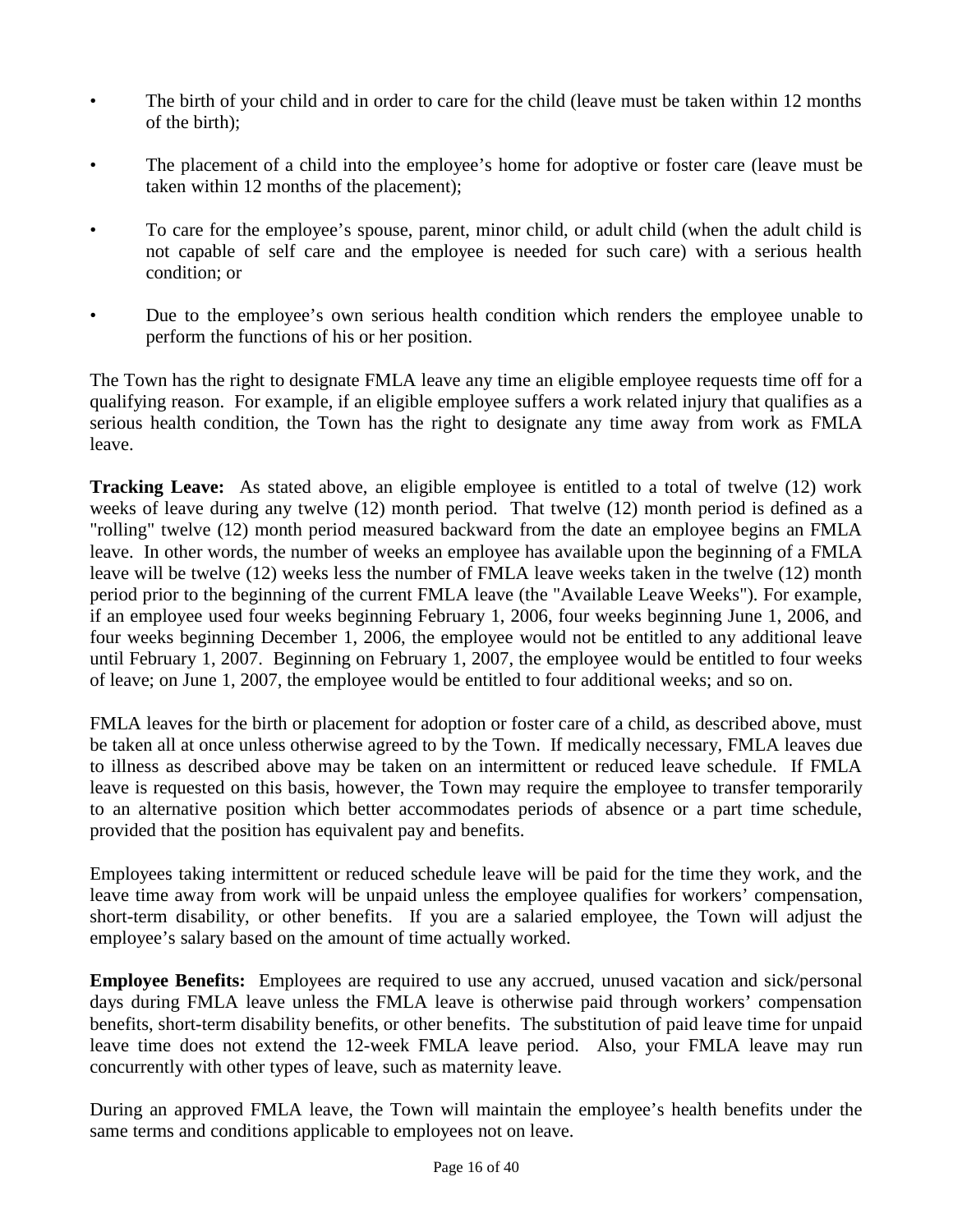- If paid leave is substituted for unpaid FMLA leave, the Town will deduct the employee's portion of the health plan premium as a regular payroll deduction.
- If the employee's leave is unpaid, or is paid through workers' compensation, short-term disability benefits, or other benefits not provided through the Town's payroll system, the employee must pay his/her portion of the premium by making arrangements with the Finance Office.
- Health and other benefit coverage may be canceled if the employee's premium payment is more than 30 days late.
- If the employee elects not to return to work at the end of the leave, he/she will be required to reimburse the Town for the cost of the premiums paid by the Town for maintaining coverage during his/her unpaid leave, unless he/she cannot return to work because of a serious health condition or because of other circumstances beyond the employee's control.

If the FMLA leave is for a condition that is covered under the Town's short or long term disability insurance, covered employees may apply for benefit coverage.

Benefit entitlements based on length of service will be preserved at the level earned as of the commencement of the leave, but will not accrue further during the leave period. For example, an employee on FMLA leave will not accrue additional sick/personal days.

**Requesting Leave:** If the employee's need for leave is foreseeable such as for the birth of a child or planned medical treatment, he/she must give the Department Head at least 30 days' prior written notice. In cases of planned medical treatment, please make efforts to schedule the treatment to avoid disrupting the Town's operations.

If the need for leave is not foreseeable, the employee must give notice to the Department Head as soon as practicable (within 1 or 2 business days of learning of the need for leave). Failure to provide such notice may be grounds for delaying the leave. If the employee is not able to notify the Town of the need for leave personally because of illness, the employee should ask someone else to call on his/her behalf.

**Medical Certifications:** If the employee is on leave because of his/her own or a covered family member's serious health condition, the appropriate health care provider must supply a medical certification. If possible, the employee should provide the medical certification before leave begins. If that is not possible, the employee must provide the medical certification within 15 days of beginning leave. If the employee does not provide the required medical certification in a timely manner, leave may be delayed. If certification is not provided at all, the Town will not be able to determine whether the employee is eligible for FMLA leave and leave will be denied.

The Town, at its expense, may require an examination by a second health care provider designated by the Town. If the second health care provider's opinion conflicts with the original medical certification, the Town, at its expense, may require a third health care provider agreed upon by the employee and the Town to conduct an examination and provide a final and binding opinion.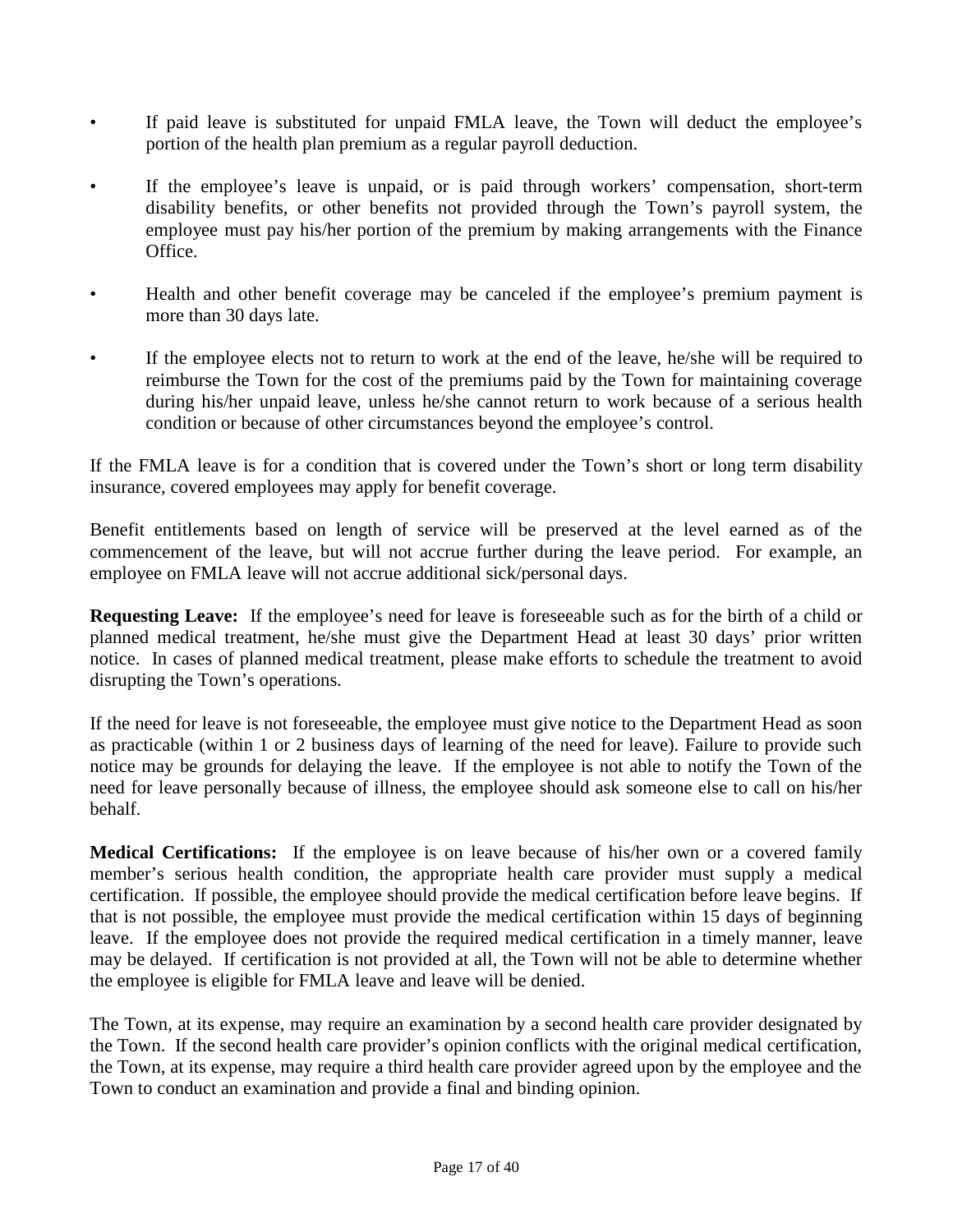The Town may also require subsequent medical re-certification. Failure to provide requested recertifications within 15 days may result in delay of further leave.

**Reporting While on Leave:** The employee must contact the Town on a regular basis to provide updates about the status of the medical condition and intention to return to work. In addition, the employee must give notice as soon as practicable (within two business days if feasible) if the dates of leave change or are extended or initially were unknown.

**No Work While on Leave:** The taking of another job (including self-employment) while on FMLA leave or any other authorized leave may lead to disciplinary action, up to and including termination of employment.

**Returning to Work:** At the end of an authorized FMLA leave, the employee will be reinstated to his or her original position or an equivalent position. However, certain highly compensated employees or "key employees" may be denied restoration to their prior or equivalent position if keeping the job open for the employee would result in substantial economic injury to the Town. Key employees are those employees who are among the highest paid ten percent of employees within 75 miles of the work site.

If the employee takes leave because of his/her own serious health condition, the employee will not be reinstated until he/she provides a fitness for duty certificate from his/her health care provider confirming that the employee is medically able to resume work.

**Coordination with Maternity Leave:** As stated in the Town's Maternity Leave Policy, the Town provides female employees with a leave of absence for the period of temporary physical disability resulting from pregnancy, childbirth, and related medical conditions. A maternity leave begins when an employee is medically determined to be disabled and ends when medically determined to be able to return to work.

Maternity disability will be treated in the same manner as a Type D FMLA leave of absence. However, maternity leaves are not limited by any measure other than the period of medical disability. If a maternity disability is for the number of available FMLA leave weeks or less, the employee will be reinstated in accordance with this policy. If a maternity disability exceeds the available FMLA leave weeks, the employee will be reinstated unless business necessity makes reinstatement impossible or unreasonable.

An employee who uses less than the Available Leave Weeks for Type D leave for maternity may take additional Type A FMLA leave after the end of the disability period for a period not to exceed the Available Leave Weeks.

**Coordination with Other Town Policies; Reference to FMLA and Federal Regulations:** In the event of any conflicts between this policy and other Town policies, the provisions of this policy will govern. The FMLA and the FMLA regulations issued by the U.S. Department of Labor contain many limitations and qualifications that are not stated in this policy. The Town reserves the right to apply the terms of the FMLA and the FMLA regulations to any individual circumstances

## **LEAVE WITHOUT PAY**

Leave without pay may be granted in one (1) month increments up to a total of 12 months for any one request at the discretion of the Board of Selectmen.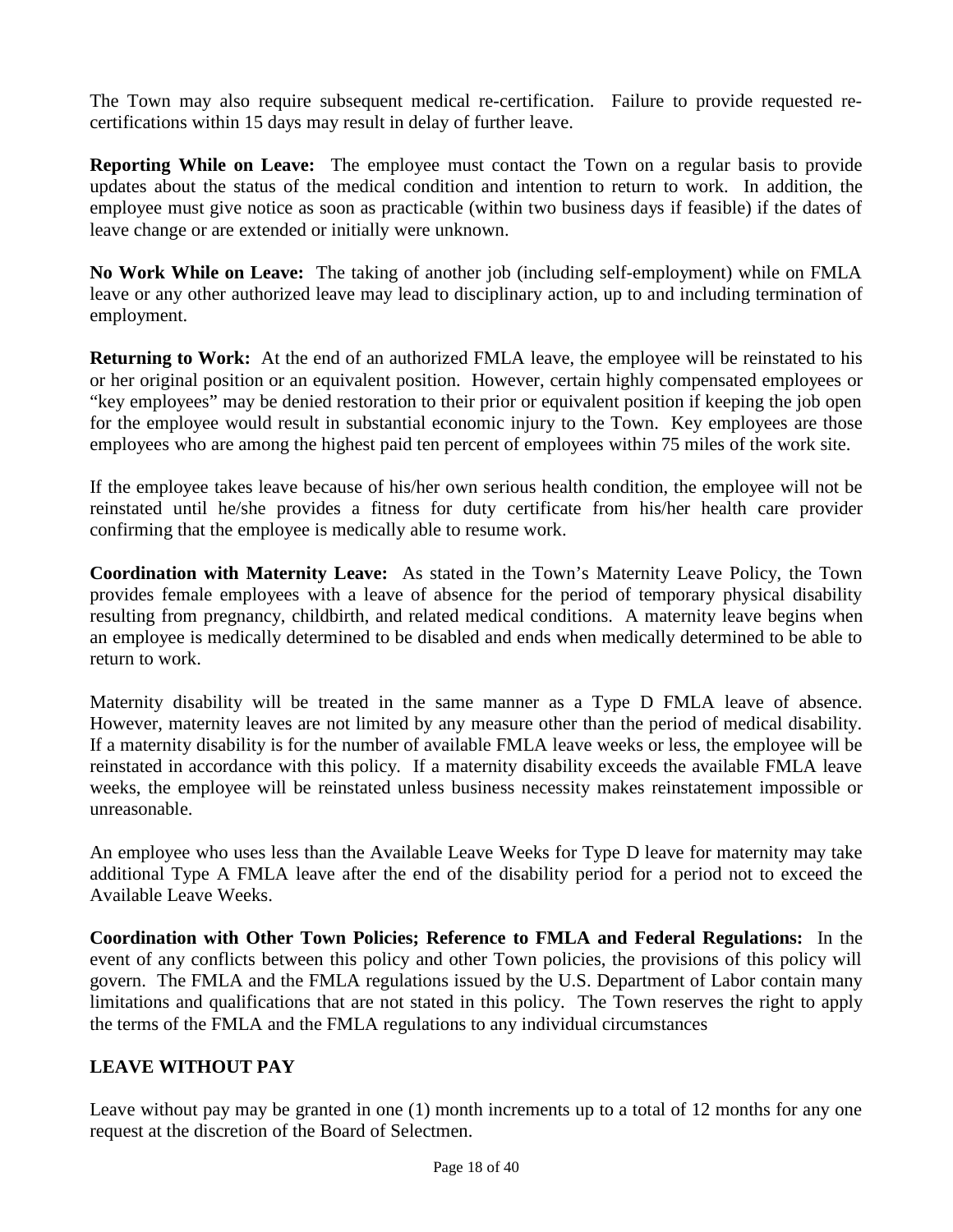Employees desiring leave without pay must have exhausted all annual leave, and, in the case of a nonjob related illness, all sick leave before being eligible to apply for leave without pay. Application must be made to the Selectmen at least 14 days before the start of the leave. The employee shall be notified at least seven (7) days before the requested start date of the decision of the Board of Selectmen regarding the employee's application.

Employee benefits such as health insurance and retirement may be continued at the expense of the employee for the period(s) specified by these rules and/or Federal or State Law. Employees shall not be entitled to any other benefits while on a leave without pay.

An employee wishing to return at the end of a leave without pay must notify the employer at least thirty (30) days prior to the end of the leave period. If the leave was due to non-job related illness, the employee must provide a certification of return ability to return to work from the attending physician. Any and all restrictions shall be included in the certificate. The Board of Selectmen shall notify the employee at least 10 days prior to the requested return date if the employee will be allowed to return, to what department they shall return to, the job they will return to, the schedule, any restrictions regarding the type of work performed, and any administrative or other details to be completed prior to his/her return to work.

An employee who accepts employment from another employer while on leave without pay shall be deemed to have voluntarily severed the employer/employee relationship with the Town.

## **COMPENSATORY TIME**

Compensatory time is generally discouraged but if used, it should be kept to a minimum. Supervisors may approve the use of compensatory time providing it is taken within the next pay period. Under no circumstance will compensatory time be "carried forward".

## **ADMINISTRATIVE LEAVE**

Administrative leave is intended to allow the Town to place an employee in a leave status with pay or without pay for a fixed duration pending the conclusion of an investigation, review of performance or other circumstances not covered under other policies of the Town that may require the removal of the employee from the workplace until the matter is reviewed and/or resolved.

A request for administrative leave shall be initiated in writing by an employee's department head for the circumstance stated above. The request shall clearly state the reasons for the request and the duration of the leave. The request shall be reviewed and approved by the Board of Selectmen.

## **SECTION VII: BENEFITS**

## **INSURANCES**

The Town provides and pays for health insurance and major medical benefits, minus employee contributions for full-time employees who are hired to work at least 35 hours per week, the first full month following their hiring. Single person and/or two-person coverage and/or family plan coverage are currently available at the Town's expense however changes to this payment structure may be made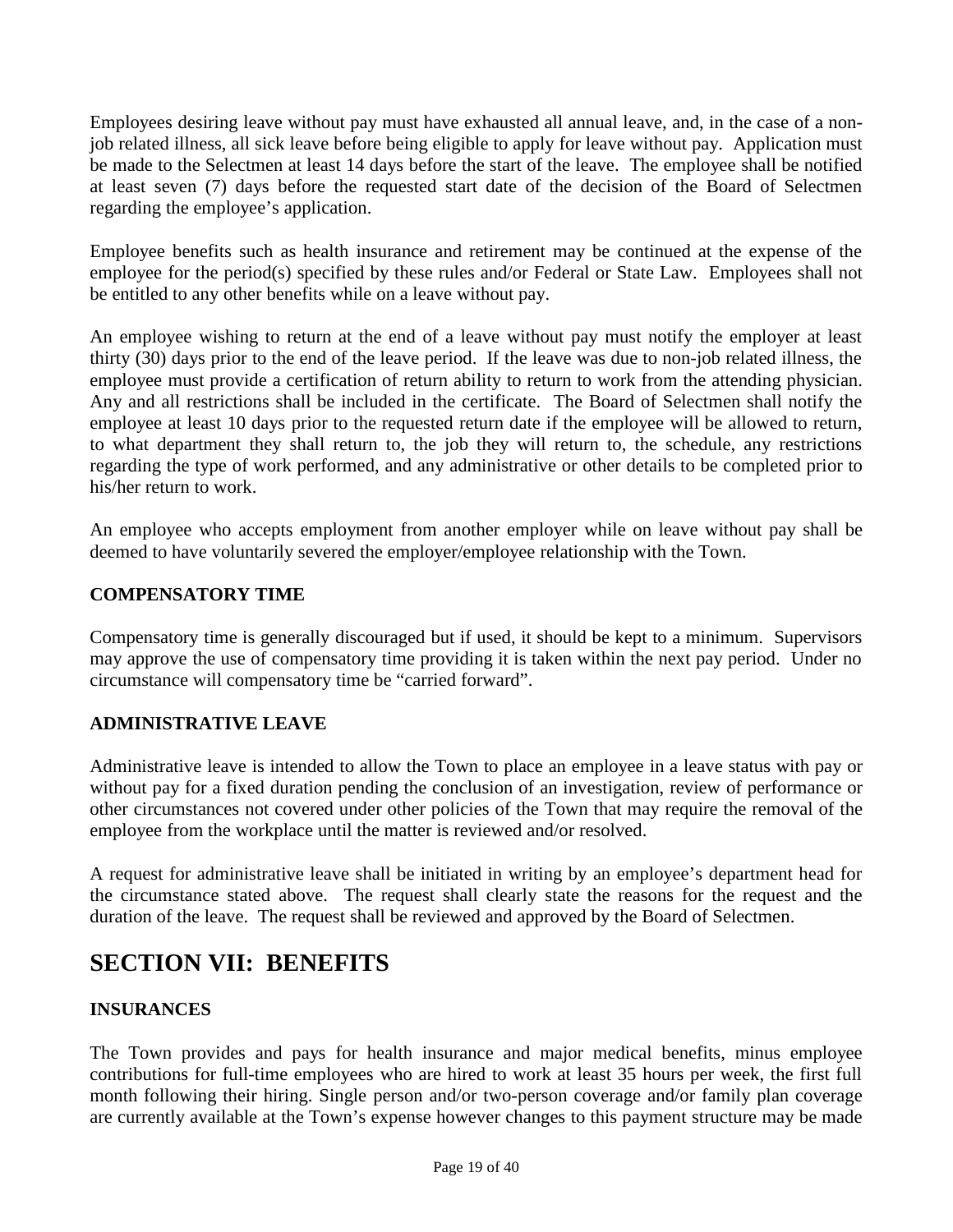at anytime by the Board of Selectmen at a regularly scheduled Selectmen's Meeting to which the employees will be noticed of. Employees should refer to the basic contract provision of the Town's plan available at Town Hall. As amendments are adopted a copy shall be provided to each employee.

An employee desiring health insurance must apply in writing on forms provided at time of hiring. Failure to make application during this time period will require the employee to wait until the Town's policy anniversary renewal date which occurs in January unless a qualifying event occurs beforehand.

Upon retirement and/or separation from the Town, the "Consolidated Omnibus Budget Reconciliation Act of 1985" (COBRA) as amended requires employers sponsoring group health plans to offer covered employees and their family members continuation of coverage rights for "qualified beneficiaries", the opportunity for a temporary extension of health coverage (called "continuation coverage") through the group at their own expense in certain instances where coverage would otherwise end. If an employee is terminated (fired) for misconduct, the Town is not obligated to offer COBRA coverage.

Extension is not automatic. The employee must contact the Finance Director for the "Notice of Qualifying Event" to arrange enrollment. The employee has fourteen (14) days from the date of notice to make a decision.

Coverage is not free. The employee must pay the necessary premium for coverage but at the low group rates. A payment schedule will be established with the employee and the employee will be expected to make the payments as set up. Employees who work/are hired for less than 35 hours per week have the option of purchasing insurance and arrangements can be made with the Finance Office.

#### **WORKERS' COMPENSATION**

This Town complies with the laws of the State of New Hampshire (RSA 281-A) with regard to Workers' Compensation Insurance. Basic information regarding this coverage, including the Town's carrier, is posted in each work area. Specific questions regarding reporting injuries and benefit provisions should be directed to the employee's supervisor and/or department head.

#### **UNEMPLOYMENT COMPENSATION**

This Town complies with the laws of the State of New Hampshire (RSA 282-A) with regard to unemployment compensation coverage for employees. General information on the law is posted in each work area. Particular information may be available from the New Hampshire Department of Employment Security local office for this area.

#### **SHORT TERM DISABILITY**

The Town provides and pays for Short Term Disability Insurance (STD) for full-time employees. Employees should refer to the basic contract provision of the Town's plan available at Town Hall.

#### **ACCIDENTAL DEATH AND DISMEMBERMENT (AD&D)**

The Town provides and pays for AD&D benefits for loss arising out of non-work related accidents. Employees should refer to the basic contract provision of the Town's plan available at the Town Hall.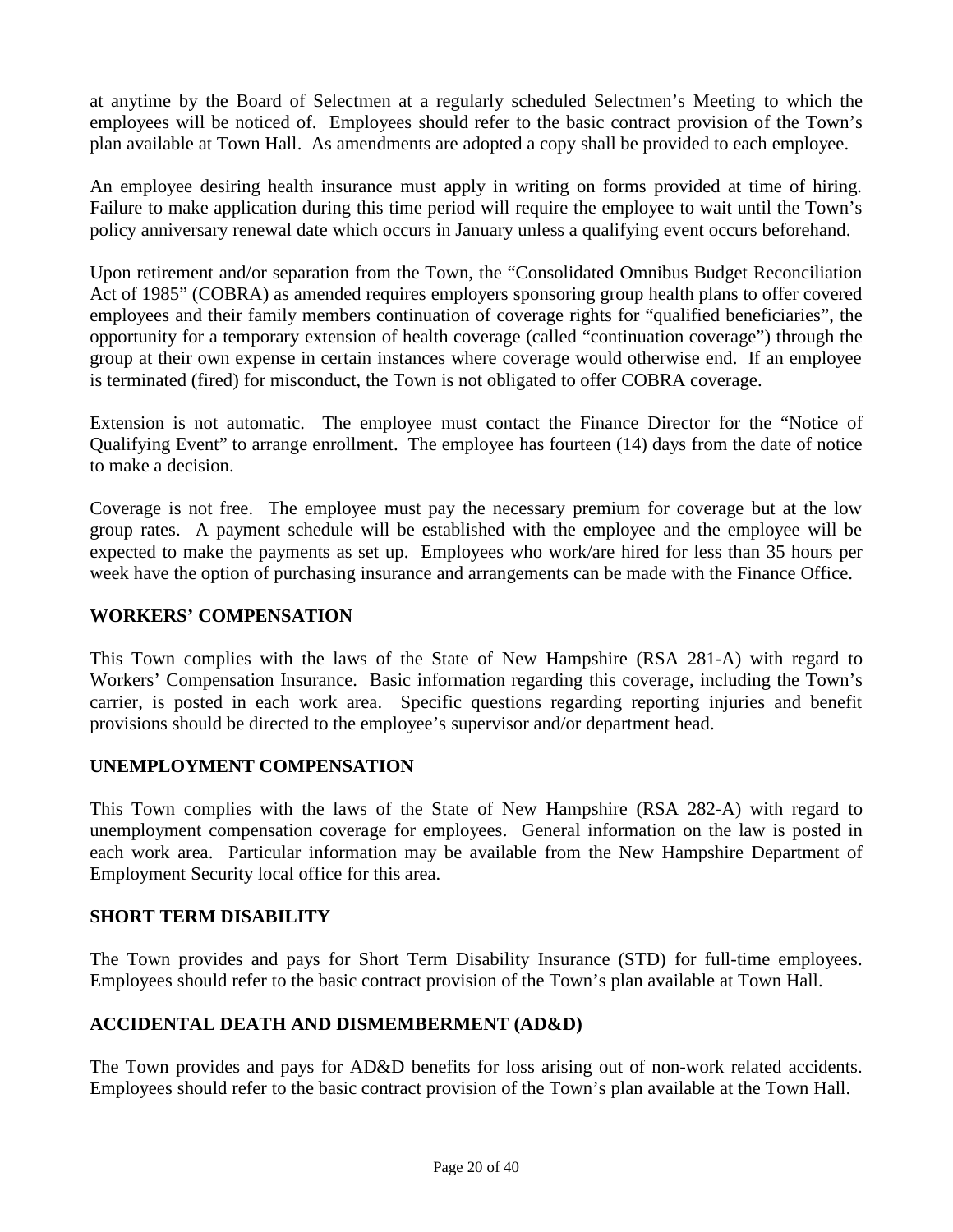## **DENTAL**

Available to all employees at the expense of the employee.

#### **LIFE INSURANCE**

The Town provides and pays for a life insurance benefit of \$23,000 for full-time employees. Employees should refer to the basic contract provisions of the Town's plan available at the Town Hall. Fire Department personnel have certain coverage provided under the NH State Firemen's Association which the Town pays into for each employee of that department. These benefits can be viewed on their website (nhsfa.org).

#### **RETIREMENT**

The Town participates in the New Hampshire Retirement System which all full-time employees who are hired to work at least 35 hours per week are required to participate in. The employer's contribution rate is determined on an annual basis by NHRS and will be paid by the Town.

#### **POLICE AND FIRE RETIREMENT**

The police and fire departments presently have a separate retirement program and complete information and handbooks describing this program are available from the Finance Office Group II municipal employees (police and fire personnel) shall be retired as outlined in the present Federal Labor Laws pertaining to mandatory retirement.

#### **OTHER**

The Town provides a 457 deferred compensation plan to all employees. Participation in the plan is voluntary and shall be through payroll deduction from the individual employee. Other optional and voluntary programs may be offered from time to time by the Town. These will be open to all employees upon successful completion of the probationary period.

The specific benefits and obligations of these programs will be explained to all new employees at the time of hire with a reminder list given to employees on an annual basis.

#### **EXPENSES**

The Town will reimburse employees for expenses associated with the execution of their job duties and responsibilities. Expenses eligible for reimbursements must be job related and may cover, but are not limited to such items as mileage, meals, lodging, tolls, fees, dues, etc.

Reimbursement will be made in accordance with specific policies promulgated in each department, and to the extent items are budgeted. All reimbursement requests must be accompanied by actual receipts of expenditures.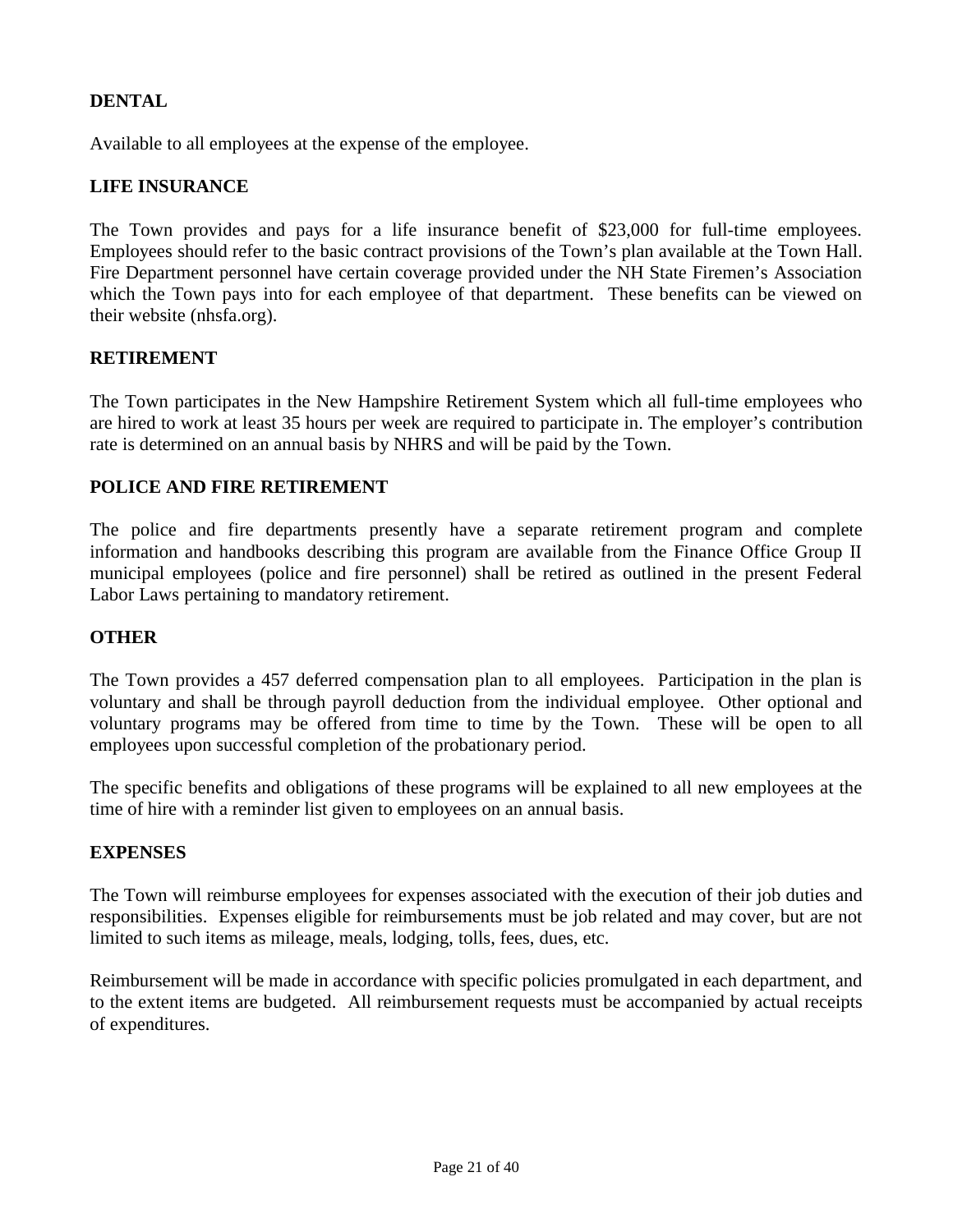## **SECTION VIII: DISCIPLINE PROCEDURES**

It is the Town's policy to place as few restraints on personal conduct as possible. The Town is justifiably proud of its employees and the manner in which they conduct themselves. The Town relies on individual good judgment and sense of responsibility. Each employee is expected to conduct himself/herself in an appropriate manner. However, for the protection of its property, business interests, and other employees, the Town has established certain rules of conduct. Violations of any rule cannot be ignored.

These rules are published for the employee's information and to minimize the likelihood of any employee, through misunderstanding or otherwise, becoming subject to any disciplinary action. It is only fair that the employee should be familiar with these rules which the Town considers to be of importance. It is also fair that the employee be apprised of the procedures to be used should any disciplinary action be required. The employer believes in using a process that is fair to all, yet maintains employee responsibility.

For these reasons the employer uses a counseling model for handling disciplinary issues. This model is designed to bring deficiencies to the attention of the employee in as non-confrontational a manner as possible. After a verbal warning, a supervisor will meet with the offending employee and review the incident or incidents that led up to the meeting. The supervisor will remind the employee of his/her role in the Town and attempt to set reasonable and measurable goals for the employee, to enable that employee to improve his/her performance. Should performance not improve, the supervisor moves on to the next step which may include suspension or termination as the situation may warrant.

## **IMMEDIATE TERMINATION**

There are times when aforementioned model is not appropriate. Violation of (including but not be limited to) the following rules may be considered adequate justification for immediate termination of an employee:

- Possessing, carrying, or being under the influence of intoxicating beverages or narcotics on Town property.
- Stealing or attempting to steal property from any individual on Town property, or stealing or attempting to steal property from the Town.
- Provoked or unprovoked bodily assault upon any person, or fighting on Town property
- Immoral or indecent conduct on Town property
- Possession of firearms or any dangerous weapons, including explosives on Town property.
- Threatening, coercing, intimidating, or interfering with other employees.
- Insubordination to a supervisor, refusal to perform assignments, or directing abusive or threatening language at any supervisor, employee or official.
- Disclosing confidential information to unauthorized persons, or any action that might create poor public relations.
- Falsification of employment application(s), time card, work reports, or other employer records.
- Fraud committed by knowingly accepting pay for operations not performed on time or time not worked.
- Acts of sabotage, or other interference with Town projects.
- Defacing Town property.
- Conviction of a felony.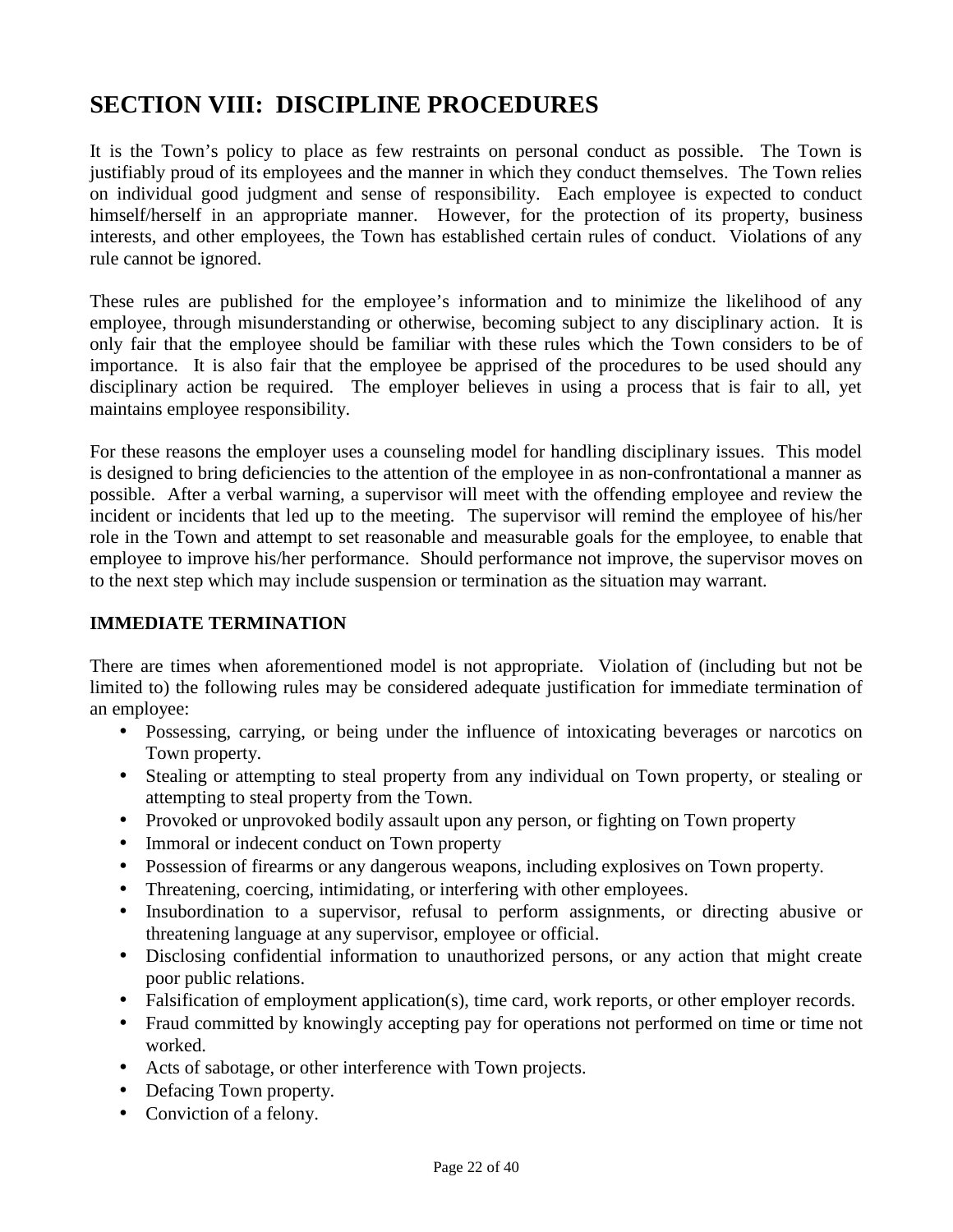- Sleeping during working hours.
- Accepting or soliciting any gift, gratuity, favor, loan, or other item or consideration of monetary value from any person who has or is seeking to transact with the Town, or from any person within or outside the employer's employment whose interest may be affected by the employee's performance or nonperformance of official duty.
- Absence of three (3) consecutive working days without notification.
- Participating in an unauthorized job action.
- Unsafe or negligent operation of equipment or destruction of Town property or material or the property of another employee.
- Participating in civic or professional organization activities in a manner whereby confidential information is divulged.
- Misusing privileged information or revealing confidential data to outsiders.
- Using one's position in the Town or knowledge of its affairs for outside personal gains
- Engaging in practices and procedures that violate Federal, State, or local laws, ordinances, or rules.

## **DISCIPLINE PROCESS**

The following establishes the Town's disciplinary process. Discipline may be initiated at any step of the process depending on the seriousness of the offense. In all cases, the rule, policy or procedure that was violated will be reviewed with the employee to reinforce the behavior expected.

**Verbal Warning.** Any infraction of the rules, policies or procedures will warrant a verbal warning from the employee's immediate supervisor. In giving the warning the supervisor must inform the employee of the specific nature of the violation, remedial actions, and the consequences of further violations which may include but not limited to a written warning, suspension and/or discharge.

Written Warning. Any subsequent or serious violation of the rules, policies, or procedures of the Town of Warner may result in a written warning. A written warning is a more serious form of discipline and is specifically designed to alert the employee as to the seriousness of his/her deficiencies and potential action for further violation of the policies, procedures and rules. The employee will be asked to sign the warning to acknowledge receipt and understanding of the contents.

**Suspension.** Any subsequent or serious violation of the rules, policies, or procedures of the Town of Warner may result in the suspension of the employee. The *department head and/or supervisor* may suspend the employee for up to three (3) working days without pay. Suspensions of a longer duration must be approved by the Board of Selectmen.

**Termination.** Employees may be terminated from employment for a single serous violation of the rules, policies, or procedures, and/or for repeated violations of the rules, policies or procedures. The employee shall be advised in writing of the recommendation to terminate. The Board of Selectmen shall take action regarding the recommendation within fourteen (14) calendar days of its receipt. In the case of written warning, suspension or termination the employee will be given the opportunity to explain his/her actions prior to the imposition of the discipline.

An employee need not have been suspended for any previous violations before being terminated.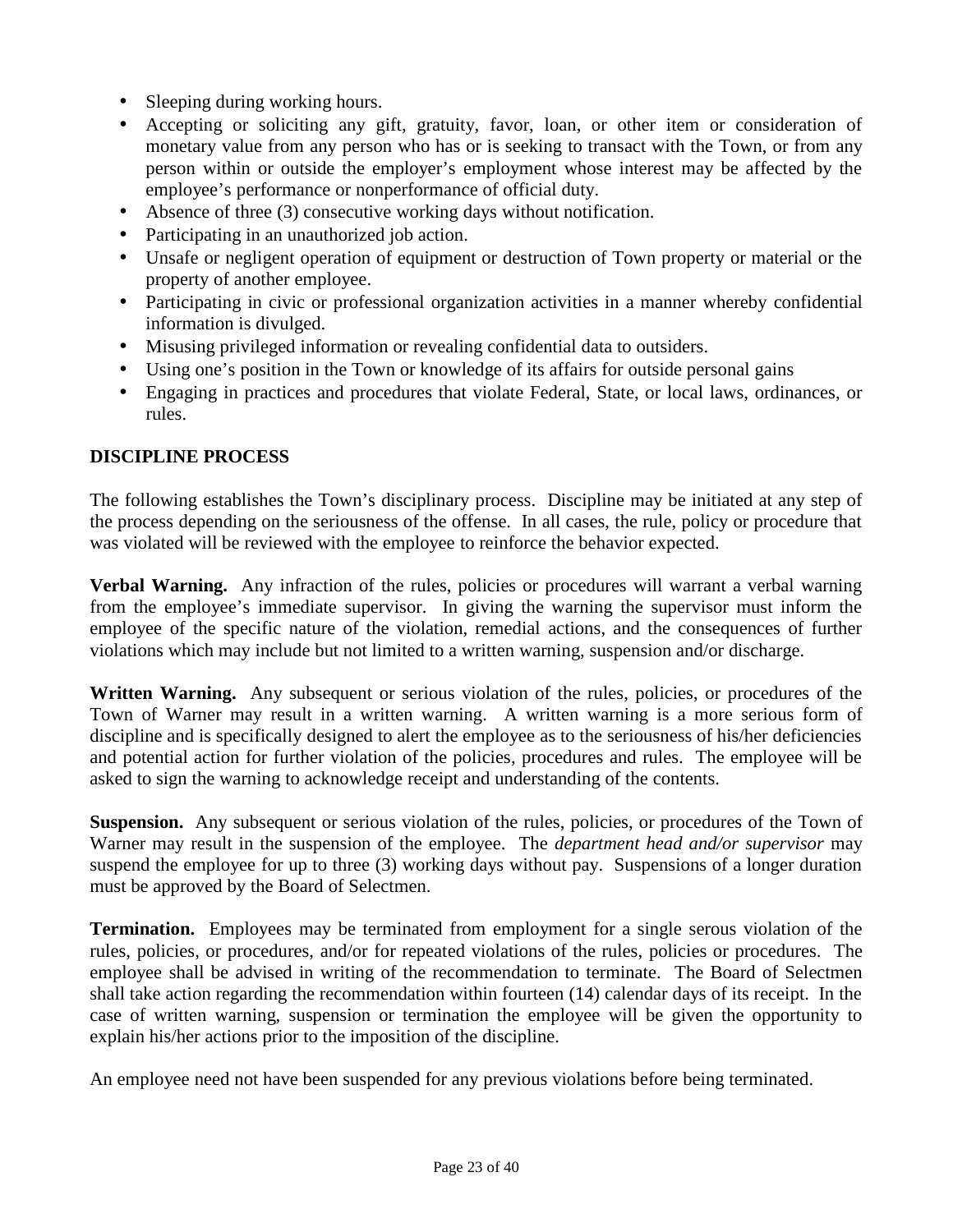## **SEXUAL HARASSMENT**

#### A. Introduction

The Town's goal is to provide a workplace that is free of sexual harassment. Sexual harassment of employees occurring in the workplace or in other settings in which employees may find themselves in connection with their employment is unlawful and will not be tolerated by our Town. Further, any retaliation against an individual who has complained about sexual harassment and/or retaliation against any individual who has cooperated in an investigation of sexual harassment is unlawful and will not be tolerated.

Because the Town takes allegations of sexual harassment seriously, we will respond promptly to complaints of sexual harassment. Where it is determined that such inappropriate conduct has occurred, the Town will act promptly to eliminate the conduct and impose any necessary corrective action, including disciplinary action where appropriate.

#### B. Definition of Sexual Harassment

Sexual harassment means unwelcome sexual advances, requests for sexual favors, and other verbal, physical, and nonphysical conduct of a sexual nature when:

- Submission to or rejection of such conduct is made explicitly or implicitly a term or condition of employment; or
- Submission to or rejection of such conduct by an individual is used as the basis for employment decisions affecting that individual, or for awarding or withholding a favorable employment opportunity, evaluation, or assistance; or
- Such conduct has the purpose or effect of unreasonably interfering with an individual's performance at work, or creates an intimidating, hostile, humiliating, or sexually offensive work environment.

Under this definition, a direct or implied request by a supervisor for sexual favors in exchange for actual or promised job benefits such as favorable performance reviews, salary increases, promotions, increased benefits or continued employment constitutes sexual harassment.

The definition of sexual harassment is broad and, in addition to the above examples, other unwelcome sexually oriented conduct, whether it is intended or not, that has the effect of creating a workplace that is hostile, offensive, intimidating, or humiliating to male or female employees may also constitute sexual harassment. Sexual harassment also includes non-sexual comments and conduct that are directed at an individual because of his or her gender or otherwise motivated by gender discrimination.

It is not possible to list all of the additional circumstances and behaviors that may constitute sexual harassment or other inappropriate conduct that will not be tolerated. However, the following are some examples of prohibited conduct:

- Unwelcome sexual advances, whether or not they involve physical touching;
- Sexual epithets; sexual jokes; written or oral references to sexual conduct, gossip regarding one's sex life; comment on an individual's body; comment about an individual's sexual activity, deficiencies, or prowess;
- Displaying sexually suggestive objects, pictures, cartoons;
- Leering, whistling, brushing against the body; sexual gestures;
- Suggestive or insulting comments;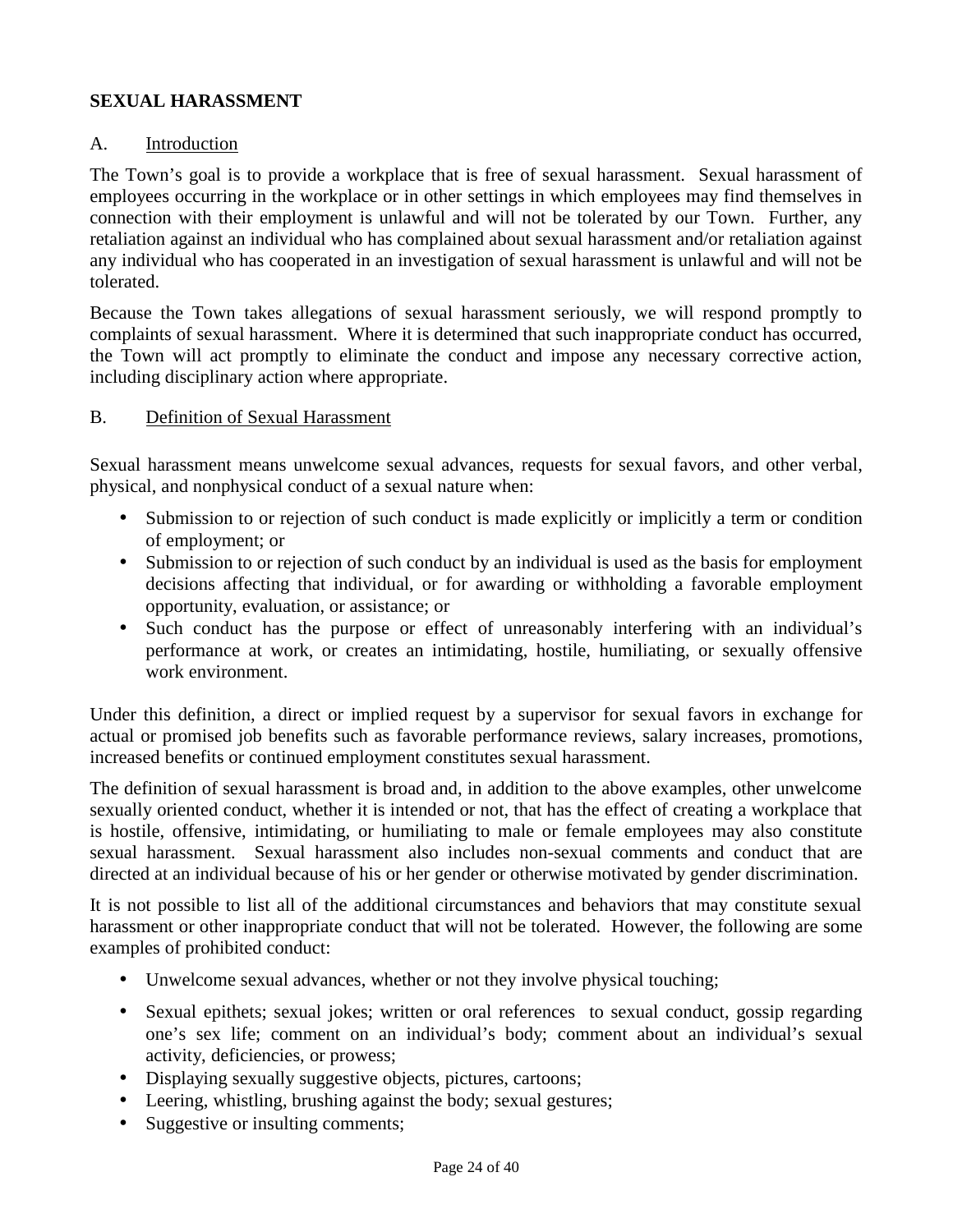- Inquiries into an individual's sexual experiences; and
- Discussion of one's sexual activities.

## C. Complaints of Sexual Harassment

Experience has shown that a clear statement to the person engaging in the offensive behavior is often all that is necessary to stop the conduct. If the employee believes he/she is being harassed, the Town encourages the employee to let the person engaging in the conduct know how you feel. However, if the employee does not feel comfortable taking this step, the Town certainly do not require it. If the employee believes that he/she has been subjected to sexual harassment, the employee should report the incident in accordance with the Reporting Procedure contained as part of this policy. The matter will be promptly investigated and where it is determined that such inappropriate conduct has occurred, action will be taken to eliminate and correct the conduct. Employees who violate this policy will be subject to disciplinary action, up to and including termination of employment.

## D. Retaliation

Retaliation against an employee who complains in good faith about sexual harassment or who participates in good faith in an investigation of a complaint is a violation of this policy and is prohibited by law. If the employee believes that he/she has been subjected to retaliation, the employee should report the incident in accordance with the Reporting Procedure contained in this policy.

E. Reporting Procedure for Sexual and Other Unlawful Harassment, Discrimination and Retaliation

If the employee feels that he/she is a victim of sexual or other unlawful harassment and discrimination or retaliation, the employee should immediately report such actions in accordance with the following procedure. All complaints will be promptly and appropriately investigated.

- 1. If you believe that you are a victim of sexual or other unlawful harassment and discrimination or retaliation, you should report the act immediately to your Department Head or the Town Administrator.
- 2. Supervisors and managers who become aware of discriminating or harassing conduct, a complaint of discrimination or harassment, or retaliation must report the conduct and/or complaint immediately to the Town Administrator or the Board of Selectmen.
- 3. The Town will promptly investigate every reported incident if appropriate. Any employee, supervisor, or agent of the Town who has been found to have sexually or unlawfully harass, discriminate against, or retaliate against another employee may be subject to appropriate disciplinary action, up to and including immediate discharge. The complainant will be informed of the outcome of the investigation.
- 4. The Town will conduct all investigations in a discreet manner. Disclosure of complaints will be limited to those with a need to know.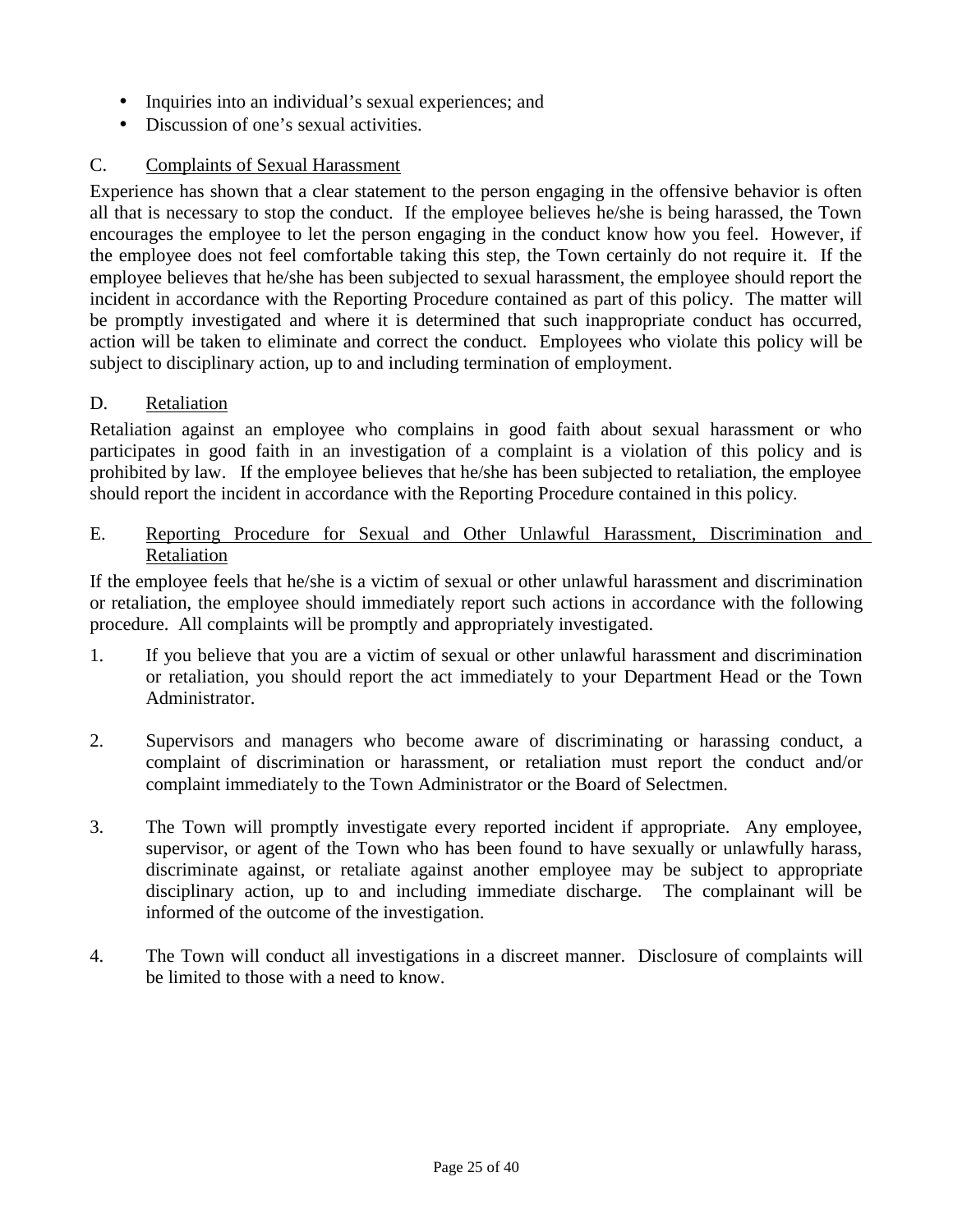## *VERBAL WARNING NOTE (example of style which may be used)*

\_\_\_\_\_\_\_\_\_\_\_\_\_\_\_\_\_\_\_\_\_\_\_\_\_\_\_\_\_\_\_\_\_\_\_\_\_\_\_\_\_\_\_\_\_\_\_\_\_\_\_\_\_\_\_\_

\_\_\_\_\_\_\_\_\_\_\_\_\_\_\_\_\_\_\_\_\_\_\_\_\_\_\_\_\_\_\_\_\_\_\_\_\_\_\_\_\_

\_\_\_\_\_\_\_\_\_\_\_\_\_\_\_\_\_\_\_\_\_\_\_\_\_\_\_\_\_\_\_\_\_\_\_\_\_\_\_\_\_

I gave a verbal warning to

(*Employee Name)*

on this date for violating \_\_\_\_\_\_\_\_\_\_\_\_\_\_\_\_\_\_\_\_\_\_\_\_\_\_\_\_\_\_\_\_\_\_\_\_\_\_\_\_\_\_\_\_\_\_\_\_\_\_\_\_\_\_\_

(*Cite name of regulation, policy or procedure)*

\_\_\_\_\_\_\_\_\_\_\_\_\_\_\_\_\_\_\_\_\_\_\_\_\_\_\_\_\_\_\_\_\_\_\_\_\_\_\_\_\_\_\_\_\_\_\_\_\_\_\_\_\_\_\_\_\_\_\_\_\_\_\_\_\_\_\_\_\_\_\_\_\_\_\_\_

\_\_\_\_\_\_\_\_\_\_\_\_\_\_\_\_\_\_\_\_\_\_\_\_\_\_\_\_\_\_\_\_\_\_\_\_\_\_\_\_\_\_\_\_\_\_\_\_\_\_\_\_\_\_\_\_\_\_\_\_\_\_\_\_\_\_\_\_\_\_\_\_\_\_\_\_

The above named employee was advised that any further violations of this or other rules could result in further disciplinary action.

Name:

Date: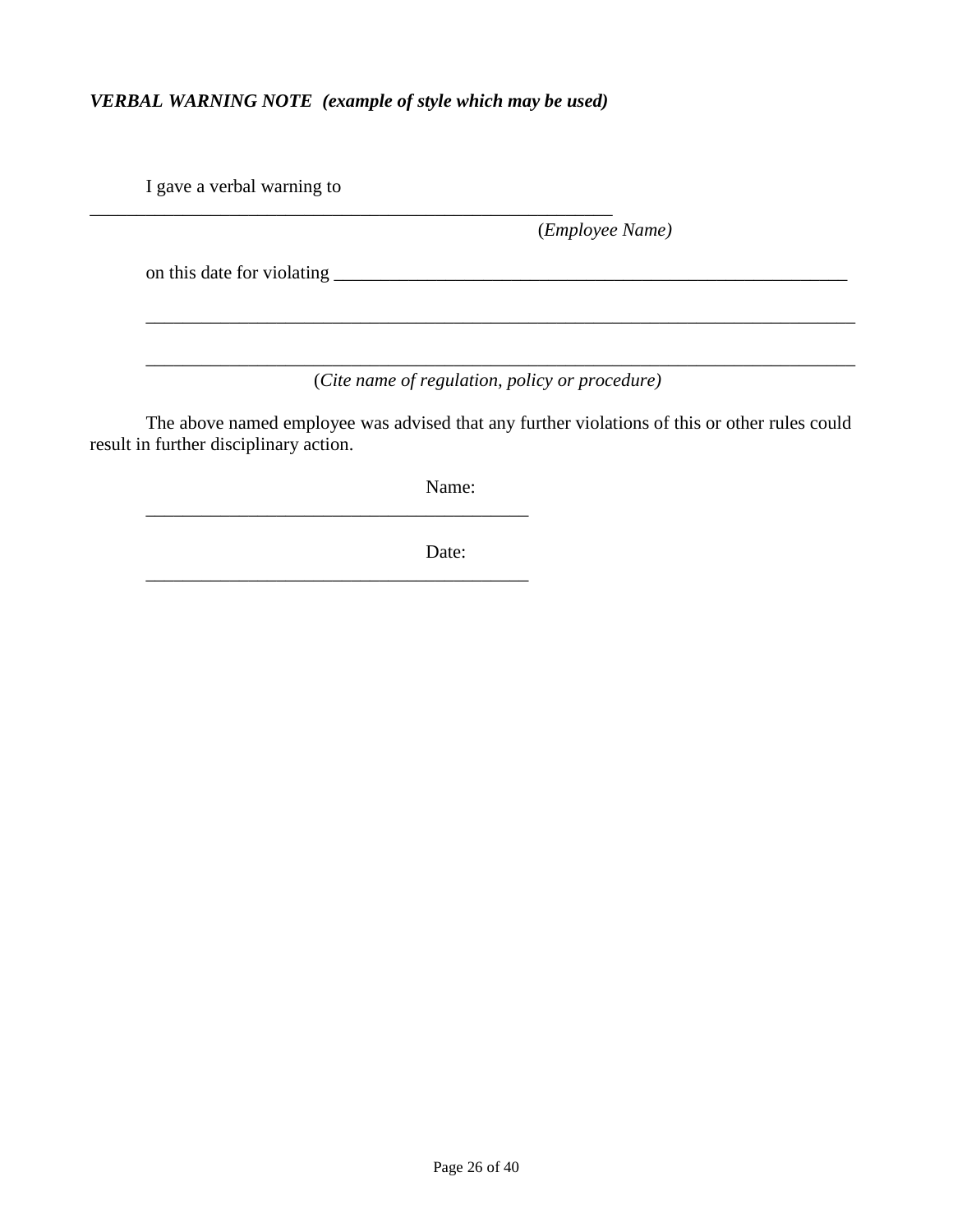#### *WRITTEN WARNING (example of style which may be used)*

To:

From:  $\blacksquare$ 

Date:

Subject: Written Warning

 $\overline{a}$ 

 $\overline{a}$ 

 $\overline{a}$ 

 $\overline{a}$ 

You are hereby given a written warning as called for in the Town of Warner Personnel Policies for:

 $\overline{a}$ Which is/are violations(s) of the following rules and regulations:

 $\overline{a}$ You are expected to improve your compliance with these rules and regulations forthwith.

Any further violations may result in further, and possibly more severe, disciplinary action that may include, but may not be limited to, suspension and/or discharge.

 $\overline{a}$ 

*Supervisor's Signature*

I acknowledge receipt of the above. I certify that it was discussed with me. I do not necessarily agree with the above.

 $\overline{a}$ 

*Employee's Signature*

 *Date*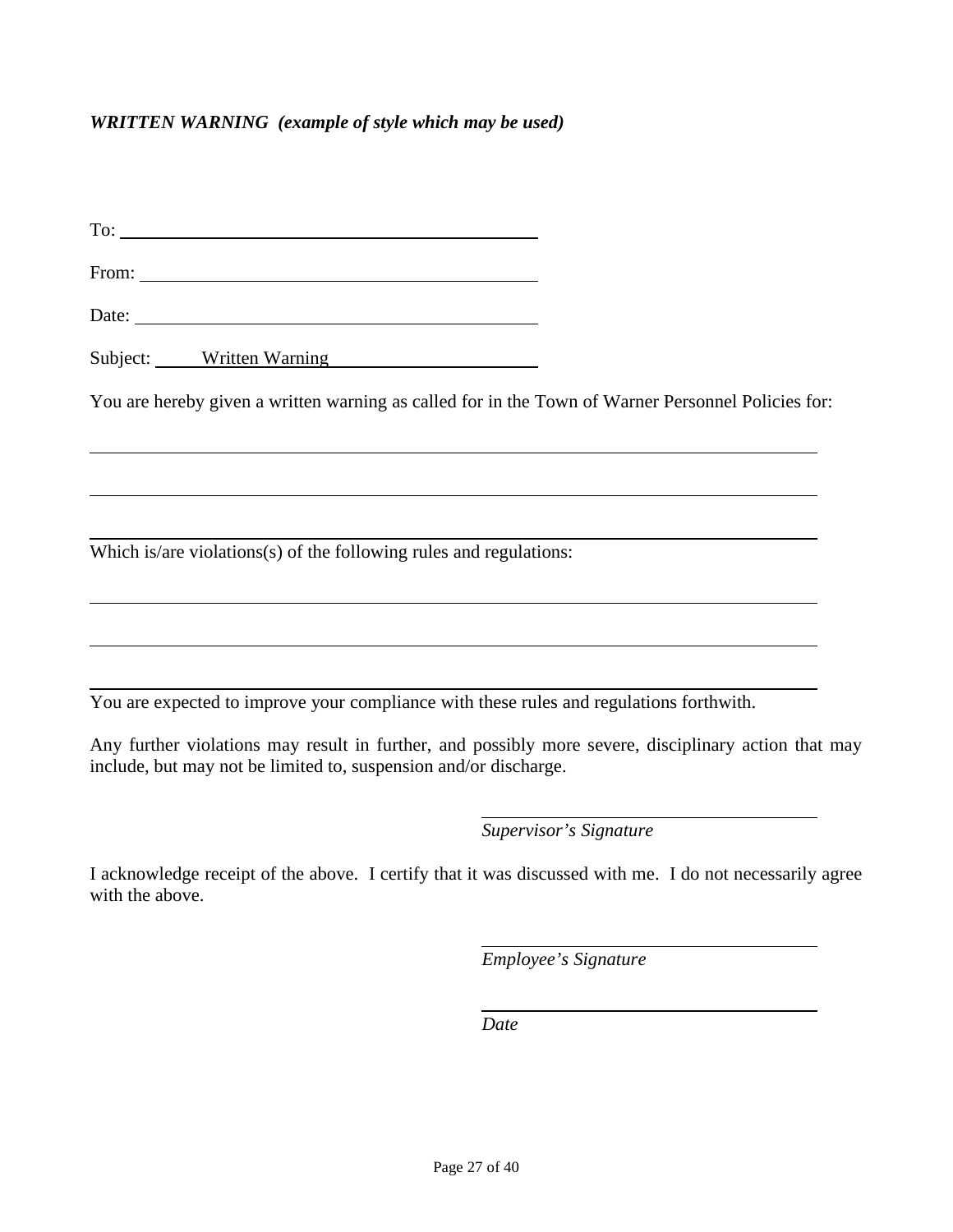*NOTICE OF SUSPENSION (example of style which may be used)*

| From: The Contract of the Contract of the Contract of the Contract of the Contract of the Contract of the Contract of the Contract of the Contract of the Contract of the Contract of the Contract of the Contract of the Cont |  |
|--------------------------------------------------------------------------------------------------------------------------------------------------------------------------------------------------------------------------------|--|
|                                                                                                                                                                                                                                |  |
| Subject: Notice of Suspension                                                                                                                                                                                                  |  |
| You are hereby notified that your are suspended for ______ days with/without pay                                                                                                                                               |  |
|                                                                                                                                                                                                                                |  |
| ,我们也不会有什么。""我们的人,我们也不会有什么?""我们的人,我们也不会有什么?""我们的人,我们也不会有什么?""我们的人,我们也不会有什么?""我们的人                                                                                                                                               |  |
| <u> 1989 - Johann Stoff, deutscher Stoff, der Stoff, der Stoff, der Stoff, der Stoff, der Stoff, der Stoff, der S</u>                                                                                                          |  |
| (Cite section of rule/policy/procedure violated)                                                                                                                                                                               |  |
| in that you seems that you have a set of the set of the set of the set of the set of the set of the set of the set of the set of the set of the set of the set of the set of the set of the set of the set of the set of the s |  |
|                                                                                                                                                                                                                                |  |
|                                                                                                                                                                                                                                |  |

(*Cite specifics of violation to include date(s), time(s) actions(s))*

This behavior does not comply with the standards of performance expected of you as an employee of the Town of Warner.

 $\overline{a}$ 

(*May wish to cite other warnings in here)*

*Supervisor's Signature*

I hereby acknowledge receipt of the above. I certify that it was discussed with me.

*Employee's Signature Date*

 $\overline{a}$ 

 $\overline{a}$ 

 $\overline{a}$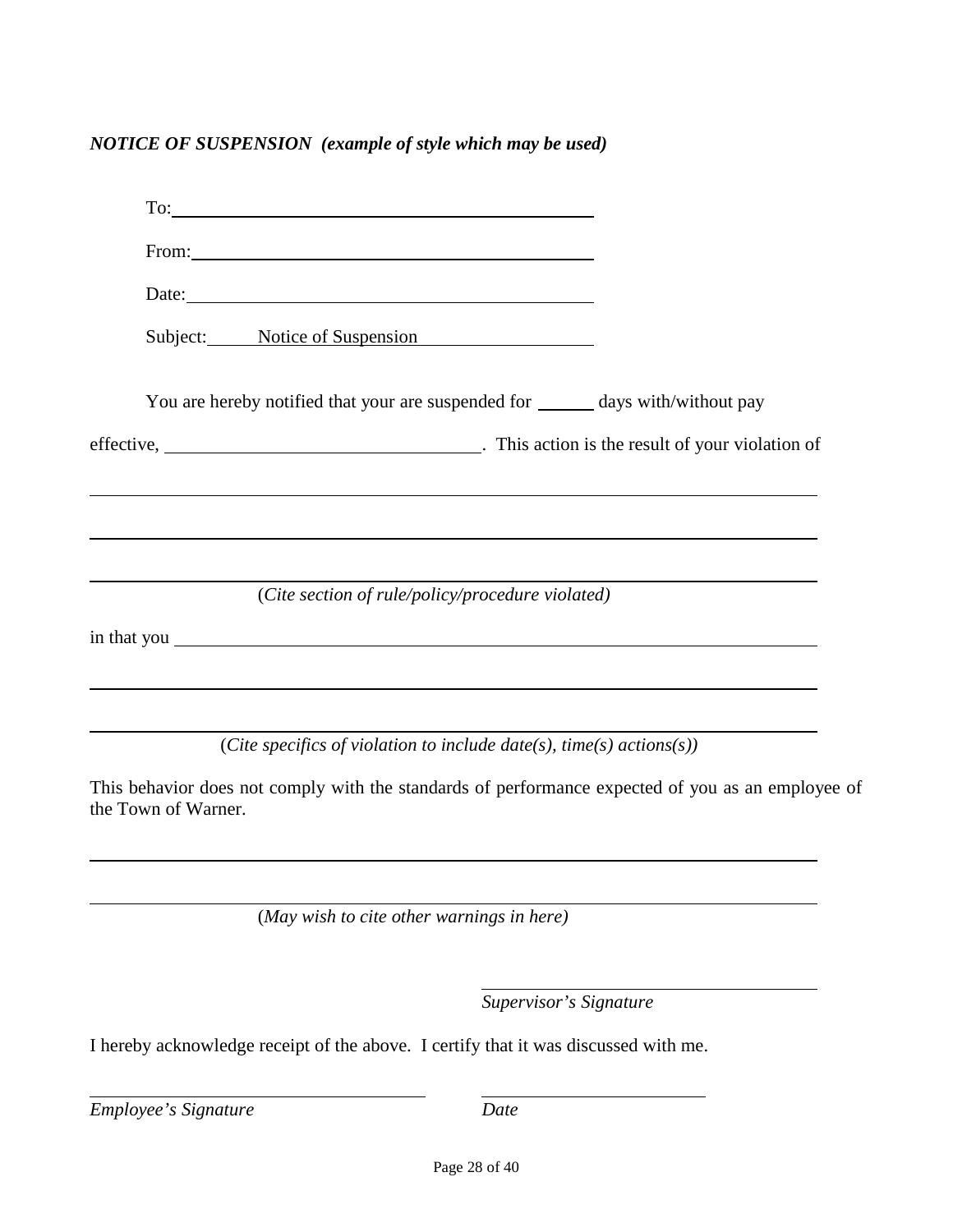## **SECTION IX: GRIEVANCE PROCEDURE**

"Grievance" means an alleged violation, misinterpretation or misapplication, with respect to one or more employees, of any provision of these policies, rules and regulations. Any employee who believes that he/she has received inequitable treatment because of some condition of his/her employment may personally, or through his/her representative, appeal for relief from that condition through the following steps:

**Step One:** An employee is expected to discuss any grievance initially with his/her immediate supervisor within three (3) days of the alleged mistreatment.

**Step Two:** If the matter is not settled, the employee may submit a written grievance and relief sought to the department head no later than seven (7) days of the alleged mistreatment. The department head shall respond to the employee in writing within three (3) working days of receipt of the grievance.

**Step Three:** If the employee feels that the grievance has not been satisfactorily adjusted by the department head, a written grievance may be submitted to the Town Administrator within fourteen (14) days of the alleged mistreatment. The Town Administrator may conduct hearings, investigations and/or reviews necessary to determine the facts of the issue and recommend to the Board of Selectman for final decision. The Board of Selectman will write its' finding(s) no later than twenty-one  $(21)$  days of the alleged mistreatment. The decision of the Board of Selectmen will be final.

Any grievance should be settled at the lowest possible level. This should not be construed to in any way restrict the rights of employees under these personnel rules and regulations.

## **SECTION X: SEPARATION FROM EMPLOYMENT**

## **MISCONDUCT**

An employee may be terminated from employment with the Town for misconduct in connection with his/her work as provided in SECTION VIII, Discipline Procedures. Employees terminated for misconduct may forfeit severance benefits, as they will not have separated in good standing.

## **WITHOUT FAULT**

An employee may be terminated through no fault of their own when it is determined that the employee is unsuited for or incapable of performing the work assigned.

## **RESIGNATION**

Voluntary separation occurs when the separation is employee initiated by:

- A written resignation or;
- Failure to appear or call for three consecutive scheduled working days or;
- Failure to return from an approved leave of absence upon conclusion of the leave or;
- Failure to report for work upon recall from a layoff or reduction-in-force or;
- Retirement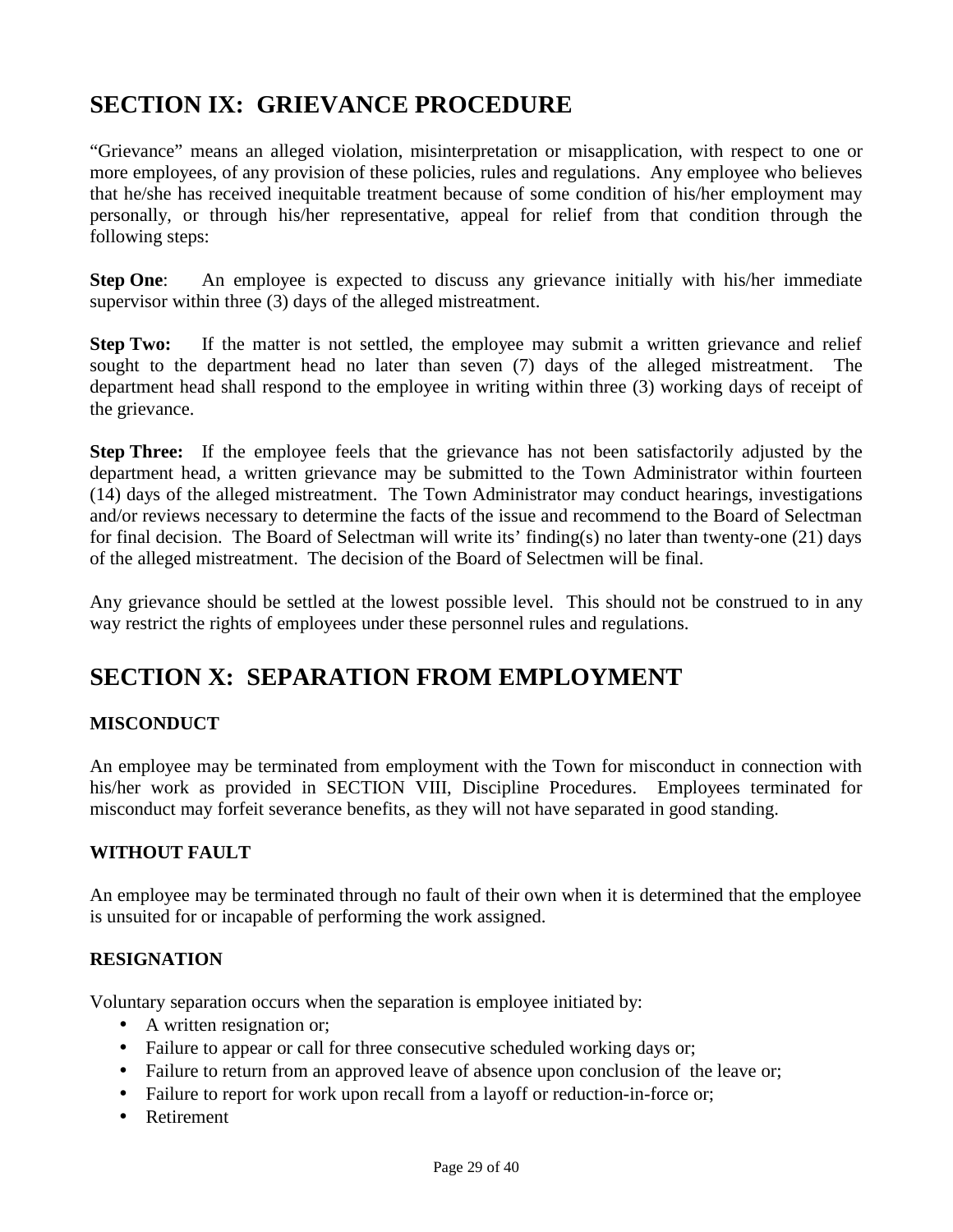## **LAYOFFS/REDUCTIONS-IN-FORCE**

A layoff is the discontinuance of employment for any period of time when no work is available, no funds are available or other legitimate reasons.

The normal sequence of layoff shall be seasonal, temporary, part-time then full-time employees. All employees shall be furnished a statement in writing setting forth the reasons for the layoff at least 14 days prior to the layoff.

## **RECALL**

Recall from layoff will be made of all qualified regular employees for one year from the date of the layoff before employment of others. Persons who are laid off in good standing shall, provided that their qualifications are equal to the qualifications of other applicants, be given preference for reemployment.

## **SECTION XI: SAFETY AND HEALTH**

The Town values the health, welfare and safety of every employee and intends to provide a safe and healthful workplace and has a Safety Program which addresses various areas. A copy of the Safety Program is given to each employee upon hiring and incorporated by reference into this personnel policy. Additional copies are available upon request.

Employees of the Town have a responsibility to themselves, their families, their co-workers, and the community to understand and follow the safety program. Employees must be alert in detecting and taking steps to remedy potentially hazardous conditions. Above all, employees must be concerned for others to help ensure everyone's safety, well-being, and productivity.

## **JOINT LOSS MANAGEMENT PROGRAM (JLMP)**

Every employee has the right to a workplace free from occupational safety and health hazards. A Joint Loss Management Program is designed to prevent accidents and illnesses, and is established jointly between employees and management as required by RSA 281-A:64 III. Unsafe acts, unsafe conditions and accidents all demonstrate a weakness in the management system. The JLMP provides the framework for safety to be managed like any other function through planning, organization, leadership, and control. It is an established fact that a well-trained, well-disciplined and well-supervised employee in a safe and healthful environment is less likely to have an accident. The JLMP is outlined in the Town's Safety Program.

## **PENALTIES**

Failure to comply with mandatory requirements for wearing safety apparel and or using safety equipment will result in disciplinary action.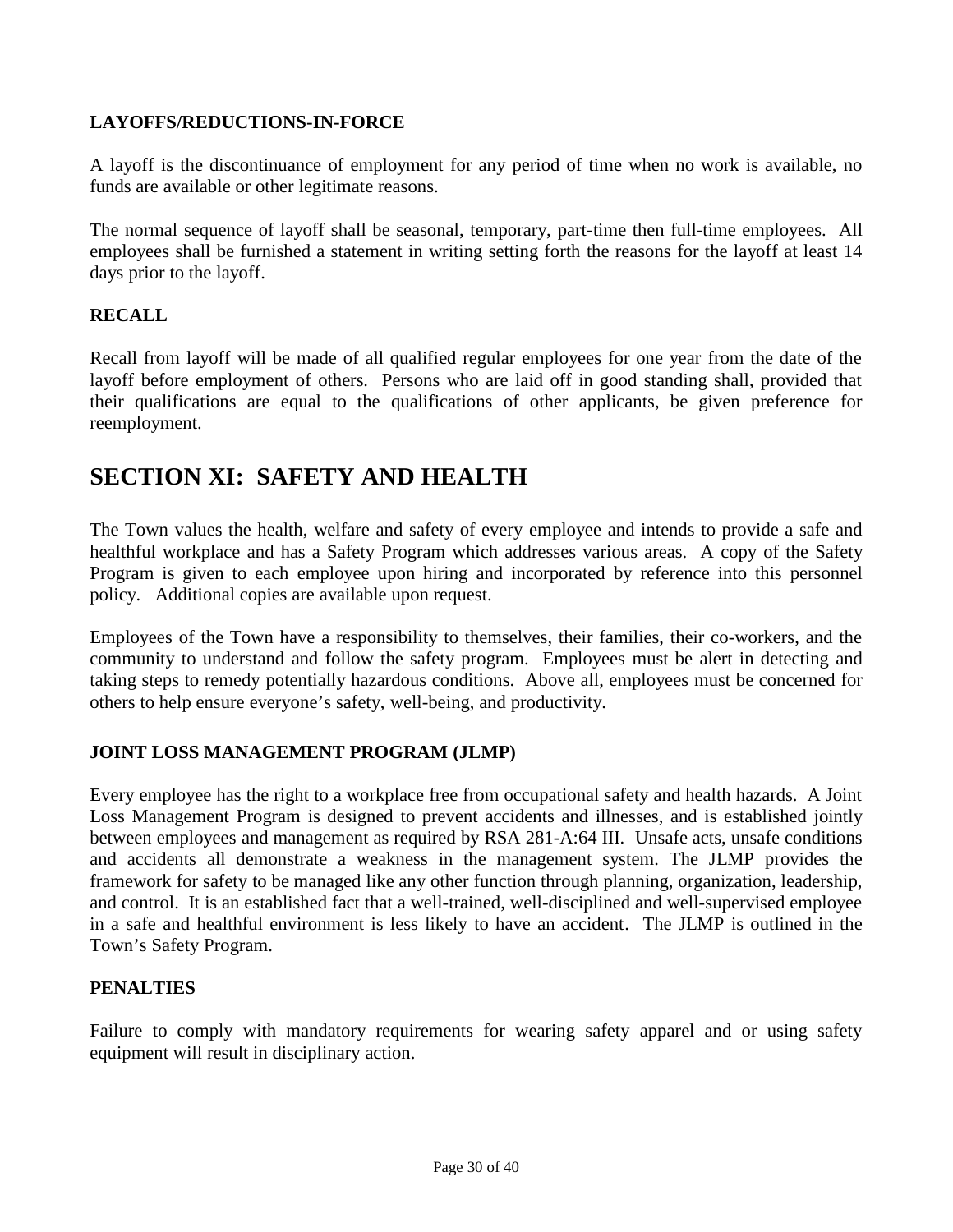## **PHYSICAL EXAMINATIONS**

To insure that employees remain healthy and able to work, the Town may require that certain personnel undergo a physical examination at the Town's expense by a provider of the Town's choice. Employees should refer to individual department policies regarding designation and scheduling.

#### **SMOKING**

As a result of the overwhelming evidence that smoking is dangerous and injurious to a person's health, the Town has banned smoking indoors in the workplace and Town vehicles, except in specifically designated areas and during rest periods and employee meal times. Smoking is not permitted in the presence of the public while engaged in Town business with the public.

In addition, passengers in vehicles operated by Town employees and/or staff while on Town business are required to wear seat belts. This requirement shall not apply in the case of vehicles in which the manufacturer has not installed seat belts. All Town employees are forbidden from disengaging or otherwise disarming automatic seat belt systems or alarms. Employees found violating this policy may be subject to discipline up to and including discharge.

#### **DRUG/ALCOHOL ABUSE**

Employees of Town should not possess, use, or sell non-prescription drugs or alcoholic beverages while on Town business. Possession shall include, but not be limited to, concealment or storage in a locker, bag, automobile, or other place accessible to the employee during working hours.

Employees should not report to work or attempt to work while under the influence on non-prescribed drugs or alcoholic beverages.

Employees should not report to work or attempt to work while suffering from the effects of exceeding the prescribed or directed usage or otherwise abusing prescription or over-the-counter drugs or medications.

Failure to comply with these rules shall lead to disciplinary action that may include, but not be limited to, suspension, demotion, or discharge. Employees holding a Commercial Drivers License (CDL) are further regulated by a separate Policy and Procedure for Drug and Alcohol testing.

## **POLICY AND PROCEDURES FOR DRUG AND ALCHOHOL TESTING**

**Who must be tested:** Effective January 1, 1996 Town employees holding a Commercial Drivers License (CDL) and operate Commercial Motor Vehicles (CMV), will be subject to alcohol and controlled substances testing pursuant to U.S. – Department of Transportation regulations. For the purpose of these requirements, a Commercial Vehicle is defined as:

- Vehicle with a gross weight of  $26,001+$  pounds
- Any size passenger vehicle designed to transport 16+ passengers including driver, and
- Any size vehicle transporting hazardous materials requiring placarding

These rules apply to drivers operating CMVs both interstate and intrastate.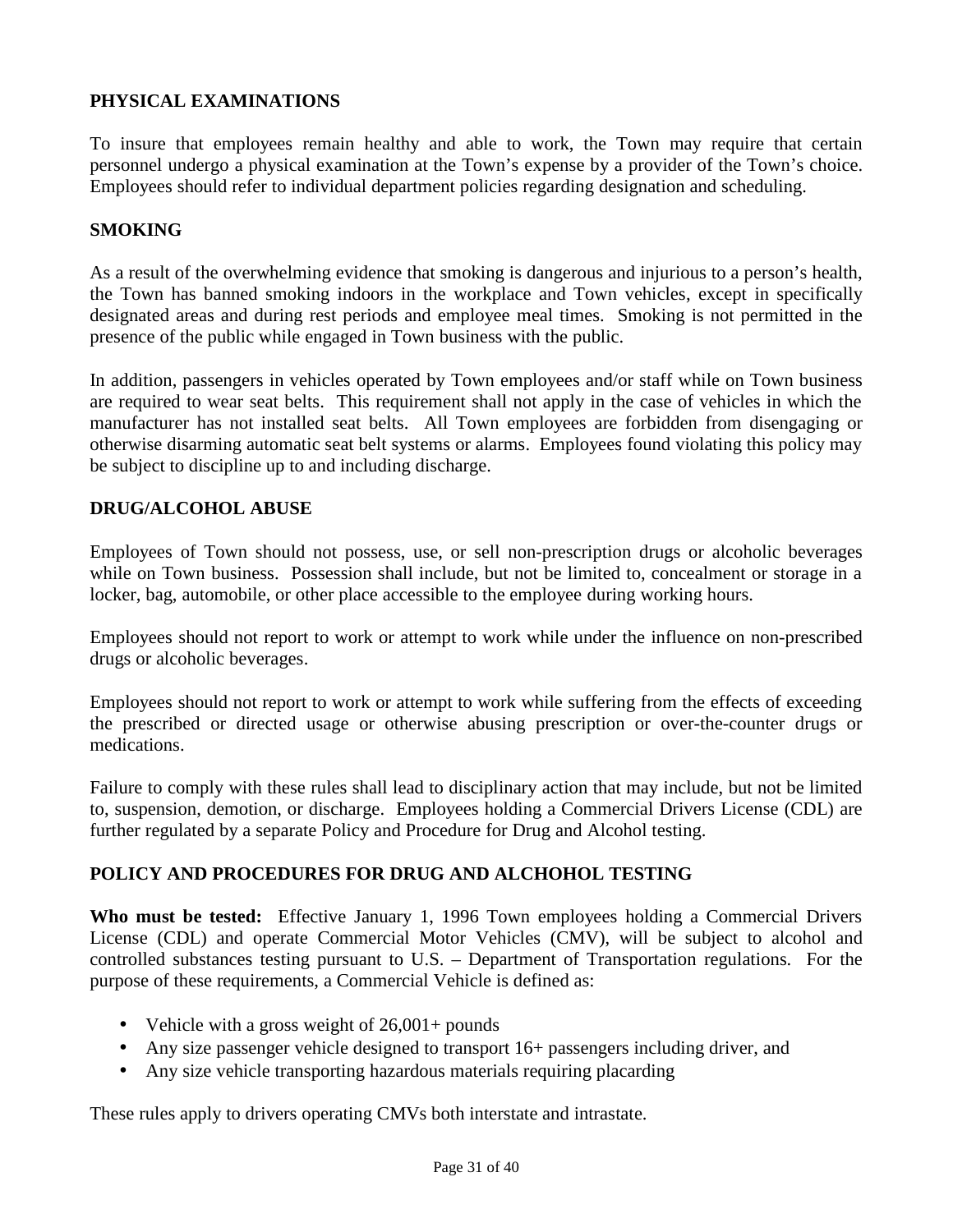**Alcohol:** Alcohol means the intoxication agent in beverage alcohol, ethyl alcohol, or other low molecular weight alcohols including methyl and isopropyl alcohol.

No driver shall report for work, remain at work, or possess alcohol during the performance of safetysensitive functions (SSF) with an alcohol concentration in excess of 0.02. No driver shall refuse to submit to a required alcohol test.

The method of testing for alcohol under D.O.T. regulations is by breath and/or saliva. Only devices approved by the National Highway Traffic Safety Administration (NHTSA), which are on the Conforming Products List (CPL) shall be utilized for alcohol testing. Only trained Breath Alcohol Technicians (BAT's) or Screen Test Technicians (STT's) will be allowed to administer a breath or saliva alcohol test.

**Controlled Substances:** Regulations require testing for the following classes of controlled substances:

- Cannabinoids (Marijuana, hashish, grass, pot, hash oil, marinol, dronabinol)
- Cocaine (Coca leaves, crack, free base, snow, flake, blow)
- Opiates (Opium and codeine derivatives-heroin, smack, junk, china white)
- Amphetamines (Amphetamines and methamphetamines-stimulants, speed, crystal, crank, uppers, bennies, dexies, etc.)
- Phencyclidine (PCP angel dust, dusters, hallucinogens)

**Tests Required:** Controlled substance testing is required for CDL drivers in the following circumstances:

- Pre-employment: This test applies to CDL driver applicants. The Supervisor must have drug test results before drivers perform safety-sensitive functions. No pre-employment alcohol testing is required.
- Random: Unannounced testing of CDL drivers based on a random selection of drivers. Names are chosen by lottery from a list of all drivers in the pool. Drivers notified of selection must immediately submit to testing when performing SSF. This process ensures that all drivers have an equal chance of being selected at any time. The selection program should be developed to select CDL drivers, spreading the selection over a 12 month period with a 50 percent annual sample rate for all eligible drivers. Random alcohol testing should be conducted at an annualized rate of 25 percent.
- Post Accident: This test applies to CDL drivers cited for a moving violation arising from a reportable accident where a vehicle is towed or when a fatality occurs. The drug test must be administered as soon as possible but within 32 hours of the accident. Alcohol testing must be conducted as soon as possible but not later than 8 hours after an accident. The Supervisor must document failure to comply with time constraints.
- Reasonable Suspicion: This test applies when a trained supervisor or municipal officer observes a driver acting in a manner which indicates use of alcohol or controlled substances. The supervisor must prepare and sign a statement documenting the observation within 24 hours. Testing should be coordinated as soon as possible following the reasonable suspicion determination and the driver should be provided with transportation to/from the testing site.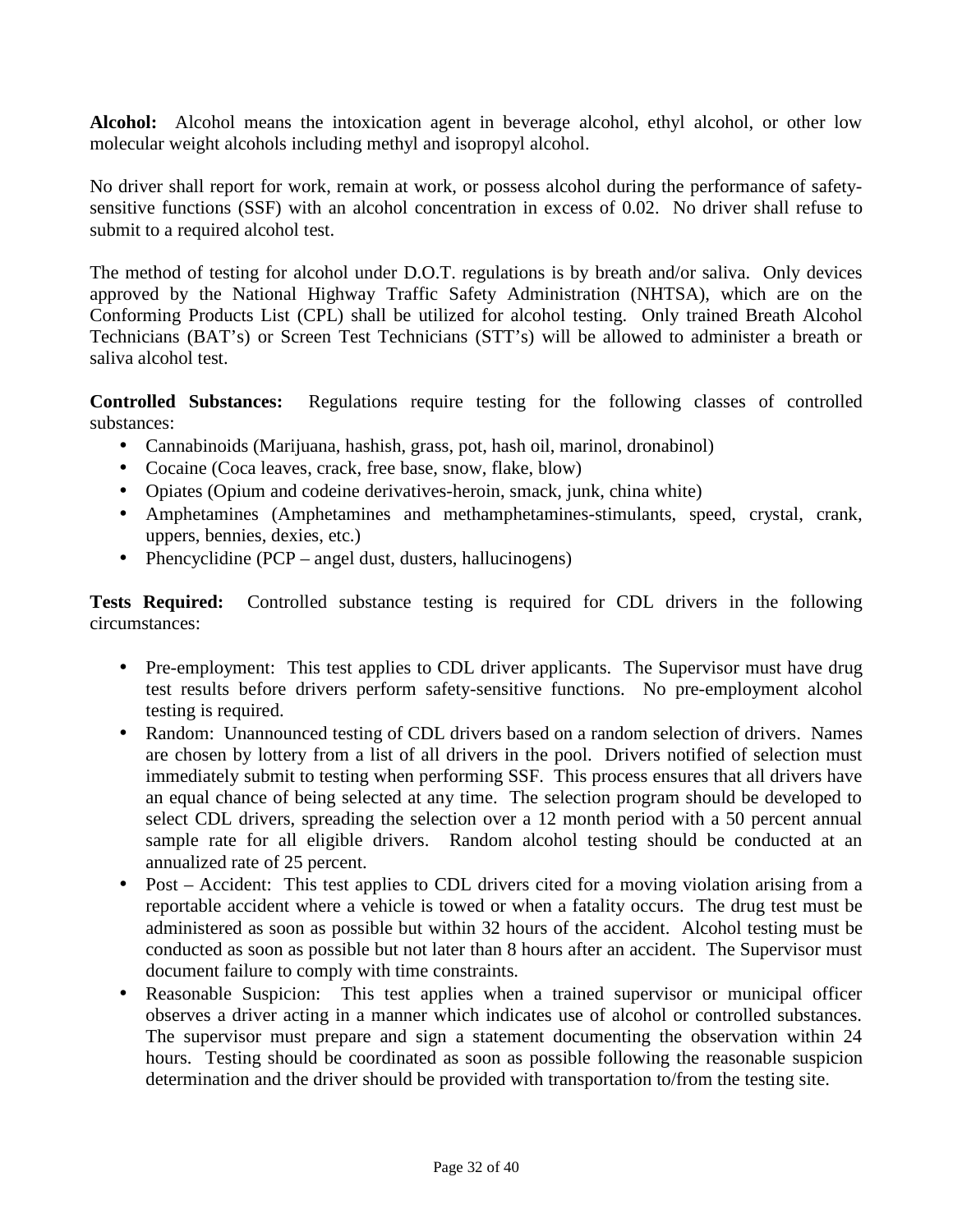- Return-to-Work: Should a driver test positive, before returning to work for the Town, the driver must submit to and pass a return-to-work alcohol and/or controlled substance test; the expense paid by the driver.
- Follow-up: After the driver has passed a return-to-work test, the driver is subject to follow-up random testing at a minimum of 6 tests in the first twelve months upon returning to work; the expense for testing to be paid by the driver. This testing is in addition to the normal random testing.

**Testing Procedures:** Mandatory testing procedures are based on those established by the U.S. Department of Health and Human Services. These procedures include: dual urine sample collection, laboratory procedures, alcohol test procedures, and reporting of results and confidential recordkeeping of final test results and statistical data. Only laboratories certified by the Substance Abuse Mental Health Services Administration (SAMHSA) may be used. These procedures exist to safeguard accuracy and to protect the privacy of drivers.

It is critical that drivers participate honestly in the process. A driver who refuses to submit to testing is considered "unqualified to drive" and his/her employment terminated.

A driver who has tested positive for any of the substances will be notified and may discuss the positive test results with a qualified Medical Review Officer (MRO). The driver will be given an opportunity to explain any special circumstances to the MRO. The MRO has the authority and responsibility for reporting the results to the Town's drug program management for action within three days.

All drivers who have been determined to be positive by the MRO may be referred to a Substance Abuse Professional (SAP) for counseling if their employment is to be continued.

In addition to testing procedures, DOT requires that supervisors and management officials undergo training on the subject of the use and abuse of alcohol and controlled substances.

**Consequences:** A driver will be deemed "unqualified" and removed from SSF if:

- The driver tests positive
- The driver refuses to submit to a test
- The driver possesses prohibited substances while at work **(Note: All are grounds for termination of Employment)**

In all cases of a positive test, the driver is medically not qualified until such time as the driver tests negative for alcohol or controlled substances and is medically recertified. The Town will not allow an employee to drive any town vehicle until they successfully complete the requirements once they have failed a test.

A driver who refuses to submit to an alcohol or controlled substances test following a fatal accident will be "disqualified" from driving a CMV for one year. His/her employment with the Town will be terminated. Drivers who subvert testing by intentionally providing false or inadequate breath and urine samples, or their conduct clearly obstructs the testing process, will have their employment terminated.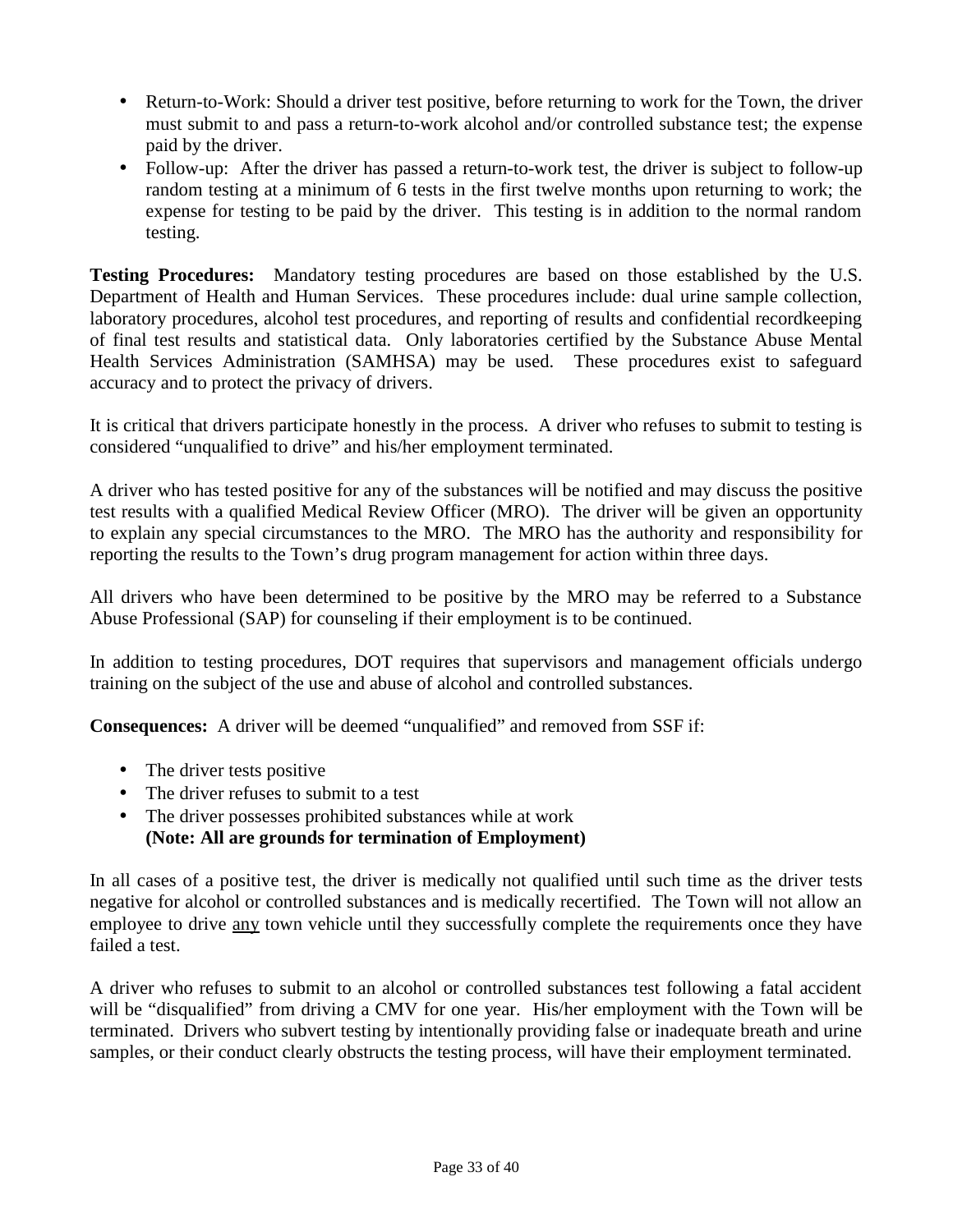**Additional Features:** The Supervisor of the Town's CDL drivers will insure that:

- All drivers read the Town's policy and procedures regarding alcohol and drug testing signifying their understanding by signing and dating the master copy. Each driver will thereafter review and sing the document annually.
- When randomly selected, drivers will proceed to the Test site immediately.
- Reasonable Suspicion Testing will be based on actions relating to behavior, speech, body odors, etc. and documented within 24 hours.
- Drivers not perform SSF after alcohol concentration of  $>0.04$ , while using alcohol, within 4 hours after using alcohol, within 8 hours following an accident (or until tested) and refusal to submit to a required test.
- Drivers not refuse to submit to testing for:
- Post Accident
- Random
- Reasonable suspicion
- Follow-up
- Drivers not take prescription drugs unless prescribed by a physician who advises the driver that the drug will not affect safely operating a CMV
- Driver inform their Supervisor of any therapeutic drug or substances that would effect the safe operation of a motor vehicle.
- Drivers not consume an intoxicating beverage, regardless of its alcohol content, or be under the influence, within 4 hours before work.
- That drivers not be coerced by management into performing safety-sensitive functions which would cause them to violate regulations.

**Types of Records:** Data will be compiled by the Supervisor for Quarterly and Annual reporting purpose for:

- Collection process
- Driver's test results
- Violations
- Evaluations by Substance Abuse Professional (SAP)
- Education and Training
- Drug testing

**Reports:** Selectmen will produce Quarterly and Annual summaries of Alcohol and Controlled Substance Testing as required by outside agencies.

**Records Access:** Records within previous two years must be made available to subsequent employer upon written request from driver for:

- Possible alcohol  $>0.04$
- Positive drug test; and
- Refusals to test

This information must be provided within 14 days and the data must be controlled and treated as confidential.

**Training:** The Town will provide to all CDL operators education materials and training to insure their understanding of the Town's Policy and Procedures for Drug and Alcohol Testing.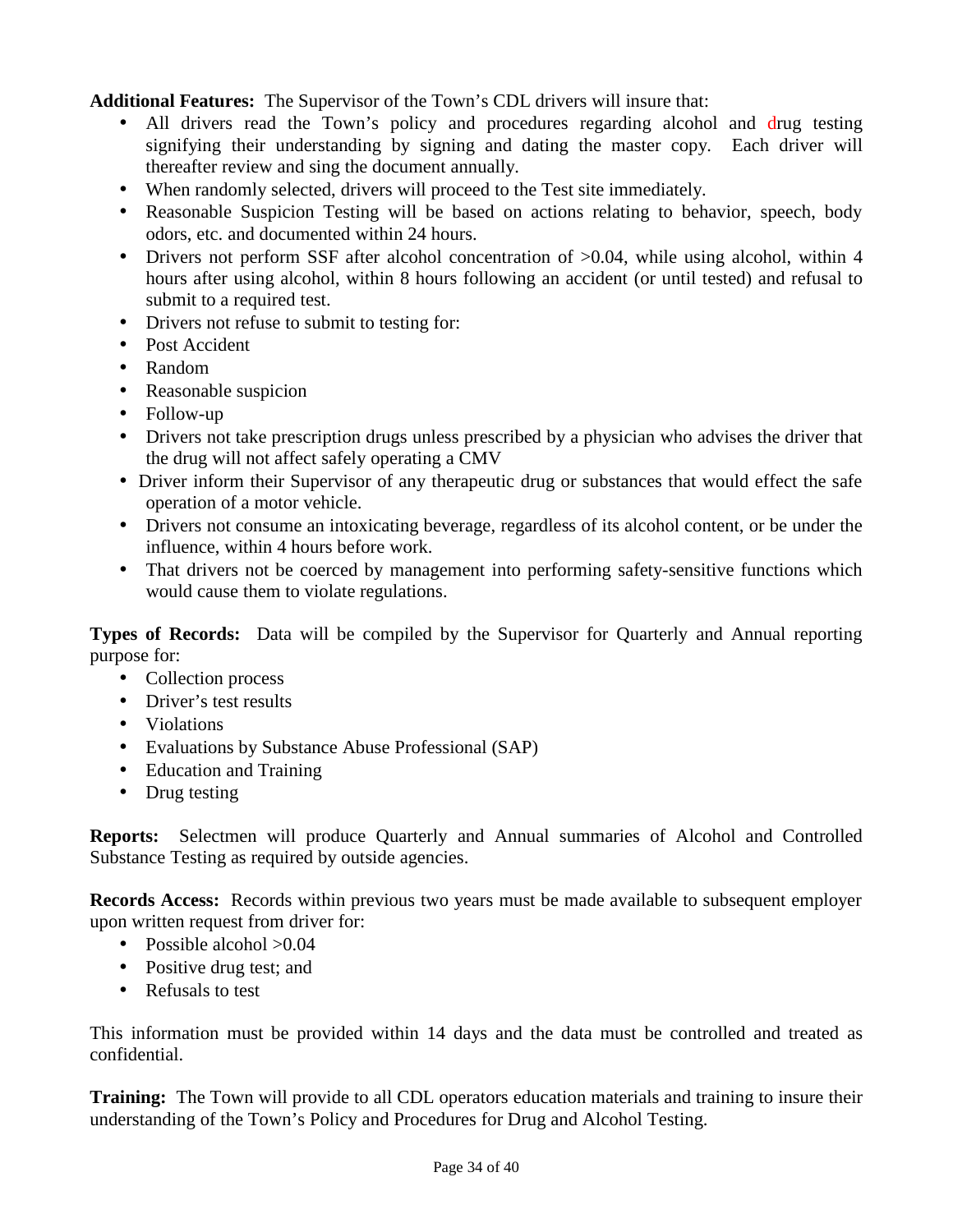#### REASONABLE SUSPICION TESTING REPORT

| Employee                                                                                                                                                                                           | Name: 2008. [2016] Name: 2008. [2016] Name: 2008. [2016] Name: 2008. [2016] Name: 2008. [2016] Name: 2008. [20<br>Date:                                                                                                                                                                                                                     |                                                                                                                                                                                                                                         |                                                                                                                                                                                                                                |  |  |  |
|----------------------------------------------------------------------------------------------------------------------------------------------------------------------------------------------------|---------------------------------------------------------------------------------------------------------------------------------------------------------------------------------------------------------------------------------------------------------------------------------------------------------------------------------------------|-----------------------------------------------------------------------------------------------------------------------------------------------------------------------------------------------------------------------------------------|--------------------------------------------------------------------------------------------------------------------------------------------------------------------------------------------------------------------------------|--|--|--|
|                                                                                                                                                                                                    |                                                                                                                                                                                                                                                                                                                                             |                                                                                                                                                                                                                                         |                                                                                                                                                                                                                                |  |  |  |
|                                                                                                                                                                                                    |                                                                                                                                                                                                                                                                                                                                             |                                                                                                                                                                                                                                         |                                                                                                                                                                                                                                |  |  |  |
|                                                                                                                                                                                                    | <b>Reason(s) For Suspicion (Check all that apply):</b>                                                                                                                                                                                                                                                                                      |                                                                                                                                                                                                                                         |                                                                                                                                                                                                                                |  |  |  |
| <b>Breath:</b><br><b>Clothing:</b><br><b>Color of Face:</b><br><b>Eyes:</b><br><b>Pupils:</b><br>Speech:<br><b>Unusual Actions:</b><br><b>Observed Behaviors:</b> Carefree<br><b>Body Control:</b> | $\Box$ Odor of Alcohol<br>$\Box$ Odor of Alcohol<br>$\Box$ Pale<br>$\Box$ Bloodshot<br>$\Box$ Contracted<br>$\Box$ Confused<br>$\Box$ Slurred<br>$\Box$ Belching<br>$\Box$ Laughing<br>$\Box$ Hiccoughing<br>$\Box$ Excited<br>$\Box$ Insulting<br>$\Box$ Repeatedly Tried to Perform Task (s)<br>$\Box$ Unable to Control Bodily Functions | $\Box$ Odor of Drugs<br>$\Box$ Odor of Drugs<br>$\Box$ Flushed<br>$\Box$ Watery<br>$\Box$ Dilated<br>$\Box$ Mumbled<br>$\Box$ Thick Tongued<br>$\Box$ Crying<br>$\Box$ Mood Swings<br>$\Box$ Cocky<br>$\Box$ Hilarious<br>$\Box$ Sleepy | $\Box$ Other<br>$\Box$ Glassy<br>$\Box$ Not Equal Size<br>□ Mush Mouthed<br>$\Box$ Not Understandable<br>$\Box$ Fighting<br>$\Box$ Vomiting<br>$\Box$ Combative<br>$\Box$ Indifferent<br>$\Box$ Talkative<br>$\Box$ Staggering |  |  |  |
|                                                                                                                                                                                                    |                                                                                                                                                                                                                                                                                                                                             |                                                                                                                                                                                                                                         |                                                                                                                                                                                                                                |  |  |  |
| Witness(es):                                                                                                                                                                                       |                                                                                                                                                                                                                                                                                                                                             |                                                                                                                                                                                                                                         |                                                                                                                                                                                                                                |  |  |  |
|                                                                                                                                                                                                    |                                                                                                                                                                                                                                                                                                                                             |                                                                                                                                                                                                                                         |                                                                                                                                                                                                                                |  |  |  |
|                                                                                                                                                                                                    |                                                                                                                                                                                                                                                                                                                                             |                                                                                                                                                                                                                                         |                                                                                                                                                                                                                                |  |  |  |
|                                                                                                                                                                                                    |                                                                                                                                                                                                                                                                                                                                             |                                                                                                                                                                                                                                         |                                                                                                                                                                                                                                |  |  |  |

I have read and understand the Town of Warner's Personnel Policies, Rules & Regulations including the Policy and Regulations for drug and alcohol testing, if a CDL licensed driver, and agree to comply.

NAME DATE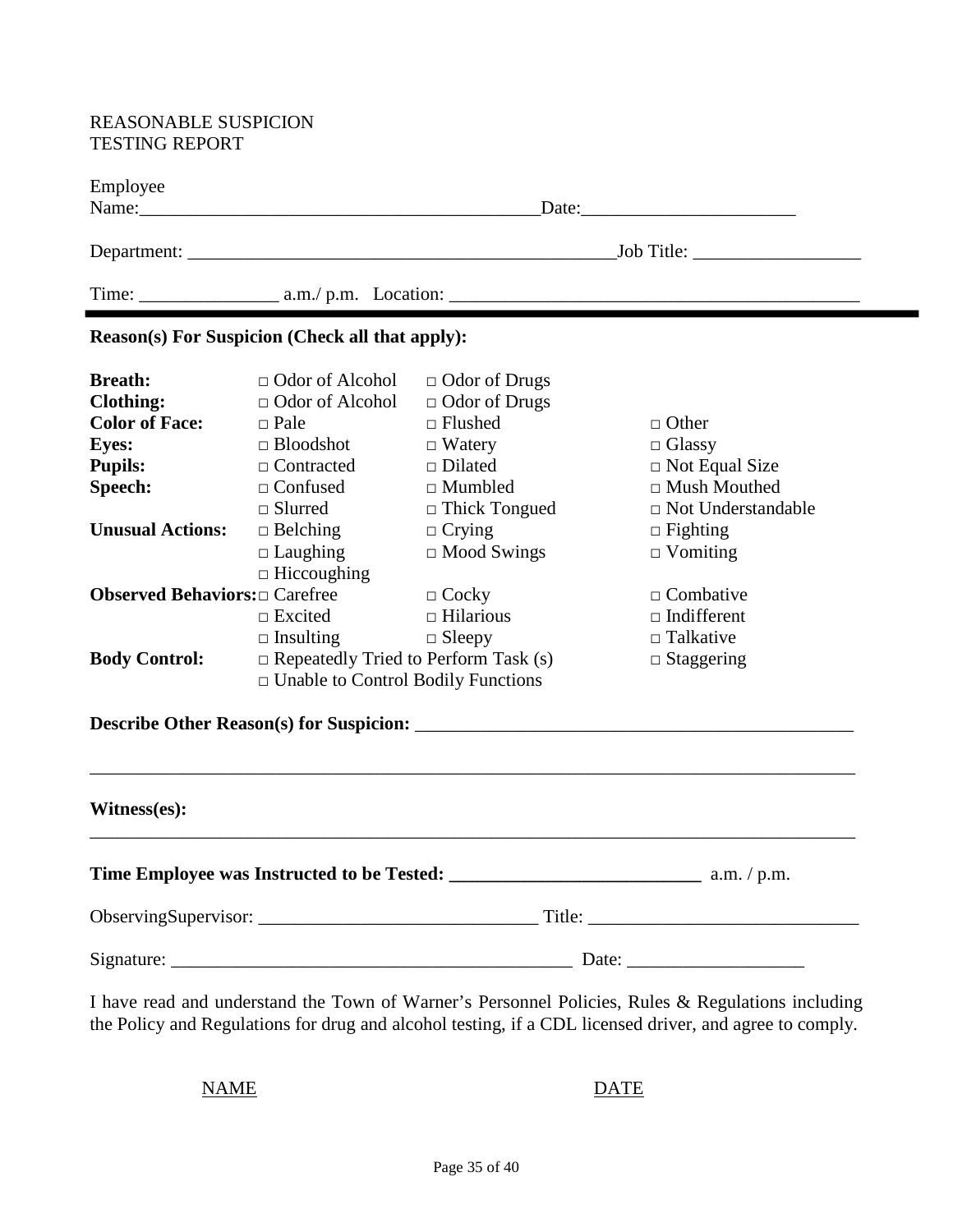## **SECTION XII: SECURITY**

The security of the Town property and confidential information is the responsibility of every employee. The Town is constantly involved in issues that affect the property and reputations of its residents. We are constantly dealing in the formulation of policies that impact our residents. Therefore, legal and personnel issues, and the policy formulation process are confidential matters and must not be divulged without the approval of the Board of Selectmen.

Materials, equipment, tools, other personal or Town owned property, confidential literature, manuals or other documents of a sensitive nature shall not be removed without the prior written authorization of the employee's supervisor or department head.

The Town reserves the right within the Law and as a last resort, to inspect employee vehicles located on Town property, lockers, desks, storage areas, etc. for unauthorized possession of Town property, information, materials, or other contraband or illegal items.

No Town owned vehicles or equipment will be used for other than Town business unless authorized by the Board of Selectmen. Rates for outside use of Town vehicles and equipment will be by a fee schedule established by the Board of Selectmen. Violations of this policy will result in immediate and appropriate disciplinary action, up to, and including, discharge.

## **SECTION XIII: TRAINING AND DEVELOPMENT**

It is the policy of the Town to provide, at its discretion, reasonable financial assistance to employees interested in furthering their formal education, and enhancing or maintaining their skills.

The courses or programs that may be approved for reimbursement must be deemed to directly improve the employee's ability in his/her present position or increase his/her potential within the Town. The course or program must have the prior approval of department head or Town Administrator.

Employees who utilize this training are entitled to be paid for those hours as if at work.

To be eligible for reimbursement the employee must have been employed for at least six months, taken off probationary status, and must receive a passing grade or certificate of successful completion.

Employees who separate from the Town for any reason other than layoff, prior to completion of a course shall forfeit their rights to any reimbursement.

## **SECTION XIV: MISCELLANEOUS**

## **CHAIN OF COMMAND**

It is expected and required that all employees will follow the levels of authority, sometimes referred to as the chain of command, in reporting grievances, problems, violations of laws, policies and procedures. This line of reporting is spelled out in the Grievance Procedure in SECTION X.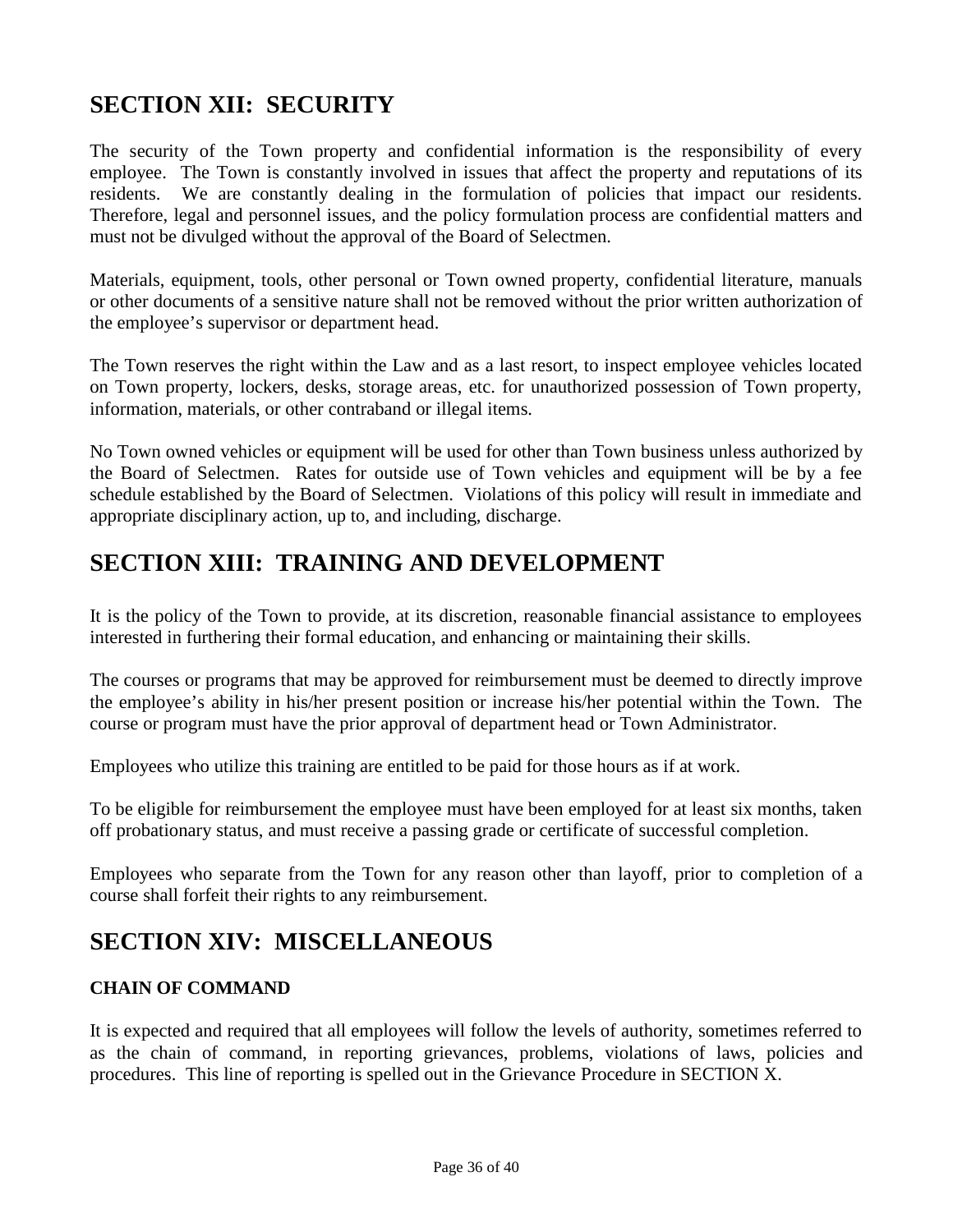The only exception to this policy will be for reports of sexual harassment. However, no retaliatory action shall be taken against any employee who reports violations of Federal and/or State laws to a regulatory authority pursuant to the provisions of the State "Whistle Blowers Law."

## **COMPUTER USE AND COMMUNICATIONS EQUIPMENT POLICY**

The Town provides communication tools including computers, fax machines, telephones, voice mail, email, and access to the Internet to help with the employee's job. This policy is designated to help the employee understand the Town's expectations for the use of these resources and to help use these resources wisely.

All employees should be aware that the Town has the right, but not the duty, to monitor the computer, network, fax, voice mail, email, and Internet use of all employees. For this reason, employees should not have any expectation of privacy in their use of Town computers or other communications equipment, including email and voice mail systems. The Town reserves the right to suspend individual user accounts for violation of this policy and to take disciplinary action up to and including termination of employment for the misuse of these resources or other violations of this policy.

The following guidelines apply to all employees:

- Employees should be aware that in addition to monitoring email messages sent and received on our system (including email messages sent and received from personal email accounts accessing from our system), we have the ability and the right to monitor such things as each Internet website visit, newsgroup discussions, chat room discussions, computer network use, and voice mail accounts. Computers and other communications equipment and the communications, information, and documents created on them are the property of the Town and may be monitored by the Town at anytime.
- Town computers and other communications equipment may not be used to violate any federal, state, or local laws or regulations. Use of any Town resources for illegal activity is grounds for immediate termination of employment, and the Town reserves the right to report the matter to law enforcement authorities. The Town will cooperate with any legitimate law enforcement investigation.
- The Town reserves the right to inspect any and all files stored on our computer network, including any files in private areas of the network, in order to assure compliance with this policy.
- The display or transmission of any sexually explicit image or document on any Town system is a violation of Town policy on sexual harassment. Town computers and other communications equipment may also not be used to transmit or display ethnic or racial slurs, or any other comment, message, or image that offensively addresses age, race, sex, sexual orientation, religion, national origin, disability, veteran status, or anything else that may be construed as harassing, discriminating, or disparaging of others. Transmission of harassing, discriminatory or otherwise objectionable email or files is strictly prohibited.
- Transmission of any religious or political messages is strictly prohibited.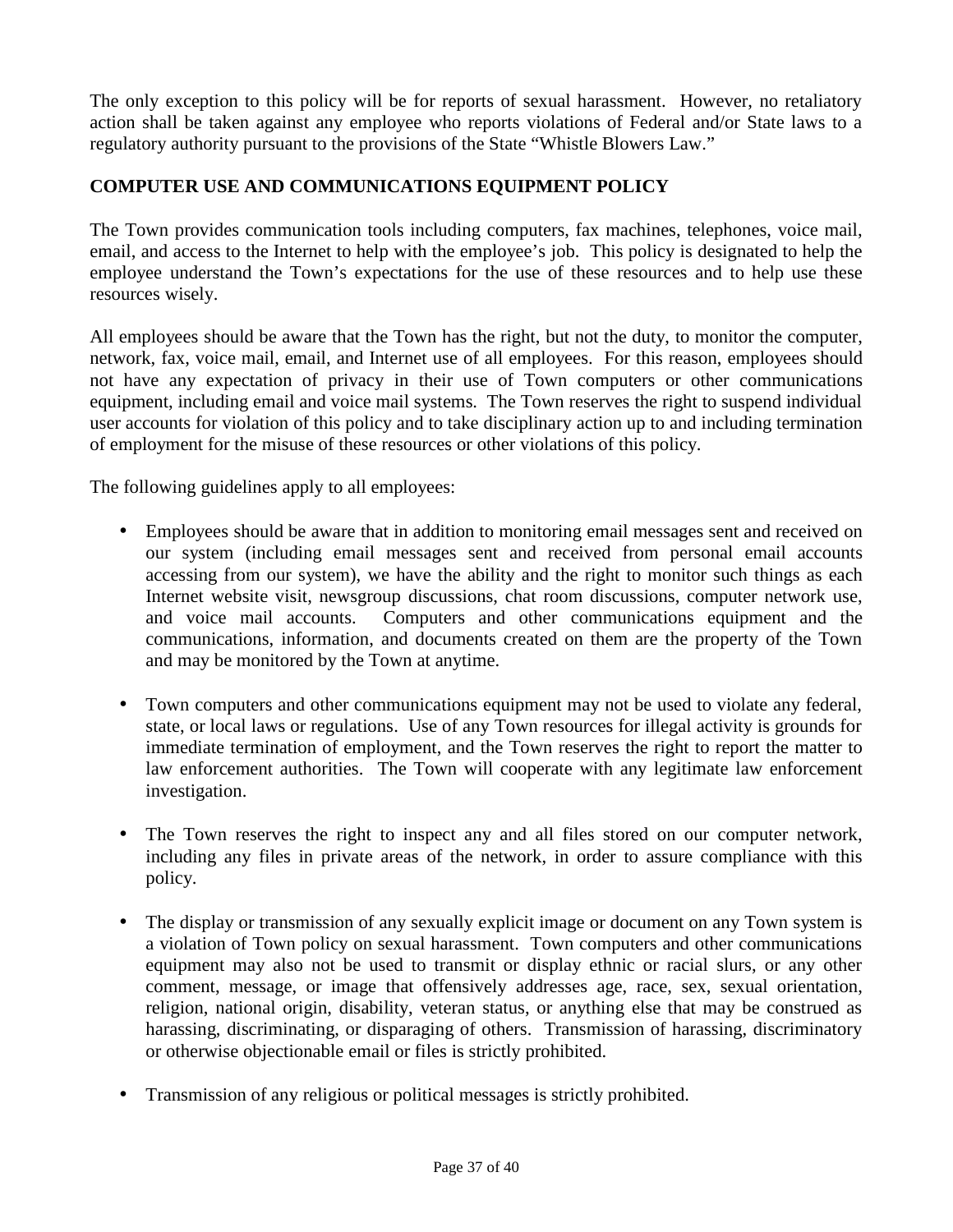- Access to obscene or offensive websites is strictly prohibited.
- Any personal use of our computers or other communications equipment for any commercial activity (other than Town business) is prohibited, as is the use of Town computers and communications equipment for anything that may not be in the best interest of the Town including, but not limited to, activities that disclose any confidential or proprietary information of the Town.
- Town computers and other communications equipment are to be for Town use only by authorized users. Non-employees may not use the Town computers, network, or other communications equipment for any reason.
- Use of another employee's account, user name, or password, or access to their personal files without their consent (by anyone other than authorized representatives of the IT department) is prohibited. Obtaining, or trying to obtain, other users' passwords or using programs that compromise security in any way is prohibited.
- All pass codes and passwords are the property of the Town. No employee may use a pass code, password, or voice mail access code that has not been issued to that employee by the Town or that is unknown to the Town. Users of the Town computers, network, and other communications equipment must take reasonable precautions to prevent unauthorized access to our systems. Passwords should not be divulged to unauthorized persons.
- Destruction, theft, alteration, or any form of sabotage of the Town's computers, programs, software, hardware, networks, websites, files, data, and other communications equipment and resources is prohibited and will be investigated and prosecuted to the fullest extent of the law.
- Any vulnerability in the Town's computers, network, or other communications equipment or resources should be reported immediately to the Town Administrator.
- Accessing the Town's files or any other files on the network or the system that the Employee did not create is prohibited unless he/she has prior authorization from the Town Administrator or the creator of the file.

## **ETHICS**

Employment with the Town carries with it a responsibility to be constantly aware of the importance of ethical conduct. Employees must refrain from taking part in, or exerting influence in, any transaction in which their own interests may conflict with the best interests of the Town. Each employee is individually responsible for adhering to this policy and for reporting violations to their supervisor or department head.

The Town recognizes and respects the individual employee's right to engage in activities outside of his/her employment which are private in nature and do not in any way conflict with or reflect poorly on the Town. The Town does reserve the right however, to determine when an employee's activity represents a conflict with the Town's interests and to take whatever action is necessary to resolve the situation including termination.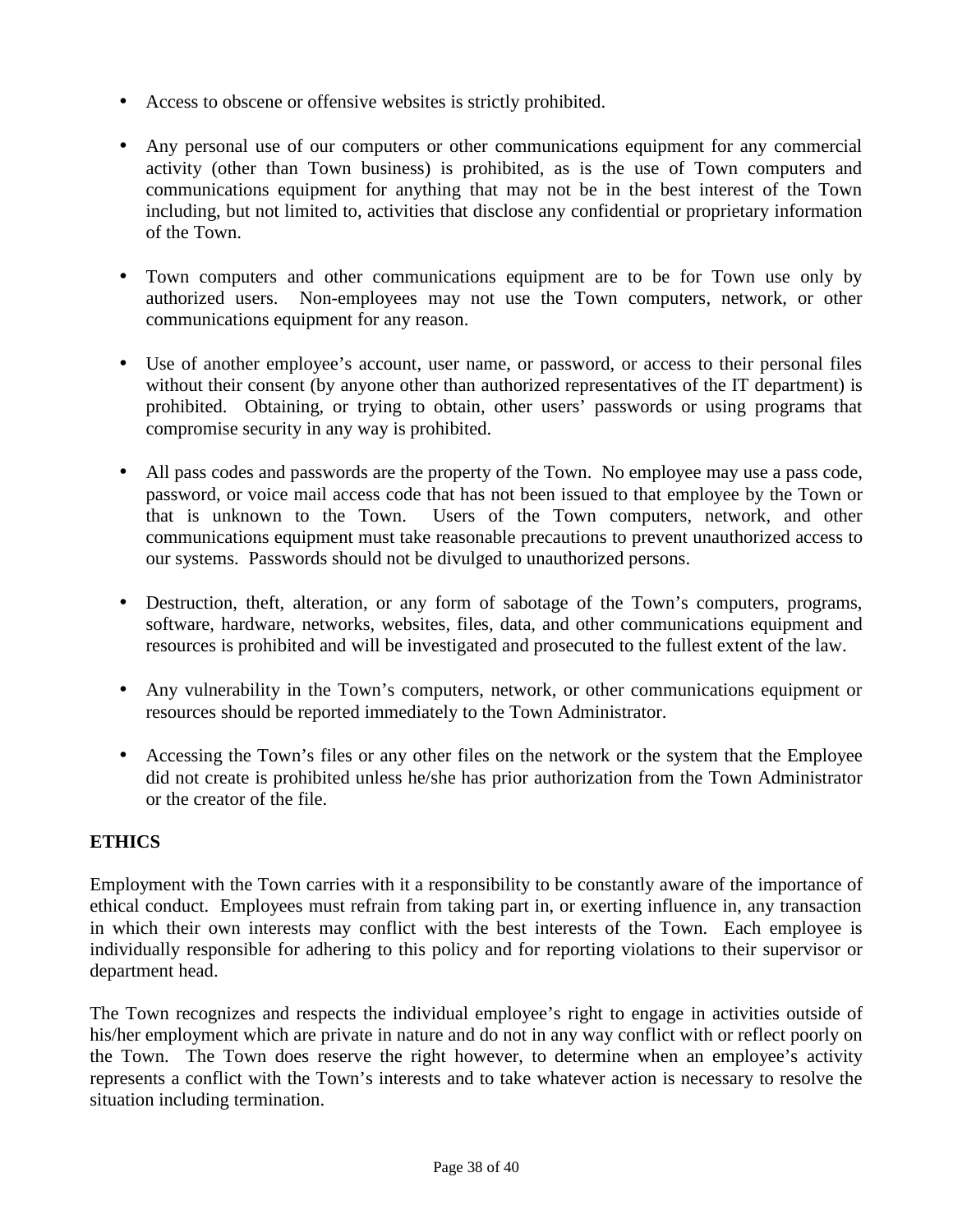The list below includes but is not limited to types of activity that would reflect negatively on the employee's personal integrity or that would limit his/her ability to discharge their job duties and responsibilities in an ethical manner:

- Simultaneous employment by another firm that is a supplier to or contractor with the Town.
- Conducting business with a firm in which the employee, or a close relative of the employee, has a substantial ownership or interest.
- Holding a substantial interest in, or participation in the management of, a firm from which the Town makes purchases.
- Borrowing money from individuals or vendors, other than recognized loan institutions, from which the Town buys services, materials, equipment, or supplies.
- Accepting gifts or entertainment from an outside organization, vendor, individual, or agency.
- Speculation or dealing in materials, equipment, supplies, services, or property purchased by the Town.

## **OUTSIDE EMPLOYMENT**

Employees working for other employers, including self-employment, are required to notify the Town immediately of their employment, their likely schedules and work location so that the Town may determine if there is any conflict with work performed for the Town or likely to raise conflict of interest issues for the Town.

An employee on an approved leave of absence, other than annual or military leave, who works for another employer during that leave, will be considered to have voluntarily resigned from Town employment.

## **SOLICITATION**

Unauthorized solicitations of employees on the premises are strictly prohibited at all times. This prohibition applies both to employees during working hours and to outsiders. Any such incident should be reported to the Board of Selectmen immediately.

In some instances, the collection of money for presents, flowers, parties, donations, or for cases of particular hardship can be considered appropriate. In these cases, prior approval of the supervisor or department head is required and all such solicitations shall be made during regularly scheduled breaks and lunch periods.

## **ACCESS TO PERSONNEL RECORDS**

In conformity with N.H. RSA 275:56, employees shall have a reasonable opportunity to inspect their personnel files and, upon request and by signing a release form, to obtain a copy of all or part of the file. The Employer reserves the right to charge a reasonable fee for the costs associated for all copies made at the employee's request.

If an employee disagrees with any information in the personnel file, and the Town refuses to remove or correct such information, the employee may submit a written statement explaining the disagreement together with evidence supporting the employee's version. Such statement shall be maintained as part